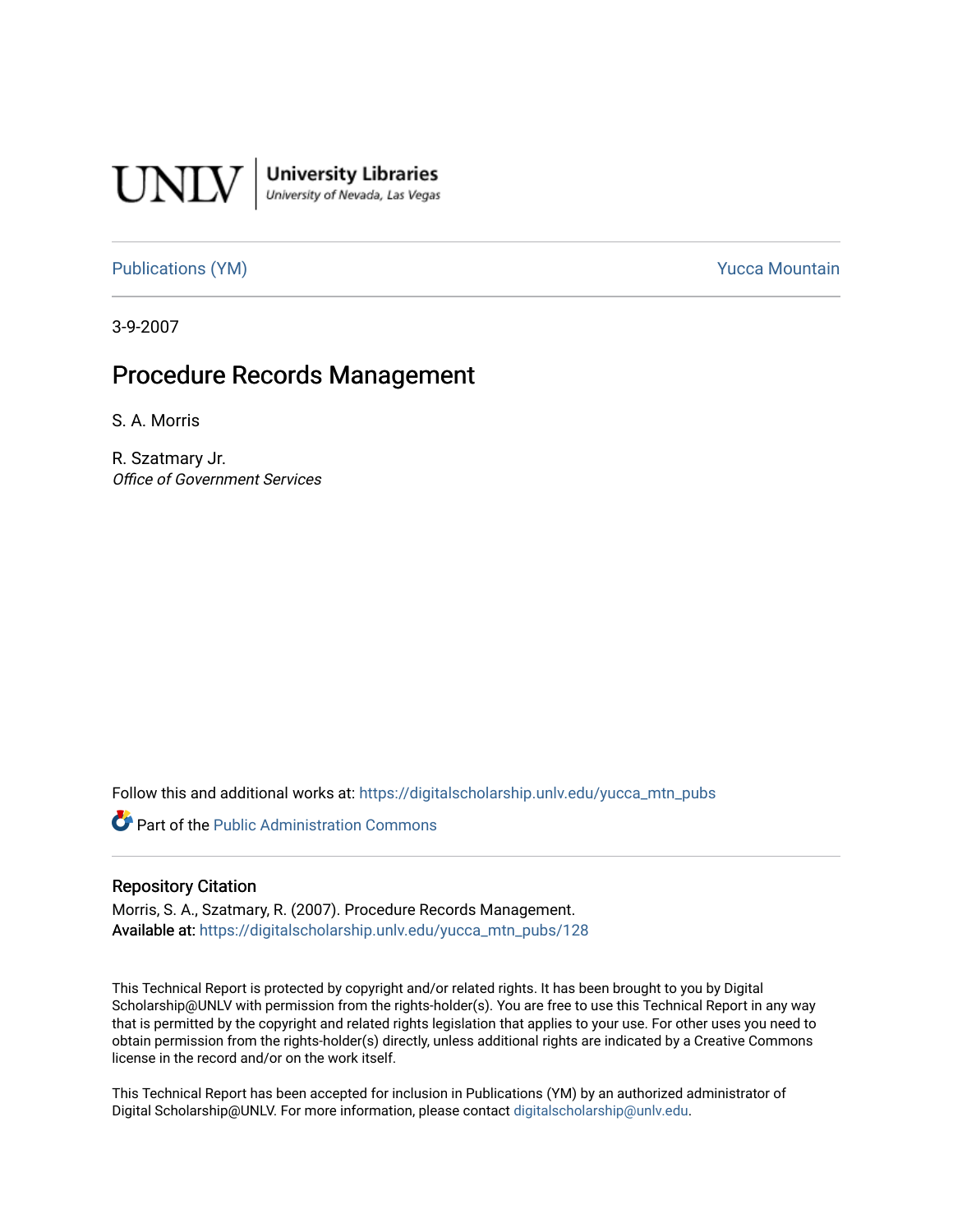



Office of Civilian Radioactive Waste Management QA: QA: QA

## **PROCEDURE**

## **RECORDS MANAGEMENT**

AP-17.10

**Revision 4 ICN 5** 

**The forms/procedure attachments/templates in this document are directly linked to the AFSWeb/OCRWM Style Manual. To automatically launch, simply click anywhere on the form/template, and it will take you directly to AFSWeb/OCRWM Style Manual and allow you to complete the form/template electronically. If you have any questions or comments, please contact the AFSWeb team on the AFSWeb Team Database on Lotus Notes. THIS NOTICE WILL NOT PRINT**

| <b>Effective Date:</b> | 03/09/2007                                                                                                       |      |
|------------------------|------------------------------------------------------------------------------------------------------------------|------|
| Preparer:<br>S.A       | Morris                                                                                                           | Date |
| Approval:              |                                                                                                                  |      |
|                        | R.A. Szatmary. Hr.<br>Director, Office of Gavernment Services<br>Office of Civilian Radioactive Waste Management | Date |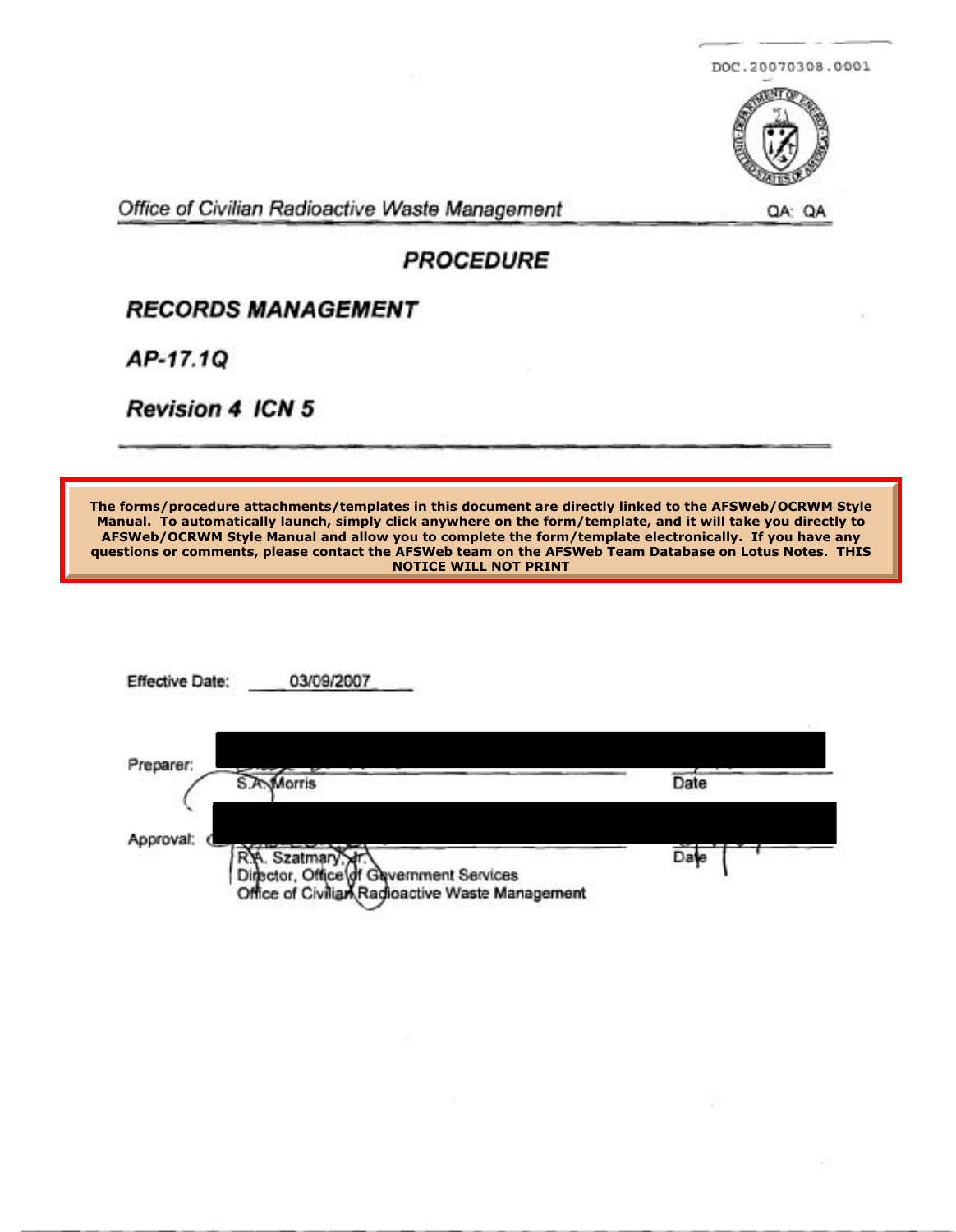| <b>Type: Administrative Procedure</b> | <b>Procedure No.:</b> | AP-17.1Q |
|---------------------------------------|-----------------------|----------|
| <b>Title: Records Management</b>      | <b>Rev./ICN:</b>      | 4/5      |
|                                       | Page:                 | 2 of 64  |

#### **1.0 PURPOSE**

This procedure describes the process for the identification, creation, maintenance, and disposition of Office of Civilian Radioactive Waste Management (OCRWM) records. This procedure also describes the process for maintaining the OCRWM records retention and disposition information. Processes for special handling of record categories and media types are addressed in Attachment 1, Special Handling Requirements for Records.

#### **2.0 APPLICABILITY**

This procedure applies to individuals who generate, receive, identify, maintain, use, or disposition OCRWM records.

#### **3.0 OTHER DOCUMENTS NEEDED/REFERENCES**

- 44 U.S.C. 3301, Definition of Records
- 10 CFR 1008, Energy: Records Maintained on Individuals (Privacy Act)
- 36 CFR 1228, Parks, Forests, and Public Property: Disposition of Federal Records
- 36 CFR 1232, Parks, Forests, and Public Property: Audiovisual Records Management
- U.S. Nuclear Regulatory Commission Regulatory Guide 3.69, *Topical Guidelines for the Licensing Support Network*
- DOE O 200.1, *Information Management Program*
- *Quality Assurance Requirements and Description*, DOE/RW-0333P
- *Augmented Quality Assurance Program (AQAP)*, DOE/RW-0565
- AP-16.1Q, *Condition Reporting and Resolution*
- AP-17.3Q, *Managing Electronic Mail Records*
- AP-SEC-001, *Identification, Protection, Distribution, and Use of Sensitive Unclassified and Classified Information*
- AP-SIII.3Q, *Submittal and Incorporation of Data to the Technical Data Management System*
- IT-PRO-0011, *Software Management*
- RM-PRO-1002, *Processing Records*
- RM-PRO-5002, *Use of Copyright-Protected Materials*
- RM-PRO-6001, *Managing Licensing Support Network Relevant Records*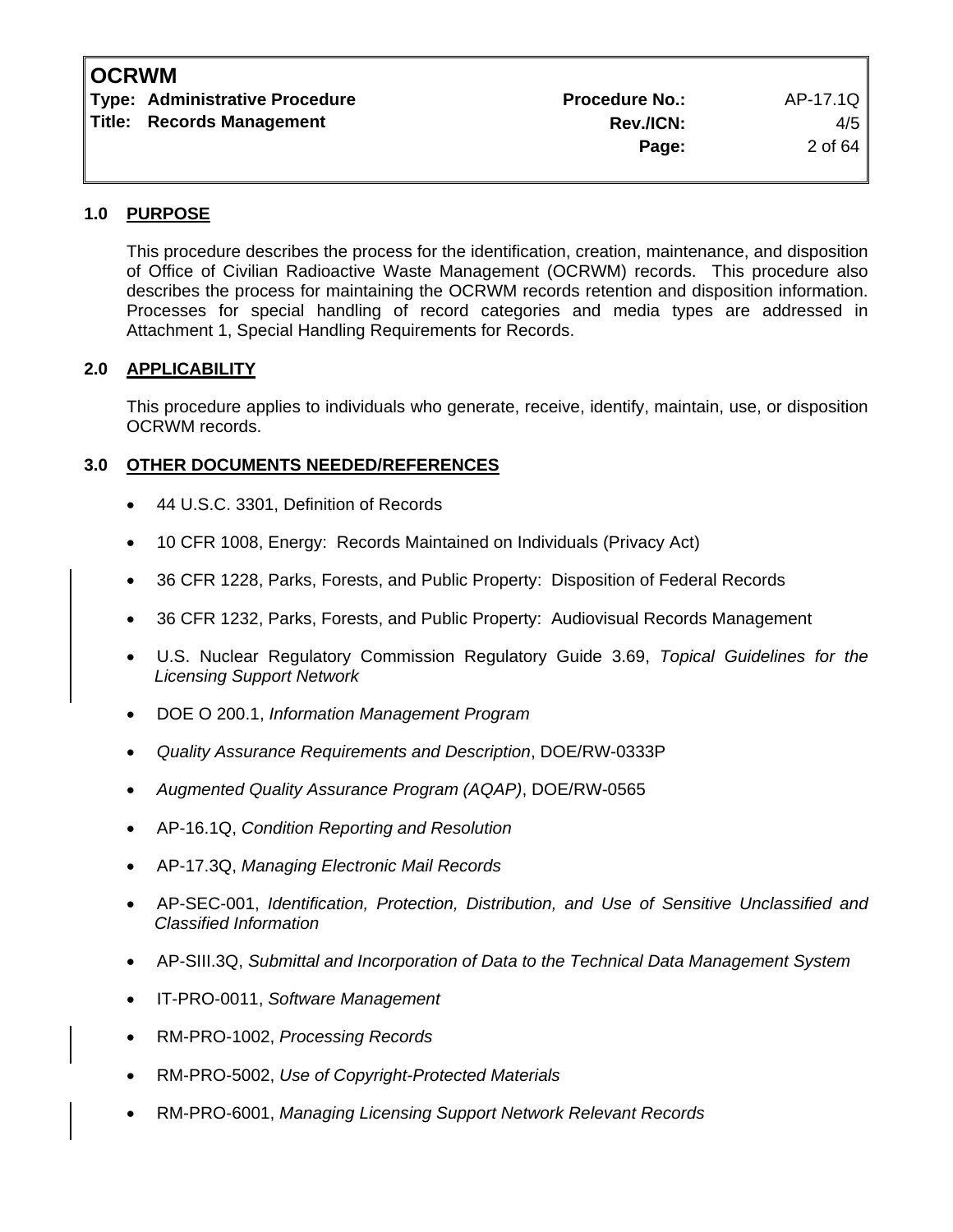**Type: Administrative Procedure No.: Procedure No.:** AP-17.1Q Title: Records Management **Rev./ICN:** A/5

- SV-BC-2009, *Processing of Employee Status Change Notification (ESCN)*
- *Records Management and Document Control Program Description and Plan,*  PLN-ADS-AD-000001
- *Vital Records and Records Disaster Mitigation and Recovery Plan*, PLN-CRW-AD-000013

#### **4.0 RESPONSIBILITIES**

- **4.1** The OCRWM Director, Office of Government Services, is responsible for the preparation, change, and approval of this procedure.
- **4.2** The following organizations or positions are responsible for activities identified in Section 5.0 of this procedure:
	- a. Bechtel SAIC Company, LLC (BSC) Office and Administrative Services (O&AS) Manager or Representative
	- b. Responsible Manager
	- c. Records Coordinator
	- d. Record Source
	- e. Responsible Individual
	- f. Appropriate BSC Manager
	- g. Records Processing Center (RPC) Staff
	- h. Departing or Transferring Individual
	- i. Records Outreach
	- j. Records and Correspondence–East Coast

#### **5.0 PROCESS**

Acronyms and abbreviations used in this procedure are defined in Attachment 2, Acronyms and Abbreviations. Terms used in this procedure are defined in Attachment 3, Definitions.

|     | <b>Process Outline</b> |      |
|-----|------------------------|------|
| 5.1 |                        | Page |
|     |                        |      |
|     |                        |      |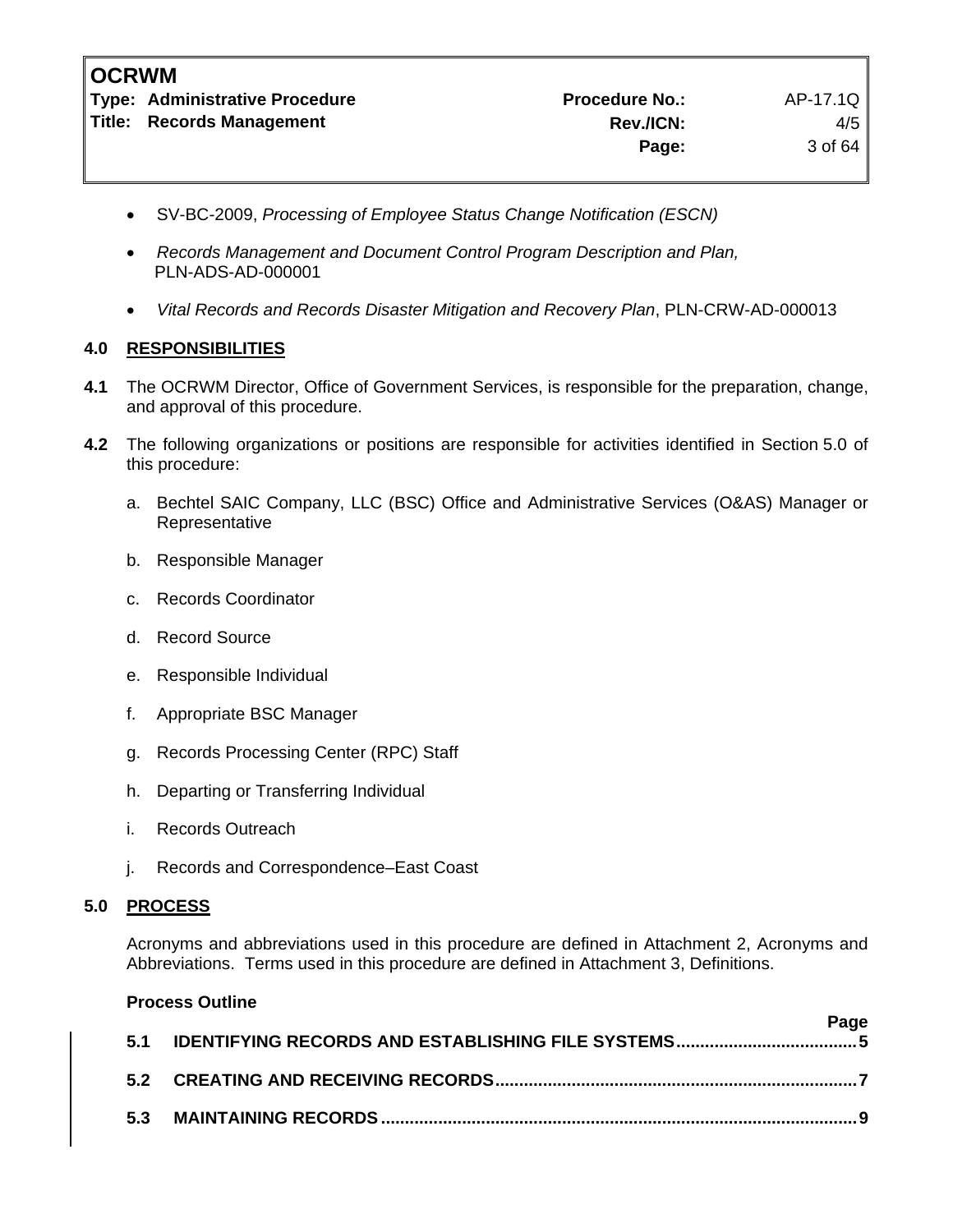| <b>OCRWM</b> | <b>Type: Administrative Procedure</b><br><b>Title: Records Management</b>    | <b>Procedure No.:</b><br>Rev./ICN:<br>Page: | AP-17.1Q<br>4/5<br>4 of 64 |
|--------------|------------------------------------------------------------------------------|---------------------------------------------|----------------------------|
| 5.4          |                                                                              |                                             |                            |
| 5.5          |                                                                              |                                             | 12                         |
| 5.6          | <b>MAINTAINING RECORDS RETENTION AND DISPOSITION INFORMATION.  16</b>        |                                             |                            |
| 5.7          |                                                                              |                                             | 17                         |
| 5.8          | SEPARATION CHECKOUT FORM FOR DEPARTING OR TRANSFERRING<br><b>INDIVIDUALS</b> |                                             |                            |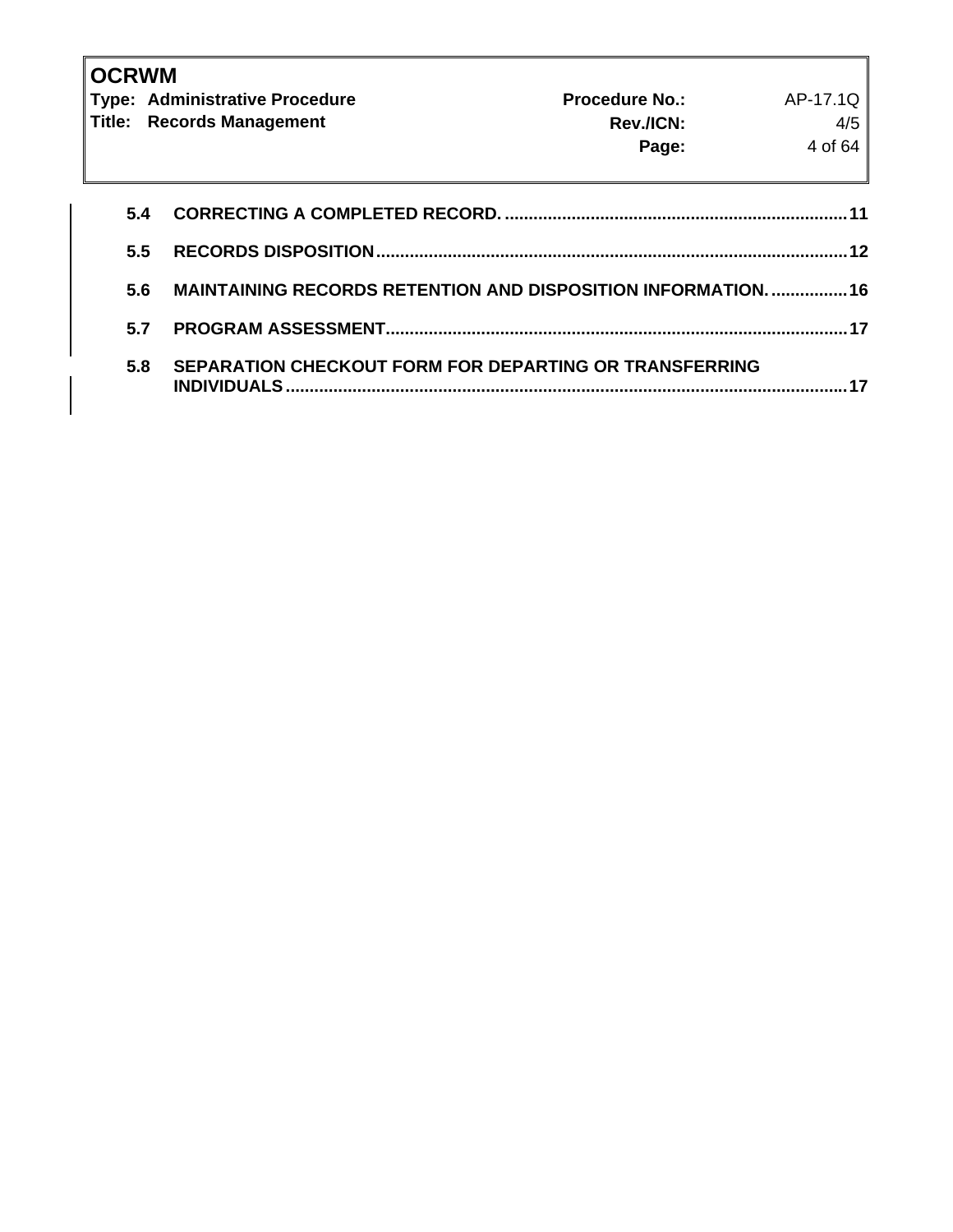#### **5.1 IDENTIFYING RECORDS AND ESTABLISHING FILE SYSTEMS**

#### **5.1.1 Organizational File Plan Development**

- [1] **Assist** organizations with development of their Organizational File Plans, hereafter referred to as File Plan, using Attachment 4, Organizational File Plan.
	- [2] **Assist** organizations with records storage space planning and selection of files equipment and supplies as needed.
	- [3] **Solicit** on an annual basis, at the beginning of the fiscal year, current Records Coordinator designations from Responsible Manager.
- **Responsible Manager**  [4] **Designate** annually (at the beginning of the fiscal year) **AND document** in writing (e-mail or hard copy) a Records Coordinator(s) for the organization. The number of Records Coordinators shall be determined by the organization's needs.
	- [5] **Update** Records Coordinator designation during the year, as necessary.
	- [6] **Forward** the annual or updated written designation to the BSC O&AS Manager or Representative.
	- [7] **Identify** official File Stations to maintain the organization's records. The number and location(s) are to be determined by the organization's needs.
	- [8] **Consult** with the BSC O&AS Manager or Representative for guidance regarding best practices in files storage equipment and supplies.
- **BSC O&AS** [9] **Collect AND maintain** written designations of Records Coordinators.
- **Representative** [10] **Submit** to RPC annually per Section 6.0.
	- [11] **Contact** the BSC O&AS Manager or Representative for a list of probable record series for the applicable functional area being represented, as well as applicable records retention schedules.
	- [12] **Enter** those record series generated and maintained by the organization in the File Plan (Attachment 4) **AND include** all records, regardless of media (e.g., videotapes, cassette tapes, photographs, electronic files such as databases and records-in-process).
	- [13] **Match** each record series listed on the File Plan with the record series cited in the records disposition schedule.

**Manager or** 

**BSC O&AS Manager or Representative** 

**Records Coordinator**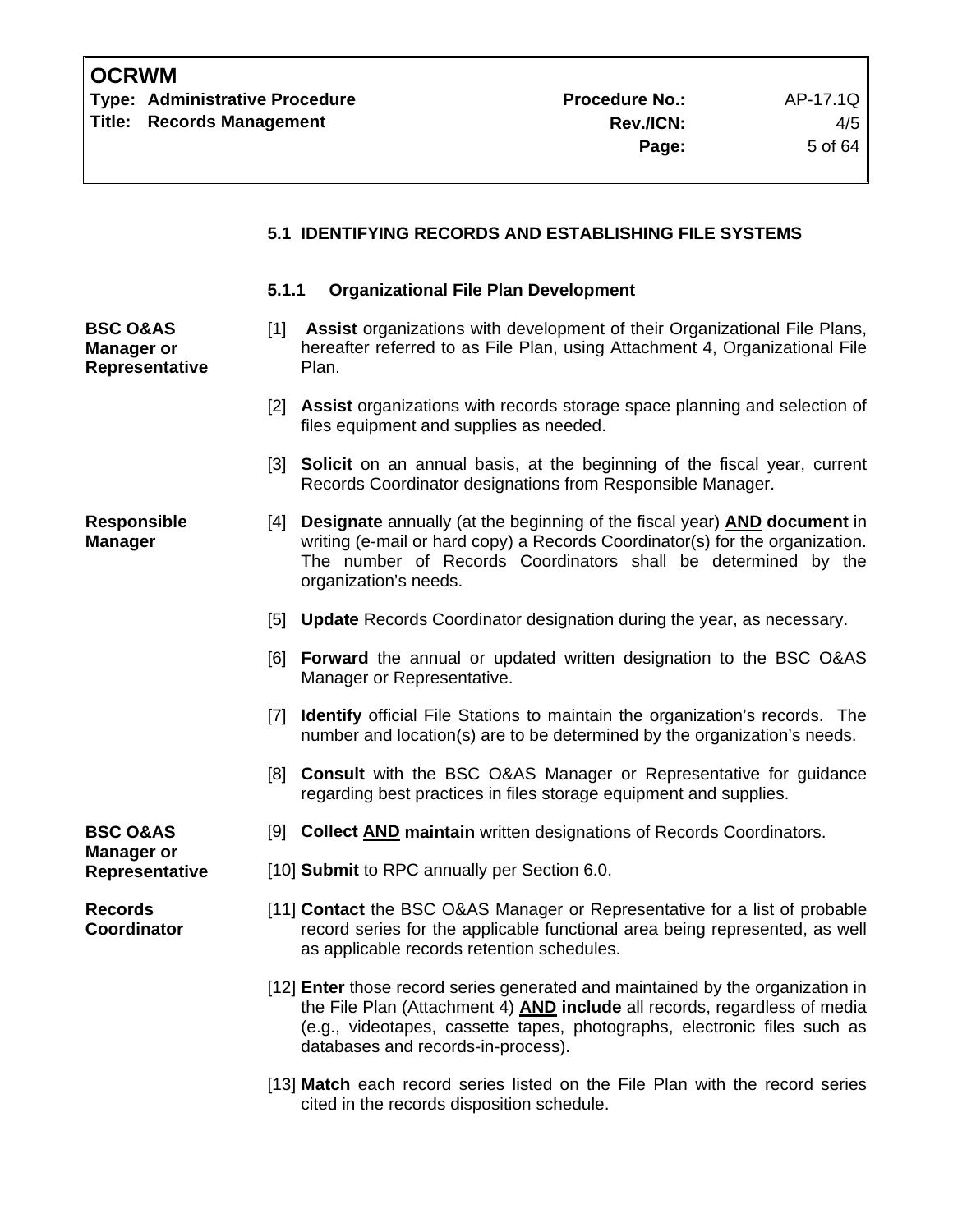| <b>OCRWM</b><br><b>Type: Administrative Procedure</b><br><b>Title: Records Management</b> |                                                                                                                               | <b>Procedure No.:</b><br>Rev./ICN:<br>Page:                                                                                                            | AP-17.1Q<br>4/5<br>6 of 64 |
|-------------------------------------------------------------------------------------------|-------------------------------------------------------------------------------------------------------------------------------|--------------------------------------------------------------------------------------------------------------------------------------------------------|----------------------------|
|                                                                                           | [14] <b>IF</b> the record series is not found in the records disposition schedule,                                            |                                                                                                                                                        |                            |
|                                                                                           |                                                                                                                               | <b>THEN complete</b> Attachment 5, Record Series Action (RSA), <b>AND</b> enter<br>"U" for the unscheduled record series in Block 12 of the File Plan. |                            |
|                                                                                           | [15] <b>Identify</b> nonrecords <b>AND</b> list separately from record series on the File<br>Plan.                            |                                                                                                                                                        |                            |
|                                                                                           | [16] Determine whether any of the record series on the file plan are Vital<br>determining Vital Records).                     | Records (reference the definition in Attachment 3 for guidance in                                                                                      |                            |
|                                                                                           | [17] Flag each Vital Record by placing an asterisk at the left of the record<br>Technical Data Tracking Database).            | series title (e.g., *GENTS and Verification Databases, *Automated                                                                                      |                            |
|                                                                                           | [18] <b>WHEN</b> completed,                                                                                                   |                                                                                                                                                        |                            |
|                                                                                           | Manager for approval.                                                                                                         | THEN sign AND forward the File Plan and RSA(s) to the Responsible                                                                                      |                            |
| <b>Responsible</b><br><b>Manager</b>                                                      | [19] Review the File Plan and RSA(s) for accuracy and consistency with<br>required recordkeeping and functional requirements. |                                                                                                                                                        |                            |
|                                                                                           | [20] Approve AND sign the File Plan and RSA(s) AND return to Records<br>Coordinator.                                          |                                                                                                                                                        |                            |
| <b>Records</b><br><b>Coordinator</b>                                                      | [21] Forward the File Plan and RSA(s) to BSC O&AS Manager or<br>Representative.                                               |                                                                                                                                                        |                            |
| <b>BSC O&amp;AS</b><br><b>Manager or</b><br>Representative                                | [22] Review the File Plan(s) and RSA(s) AND perform the following:<br>a. Ensure<br>unscheduled records are so identified.     | records retention schedules<br>are                                                                                                                     | correctly cited<br>and     |

- b. **Resolve** any issues with the sending organization.
- c. **Prepare** draft Standard Form 115 (SF-115), Request for Records Disposition Authority, for unscheduled records. SF-115 can be obtained from the National Archives and Records Administration (NARA) website www.archives.gov.
- [23] **Sign AND date** concurrence block on the File Plan **AND return** a copy to the Records Coordinator.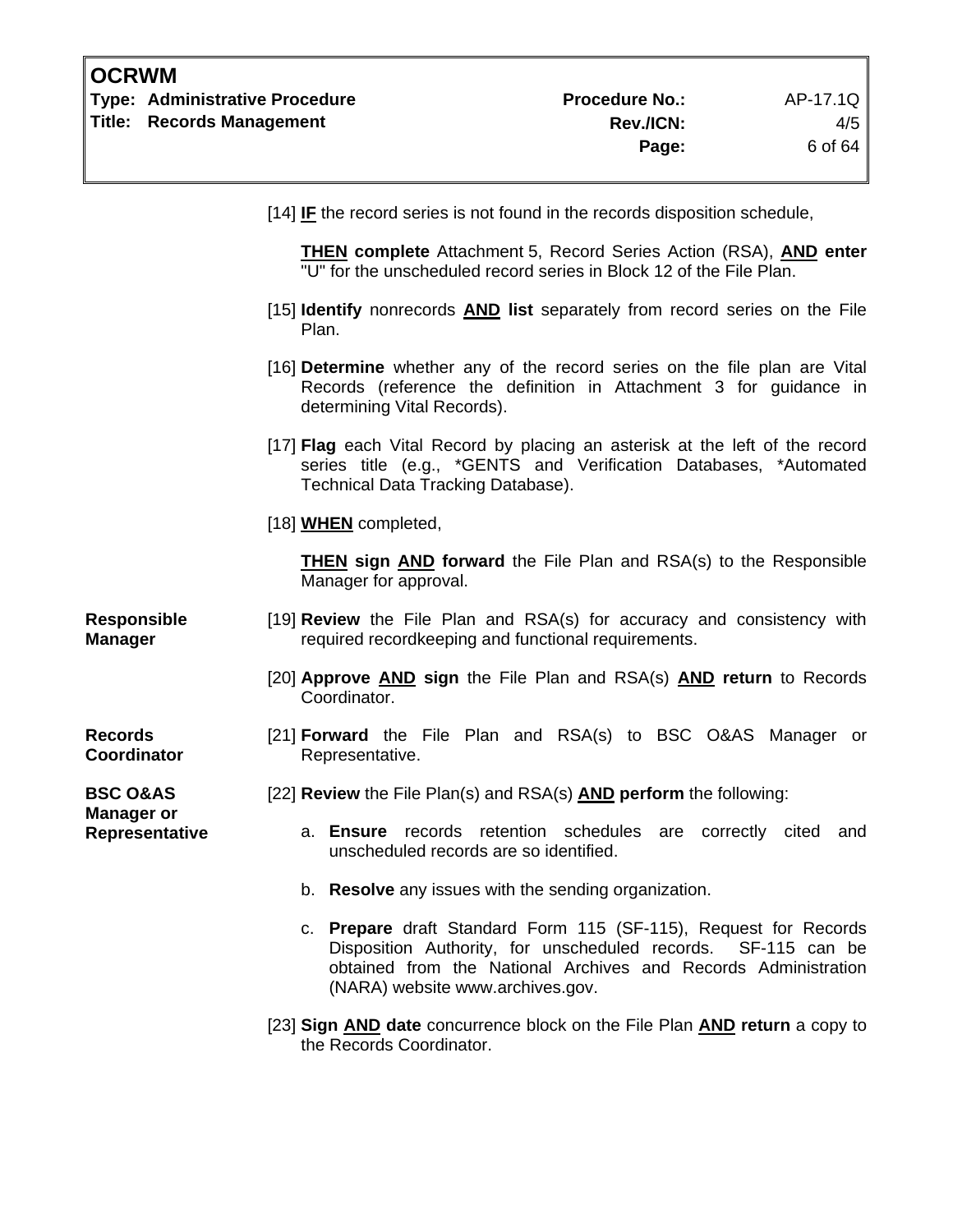| <b>Type: Administrative Procedure</b> | <b>Procedure No.:</b> | AP-17.1Q  |
|---------------------------------------|-----------------------|-----------|
| <b>Title: Records Management</b>      | Rev./ICN:             | $4/5$     |
|                                       | Page:                 | 7 of 64 I |
|                                       |                       |           |

- [24] **Submit** the RSA and draft SF-115(s) to U.S. Department of Energy (DOE), OCRWM, Office of Project Support, for new (unscheduled) record series.
- [25] **Retain** record copies of the File Plan and RSA.
- [26] **Submit** File Plans and RSAs to RPC annually in accordance with Section 6.0.

**Records Coordinator**  [27] **Receive** a copy of the approved File Plan from the BSC O&AS Manager **AND maintain** for reference.

#### **5.1.2 Maintaining the File Plan**

- [1] **Ensure** an annual review is conducted of the Organization's File Station(s) to verify the File Plan for accuracy and completeness.
	- [2] **Review** annually the organization's File Station(s) **AND develop** a new revision of the File Plan following the process in Paragraph 5.1.1 **OR inform** Records Outreach if you believe no changes are needed.
		- [3] **Make** pen and ink changes to your reference copies of the File Plan when new record series are created or when any other changes are needed between annual revisions.
		- [4] **Complete** RSAs in accordance with Subsection 5.6 of this procedure for new, unscheduled, and discontinued record series.

#### **5.2 CREATING AND RECEIVING RECORDS**

#### **5.2.1 Creating Records**

**Record Source** [1] **Create** a legible record.

- [2] **Ensure**, for paper records, sufficient contrast between the paper and the information recorded on the paper so that a legible copy can be produced.
- [3] **Create** records belonging to special categories, or residing on nonpaper media, in accordance with the additional instructions contained in Attachment 1.

**Responsible Manager** 

**Records Coordinator**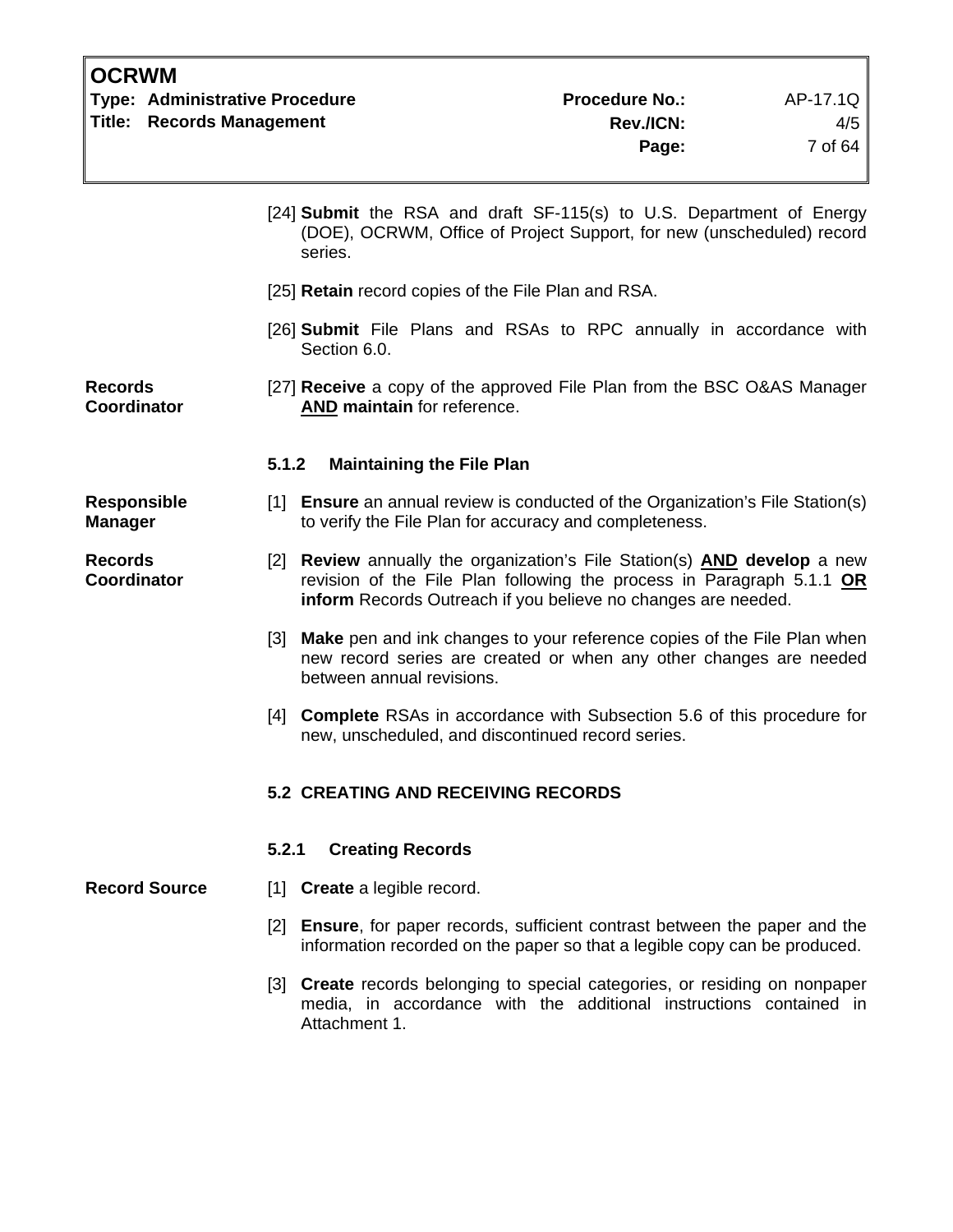| <b>OCRWM</b> |                                |                       |          |
|--------------|--------------------------------|-----------------------|----------|
|              | Type: Administrative Procedure | <b>Procedure No.:</b> | AP-17.1Q |
|              | Title: Records Management      | Rev./ICN:             | 4/5      |
|              |                                | Page:                 | 8 of 64  |

- [4] **Include** the following information on each created record:
	- The date of record, full title, subject line, or description that identifies the contents of the record
	- A quality assurance (QA) designator of "QA: QA" for a QA record or "QA: N/A" for a non-QA record.
- [5] **IF** information on the record must be corrected, supplemented, or made legible during the creation of the record,

**THEN correct OR supplement** the information in one of the following ways (additional instructions for correcting QA records may be found in Attachment 1):

- Note: Handwritten notations and strikeouts that are intended as review comments to a draft document are not considered changes or corrections and do not require signature or initials and date.
	- a. **Recreate** the record, correcting or adding the necessary information.
	- b. **Line** through the incorrect information (without obliterating the information) **AND**, if applicable, **insert** the correct information in close proximity.
	- c. **Transcribe OR enhance** faint characters.
	- d. **Insert** supplemental information.
	- e. **Date AND initial OR sign** in close proximity to the lined out, inserted, or enhanced information.
- [6] **Review** the record ensuring it is accurate, legible, and contains all information required or necessary to adequately document the activity.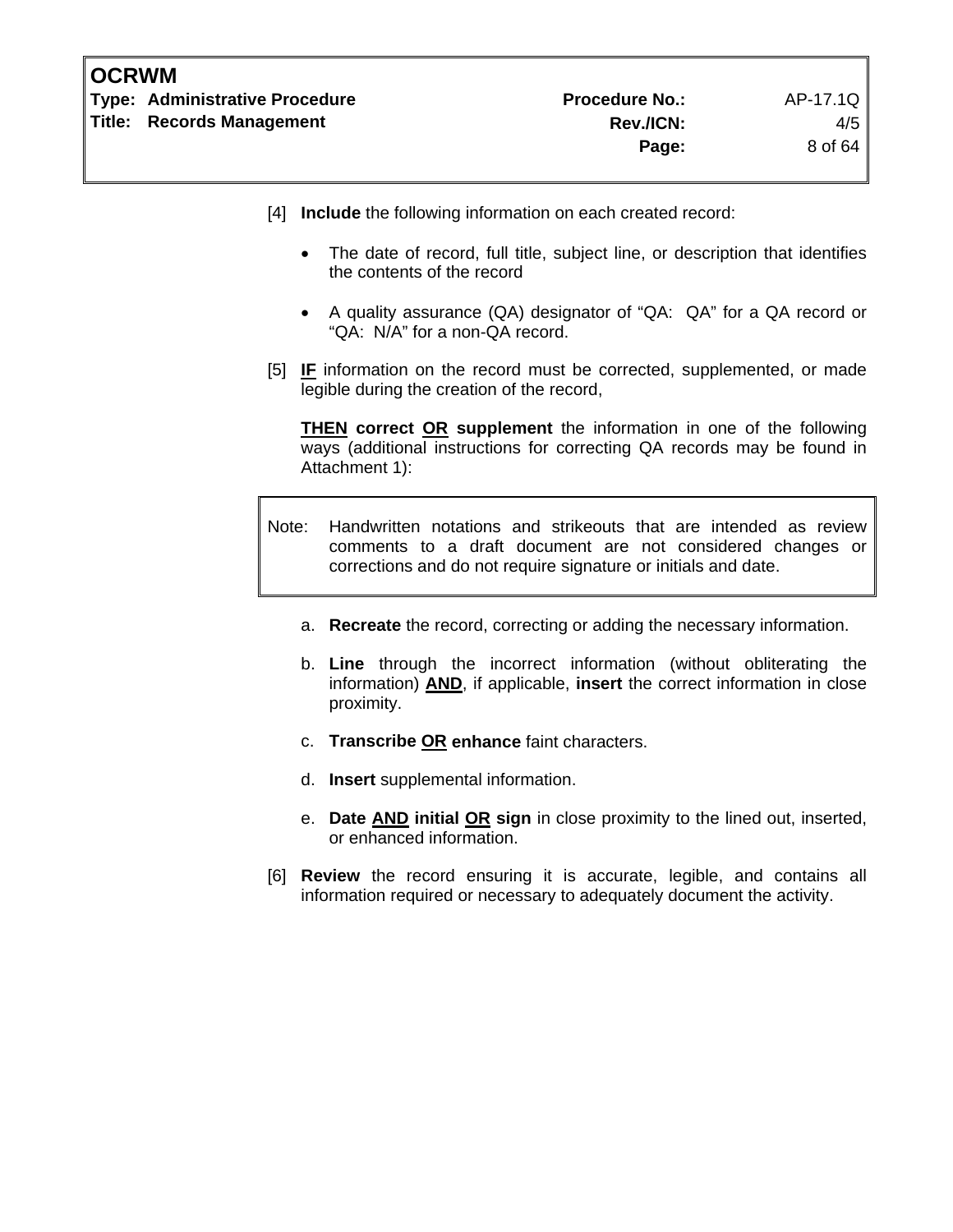**Type: Administrative Procedure Administrative Procedure Procedure No.:** AP-17.1Q **Title: Records Management Rev./ICN:** 4/5

#### **5.2.2 Receiving Records**

Note: Information may be received from both external and internal sources.

- **Record Source** [1] **Determine** if information received from a source outside the OCRWM program, not created by or for the project (e.g., hand carried letters, faxes, documents, presentations, meeting handouts, or other written materials), constitutes a record in accordance with the definition upon receipt of that information.
	- a. **IF** the information is a record,

**THEN maintain OR disposition** in accordance with Subsection 5.3 or Subsection 5.5, as applicable.

b. **IF** the information is **NOT** a record,

**THEN discard** the information **OR file** it separate from the record files.

- [2] **Determine** if information received from an internal source constitutes a record in accordance with the definition upon receipt of any information.
	- a. **IF** the information is a record,

**THEN maintain OR disposition** in accordance with Subsection 5.3 or Subsection 5.5, as applicable.

b. **IF** the information is NOT a record,

**THEN discard** the information **OR file** it separate from the record files.

[3] Refer to Step 5.2.1 [4] for inclusion of QA designators.

#### **5.3 MAINTAINING RECORDS**

**Record** [1] **Protect** the record according to the following:

**Coordinator** a. **Keep** liquids away from the record to prevent damage from spills.

b. **Keep** smoking materials and other heat sources away from the record to prevent scorching or burning.

**Source/Records**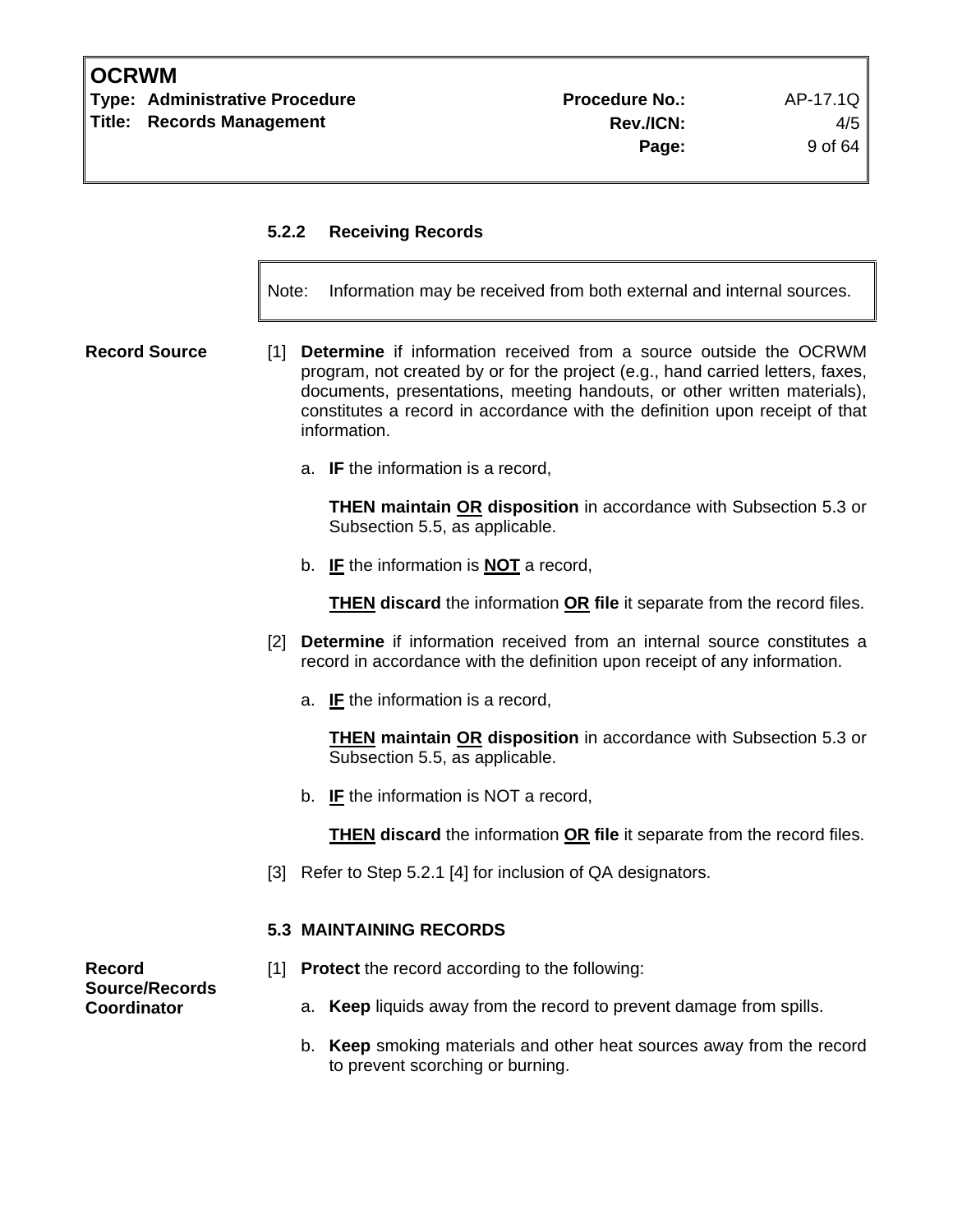**Type: Administrative Procedure Administrative Procedure Procedure No.:** AP-17.1Q Title: Records Management **Rev./ICN:** A/5

- c. **Keep** magnetic media away from sources of magnetic fields to prevent loss of recorded information.
- d. **Avoid** stacking near telephones, radios, cassette or compact disk players, and loudspeaker systems.
- e. **Survey** work areas to identify other sources of magnetic fields.
- f. **Avoid** exposure of the record to excessive moisture, temperature, or light.
- g. **Keep** the record in a secured area when not in use (e.g., a locked desk drawer, file cabinet, or office).
- [2] **Exercise** additional protection in accordance with Attachment 1 of this procedure for the following record categories:
	- QA Records
	- Permanent or Unscheduled Records
	- Freedom of Information Act (FOIA)/Privacy Act (PA) Records
	- Sensitive Unclassified Records
	- Non-QA Long-term Records
	- Copyright Records
	- Correspondence Enclosures/Attachments
	- Licensing Support Network (LSN)-Relevant (reference definition in Attachment 3)
	- Special Record Media Types requiring special handling (such as audiovisual, electronic, or e-mail).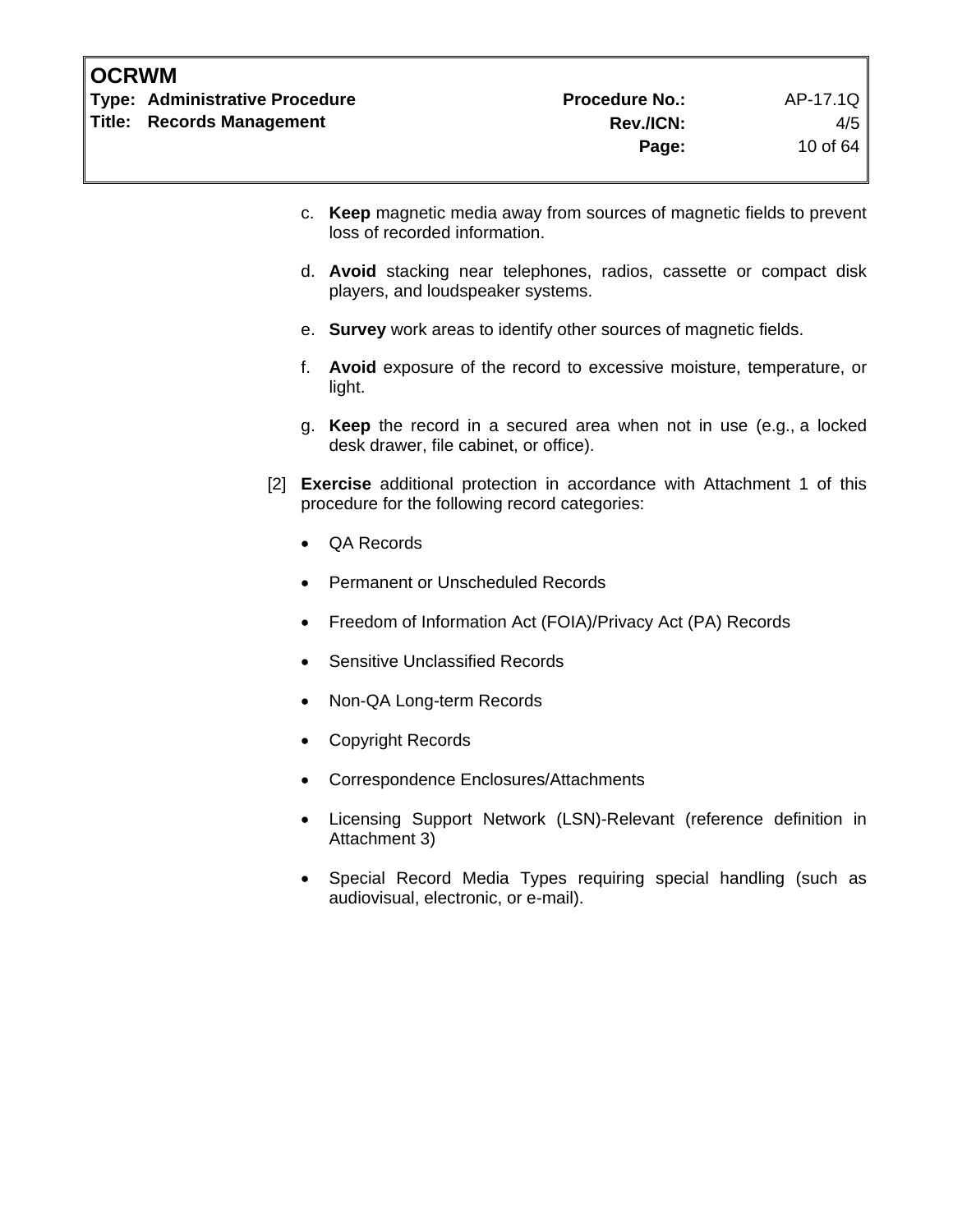**Type: Administrative Procedure Community Procedure Procedure No.:** AP-17.1Q Title: Records Management **Rev./ICN:** A/5

**Page:** 11 of 64

#### **5.4 CORRECTING A COMPLETED RECORD**

**Record Source** [1] **WHEN** it has been identified that a completed record needs to be corrected before submittal to the RPC

**THEN take** the following steps:

a. **IF** the procedure that generates records contains a process for changing those records,

**THEN use** that process.

b. **IF** the procedure that generates records does not contain a process for changing those records,

**THEN use** the process described in Step 5.2.1 [5].

c. **IF** changes or corrections to records must be made

**THEN notify** the originating organization to make and approve changes or corrections.

d. **IF** an organization that was originally responsible for approving a particular record is no longer responsible,

**THEN notify** the new responsible organization to make and approve the appropriate changes or corrections.

e. **IF** information on a record cannot be corrected to comply with the requirements of Steps 5.2.1 [1] through [5], **AND** the information does not impact the technical meaning or content of the record or create a condition adverse to quality,

**THEN provide** a signed and dated statement documenting this **AND submit** it with the record.

f. **IF** the conditions in Step 5.4 [1] e cannot be met (i.e. a missing page cannot be found, a page cannot be made more legible, or any other record discrepancy cannot be made procedurally compliant,

**THEN complete** a Condition Report (CR) in accordance with AP-16.1, Condition Reporting and Resolution by entering it into the Condition Reporting system. **Ensure** the CR number is listed as a traceability designator in Block 3 of the Table of Contents (TOC) when submitting the record.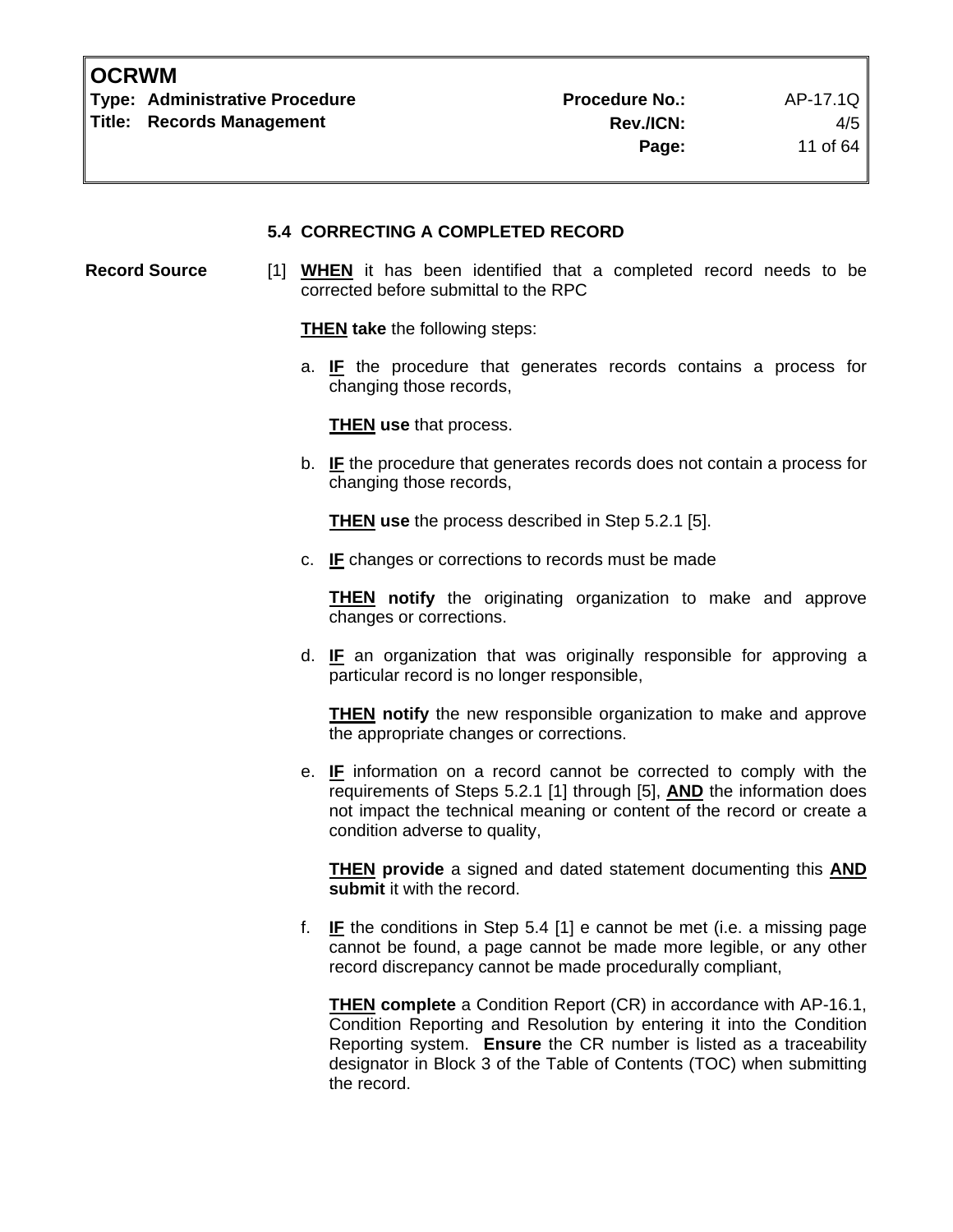**Type: Administrative Procedure Access Access Procedure No.:** AP-17.1Q **Title: Records Management Rev./ICN:** 4/5

|                                      | Corrections to a records package must be submitted as a supplement<br>Note:<br>and require a TOC form.                                      |                                                                                                                                                              |  |
|--------------------------------------|---------------------------------------------------------------------------------------------------------------------------------------------|--------------------------------------------------------------------------------------------------------------------------------------------------------------|--|
|                                      | [2] IF the record needing to be corrected has already been processed by the<br>RPC,                                                         |                                                                                                                                                              |  |
|                                      |                                                                                                                                             | <b>THEN</b> obtain a copy of the record, correct the record in accordance with<br>Step 5.4 [1], <b>AND submit</b> the new record to the Records Coordinator. |  |
| <b>Records</b><br><b>Coordinator</b> |                                                                                                                                             | [3] Submit the corrected record to the RPC in accordance with<br>Subsection 5.5.                                                                             |  |
|                                      |                                                                                                                                             | <b>5.5 RECORDS DISPOSITION</b>                                                                                                                               |  |
|                                      | 5.5.1                                                                                                                                       | <b>Records Disposition</b>                                                                                                                                   |  |
| <b>Record Source</b>                 |                                                                                                                                             | [1] <b>Compile</b> the records in hardcopy, compact disc, digital videodisc, or 3-1/2<br>inch diskette form.                                                 |  |
|                                      |                                                                                                                                             | [2] Ensure each record includes a full title per Step 5.2.1 [4].                                                                                             |  |
|                                      |                                                                                                                                             | IF any record does not include a full title,<br>$\bullet$                                                                                                    |  |
|                                      |                                                                                                                                             | <b>THEN place</b> a title on the record to ensure retrievability.                                                                                            |  |
|                                      |                                                                                                                                             | [3] Perform the following for records packages:                                                                                                              |  |
|                                      |                                                                                                                                             | a. Verify the records package is complete and the records are legible<br>and appropriate to the work accomplished.                                           |  |
|                                      |                                                                                                                                             | b. Arrange the records within the records package in a chronological or<br>otherwise logical order.                                                          |  |
|                                      | c. Complete Attachment 6, Records Package Table of Contents (TOC)<br>and Continuation Page, or equivalent, using the instructions provided. |                                                                                                                                                              |  |
|                                      |                                                                                                                                             | d. Prepare supplemental records for a previously submitted records<br>package by completing Attachment 6, or equivalent.                                     |  |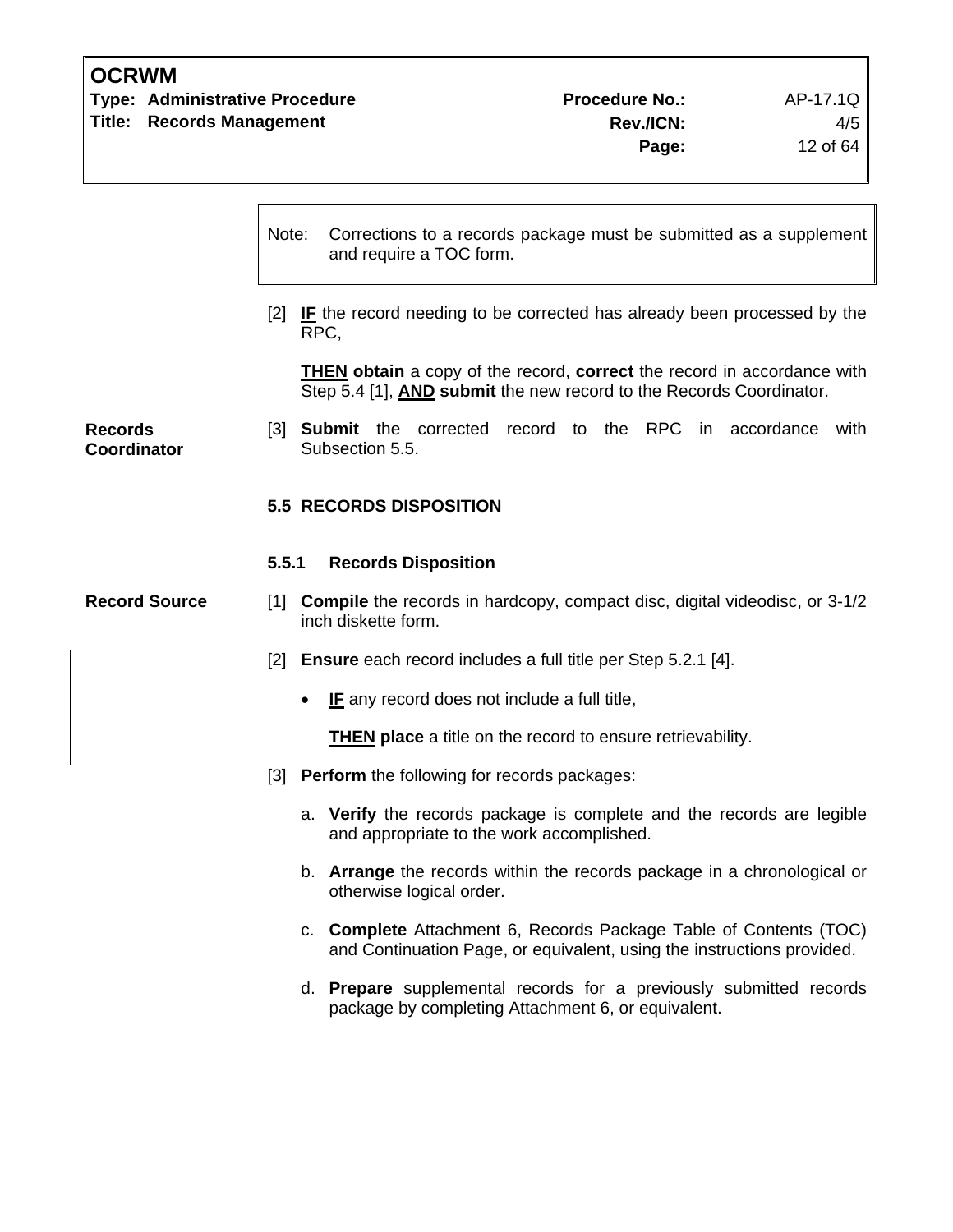| <b>OCRWM</b>                         | <b>Type: Administrative Procedure</b><br><b>Title: Records Management</b> |                                                                                                                                                                | <b>Procedure No.:</b><br>Rev./ICN:<br>Page:                                                                                                                | AP-17.1Q<br>4/5<br>13 of 64 |
|--------------------------------------|---------------------------------------------------------------------------|----------------------------------------------------------------------------------------------------------------------------------------------------------------|------------------------------------------------------------------------------------------------------------------------------------------------------------|-----------------------------|
|                                      |                                                                           |                                                                                                                                                                | $[4]$ IF the records package documents only a segment of an activity or task,                                                                              |                             |
|                                      |                                                                           | for the period of time stated.                                                                                                                                 | <b>THEN</b> verify that the records package contains all the appropriate records                                                                           |                             |
|                                      |                                                                           | that needs to be cross-referenced,                                                                                                                             | [5] IF including previously processed records in a new records package OR<br>including a record that corrects information <b>AND/OR</b> including a record |                             |
|                                      |                                                                           |                                                                                                                                                                | <b>THEN follow</b> the instructions provided with Attachment 6.                                                                                            |                             |
|                                      |                                                                           | instructions in Attachment 1.                                                                                                                                  | [6] Prepare electronic records submittal in accordance with disposition                                                                                    |                             |
|                                      |                                                                           | [7] Turn over all completed records to Records Coordinator in a timely<br>manner to enable submission of records to the RPC as specified in<br>Step 5.5.1 [8]. |                                                                                                                                                            |                             |
| <b>Records</b><br><b>Coordinator</b> | [8]                                                                       |                                                                                                                                                                | Disposition records according to the File Plan and Attachment 1.                                                                                           |                             |
|                                      |                                                                           | ٠<br>RPC.                                                                                                                                                      | QA records and Non-QA Long-Term records shall be submitted to the                                                                                          |                             |
|                                      |                                                                           |                                                                                                                                                                | Non-QA Short-Term records shall be maintained at the organizational<br>File Station until dispositioned according to this procedure.                       |                             |
|                                      | [9]                                                                       |                                                                                                                                                                | <b>Perform</b> the following for records that will be submitted to the RPC:                                                                                |                             |
|                                      |                                                                           | information),                                                                                                                                                  | a. IF LSN-Relevant (reference definitions or Attachment 1 for more                                                                                         |                             |
|                                      |                                                                           | definition of LSN-Relevant Date).                                                                                                                              | THEN submit the record to the RPC no later than 14 calendar days<br>from the LSN-Relevant Date of the record (see Attachment 3 for                         |                             |
|                                      |                                                                           | b. IF NOT LSN-Relevant,                                                                                                                                        |                                                                                                                                                            |                             |
|                                      |                                                                           | specified in the governing procedure.                                                                                                                          | <b>THEN</b> submit the record to the RPC within 90 calendar days or less<br>after stamping, initialing, or signing and dating as completed unless          |                             |
|                                      |                                                                           | videodisc, or 3-1/2 inch diskette form.                                                                                                                        | c. Ensure that records are compiled in hardcopy, compact disc, digital                                                                                     |                             |

 $\overline{\phantom{a}}$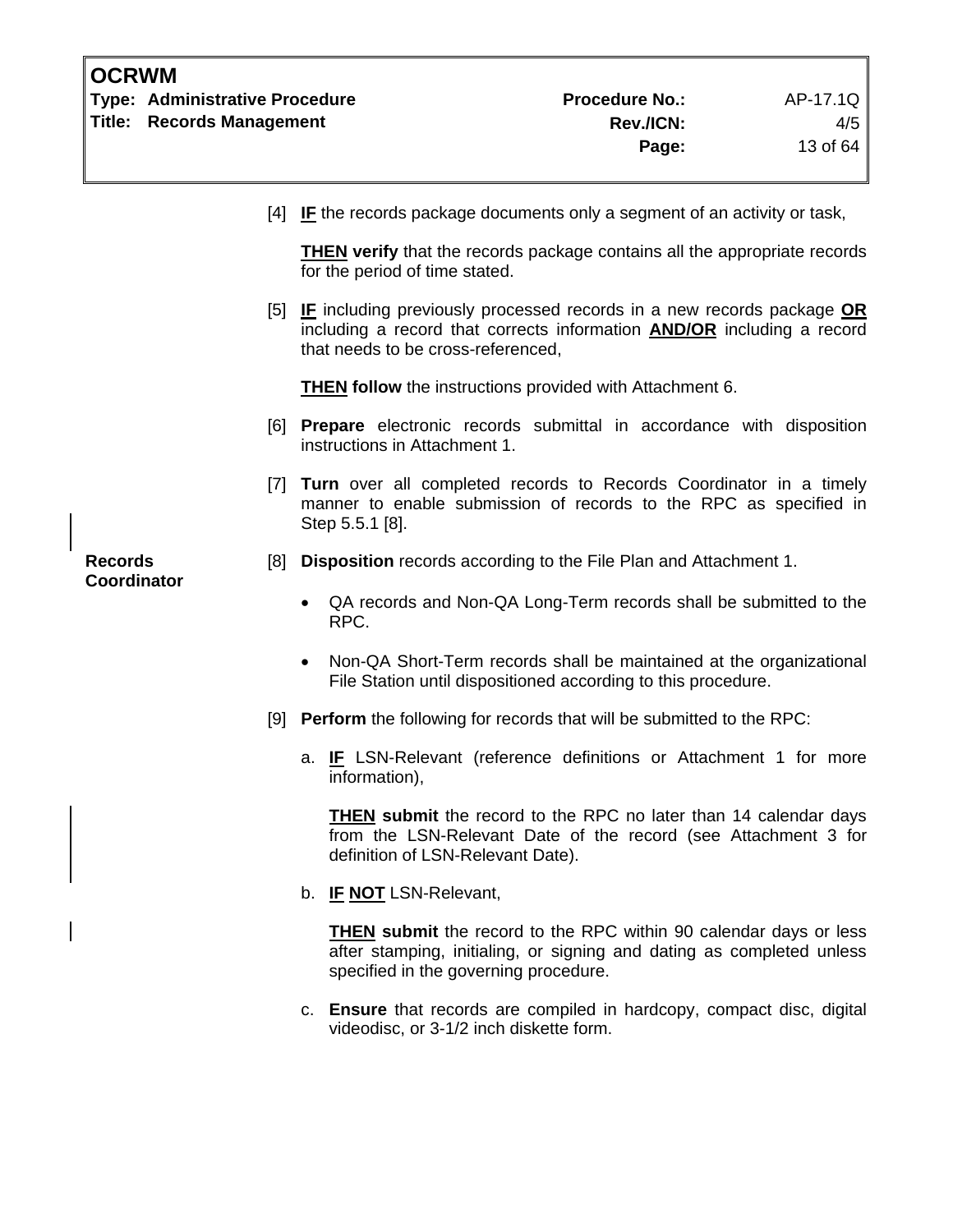| <b>OCRWM</b> |                                       |                       |          |
|--------------|---------------------------------------|-----------------------|----------|
|              | <b>Type: Administrative Procedure</b> | <b>Procedure No.:</b> | AP-17.1Q |
|              | <b>Title: Records Management</b>      | <b>Rev./ICN:</b>      | 4/5      |
|              |                                       | Page:                 | 14 of 64 |

d. **IF** submitting a records package,

**THEN perform** the following:

- **Ensure** the records package is complete and the records are legible and appropriate to the work accomplished.
- **IF** the records package documents only a segment of an activity or task,

**THEN ensure** that the records package contains all the appropriate records for the period of time stated.

- **Ensure** the records are arranged within the records package in a chronological or otherwise logical order.
- **IF** any record does not include a full title,

 **THEN place** a title on the record to ensure retrievability.

- **Ensure** Attachment 6, or equivalent, has been completed using the instructions provided.
- **Submit** the records package to the RPC by completing Attachment 7, Transmittal/Receipt Acknowledgement (TRA) and Continuation Page, or equivalent, using the instructions provided.
- **Submit** supplemental records, for a records package previously submitted to the RPC, by completing Attachment 7, or equivalent.
- e. **Complete** "document preparation" by removing staples (de-stapling); repairing torn pages and frayed edges; removing paperclips; and for indexing purposes, inserting colored separator sheets or labeling the start and end of the record.
- f. **Submit** individual records to the RPC using Attachment 7, or equivalent.
- g. **Perform** the following for electronic records submittal:
	- **Ensure** Records Source has complied with instructions in Attachment 1.
	- **Submit** to the RPC by completing Attachment 7, or equivalent.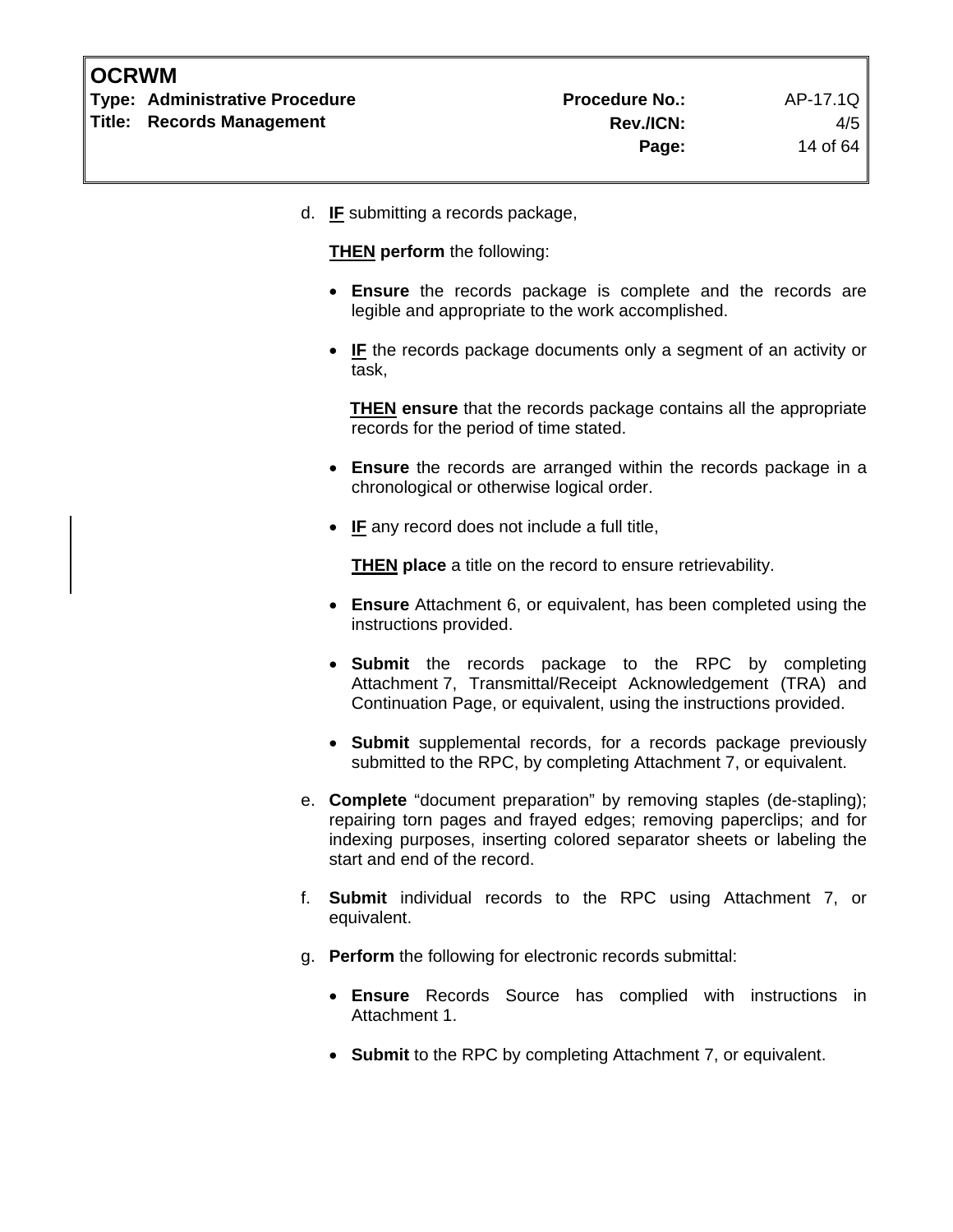| <b>OCRWM</b><br><b>Type: Administrative Procedure</b><br><b>Title: Records Management</b> |                                                                                                                                                                 | <b>Procedure No.:</b><br>Rev./ICN:<br>Page:                                                                                                                                                                                            | AP-17.1Q<br>4/5<br>15 of 64 |
|-------------------------------------------------------------------------------------------|-----------------------------------------------------------------------------------------------------------------------------------------------------------------|----------------------------------------------------------------------------------------------------------------------------------------------------------------------------------------------------------------------------------------|-----------------------------|
|                                                                                           | the organization's File Stations.                                                                                                                               | [10] Refer to the File Plan annually to identify records eligible for destruction at                                                                                                                                                   |                             |
|                                                                                           |                                                                                                                                                                 | [11] Prepare Attachment 8, Records Destruction Notice, <b>AND submit</b> to the<br>Responsible Manager for review and concurrence.                                                                                                     |                             |
| <b>Responsible</b>                                                                        | [12] Review Records Destruction Notice.                                                                                                                         |                                                                                                                                                                                                                                        |                             |
| <b>Manager</b>                                                                            | [13] Coordinate any necessary changes to the Records Destruction Notice<br>with the Records Coordinator AND finalize the form according to the<br>instructions. |                                                                                                                                                                                                                                        |                             |
|                                                                                           | [14] Return signed form to Records Coordinator.                                                                                                                 |                                                                                                                                                                                                                                        |                             |
| <b>Records</b><br>Coordinator                                                             | [15] Forward signed Records Destruction Notice to the BSC O&AS Manager<br>or Representative for review and concurrence.                                         |                                                                                                                                                                                                                                        |                             |
| <b>BSC O&amp;AS</b>                                                                       | [16] Review Records Destruction Notice.                                                                                                                         |                                                                                                                                                                                                                                        |                             |
| <b>Manager or</b><br>Representative                                                       |                                                                                                                                                                 | [17] Verify that no Litigation Hold(s) or Record Freeze(s) are in effect.                                                                                                                                                              |                             |
|                                                                                           | [18] $IF$ not approved,                                                                                                                                         |                                                                                                                                                                                                                                        |                             |
|                                                                                           | approvable Records Destruction Notice.                                                                                                                          | <b>THEN</b> inform the Records Coordinator and Responsible Manager of<br>necessary changes to the Records Destruction Notice <b>AND</b> direct them to<br>repeat Steps 5.5.1 [11] through 5.5.1 [15] until completion of a correct and |                             |
|                                                                                           |                                                                                                                                                                 | [19] Complete Blocks 12, 13, and 14 with signature and date of approval.                                                                                                                                                               |                             |
|                                                                                           | Records Coordinator.                                                                                                                                            | [20] <b>Forward</b> a copy of the approved Records Destruction Notice to the                                                                                                                                                           |                             |
|                                                                                           | Section 6.0.                                                                                                                                                    | [21] Disposition the Records Destruction Notice in accordance with                                                                                                                                                                     |                             |
| <b>Records</b><br><b>Coordinator</b>                                                      |                                                                                                                                                                 | [22] <b>Destroy</b> records in a manner appropriate to the sensitivity of the record<br>OR continue maintaining in accordance with the signed Records<br>Destruction Notice, File Plan instructions, and Attachment 1.                 |                             |
|                                                                                           | [23] Recycle disposable records as appropriate.                                                                                                                 |                                                                                                                                                                                                                                        |                             |
|                                                                                           | <b>RPC Records Disposition</b><br>5.5.2                                                                                                                         |                                                                                                                                                                                                                                        |                             |
| <b>RPC Staff</b>                                                                          |                                                                                                                                                                 | [1] Receive <b>AND</b> process records in accordance with RM-PRO-1002.                                                                                                                                                                 |                             |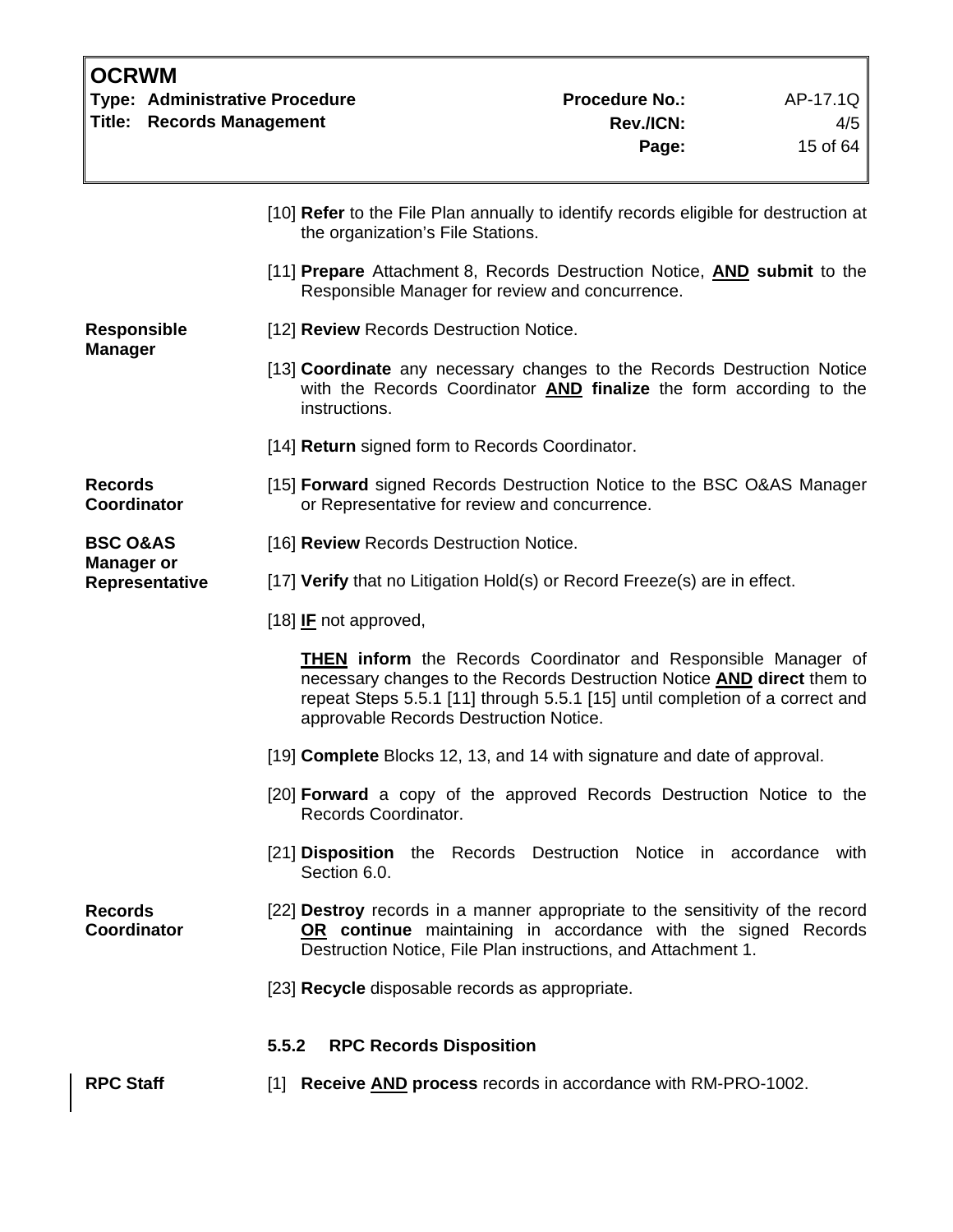| <b>OCRWM</b><br>Type: Administrative Procedure<br>Title:<br><b>Records Management</b> |                   |                                                                                                                                                                                                                     | <b>Procedure No.:</b><br>Rev./ICN:<br>Page: | AP-17.1Q<br>4/5<br>16 of 64 |
|---------------------------------------------------------------------------------------|-------------------|---------------------------------------------------------------------------------------------------------------------------------------------------------------------------------------------------------------------|---------------------------------------------|-----------------------------|
|                                                                                       | $\lceil 2 \rceil$ | <b>Prepare</b> Records Destruction Notice(s) for records in RPC that are eligible<br>for destruction.                                                                                                               |                                             |                             |
|                                                                                       |                   | [3] Forward Records Destruction Notice(s) to Responsible Managers.                                                                                                                                                  |                                             |                             |
| <b>Responsible</b><br><b>Manager</b>                                                  |                   | [4] Receive Records Destruction Notice(s) from the RPC for disposable<br>records in storage <b>AND process</b> Records Destruction Notice(s) according<br>to Steps 5.5.1 [12] through 5.5.1 [14] of this procedure. |                                             |                             |
| <b>BSC O&amp;AS</b><br><b>Manager or</b><br>Representative                            |                   | [5] Process Records Destruction Notices according to Steps 5.5.1 [16]<br>through 5.5.1 [21] of this procedure <b>AND</b> forward a copy of the final<br>Records Destruction Notice to RPC Staff.                    |                                             |                             |
| <b>RPC Staff</b>                                                                      |                   | [6] Facilitate records destruction of approved record series.                                                                                                                                                       |                                             |                             |
|                                                                                       |                   | 5.6 MAINTAINING RECORDS RETENTION AND DISPOSITION<br><b>INFORMATION</b>                                                                                                                                             |                                             |                             |
| <b>Responsible</b><br><b>Individual</b>                                               |                   | [1] Identify unscheduled record series to be added or discontinued record<br>series to be deleted as follows:                                                                                                       |                                             |                             |
|                                                                                       |                   | While developing or revising work plans and procedures                                                                                                                                                              |                                             |                             |
|                                                                                       |                   | $OR$                                                                                                                                                                                                                |                                             |                             |
|                                                                                       |                   | When reviewing applicable requirement and regulatory documents.                                                                                                                                                     |                                             |                             |
|                                                                                       | $\lceil 2 \rceil$ | <b>Complete</b> an RSA when new, unscheduled, or discontinued record series<br>are identified AND submit to the applicable Records Coordinator.                                                                     |                                             |                             |
| <b>Records</b><br>Coordinator                                                         | [3]               | <b>Perform</b> the following:                                                                                                                                                                                       |                                             |                             |
|                                                                                       |                   | a. Verify whether or not record series listed as unscheduled are in an<br>approved DOE records retention schedule.                                                                                                  |                                             |                             |
|                                                                                       |                   | b. Make corrections to any errors on the RSA, as necessary.                                                                                                                                                         |                                             |                             |
|                                                                                       |                   | [4] <b>Submit</b> the RSA(s) to the Responsible Manager for review and<br>concurrence.                                                                                                                              |                                             |                             |
| <b>Responsible</b><br><b>Manager</b>                                                  | [5]               | Process RSA(s) according to Steps 5.1.1 [19] and [20] AND forward to<br>the Records Coordinator.                                                                                                                    |                                             |                             |
| <b>Records</b><br>Coordinator                                                         | [6]               | <b>Forward</b> the RSA(s) to the BSC O&AS Manager or Representative.                                                                                                                                                |                                             |                             |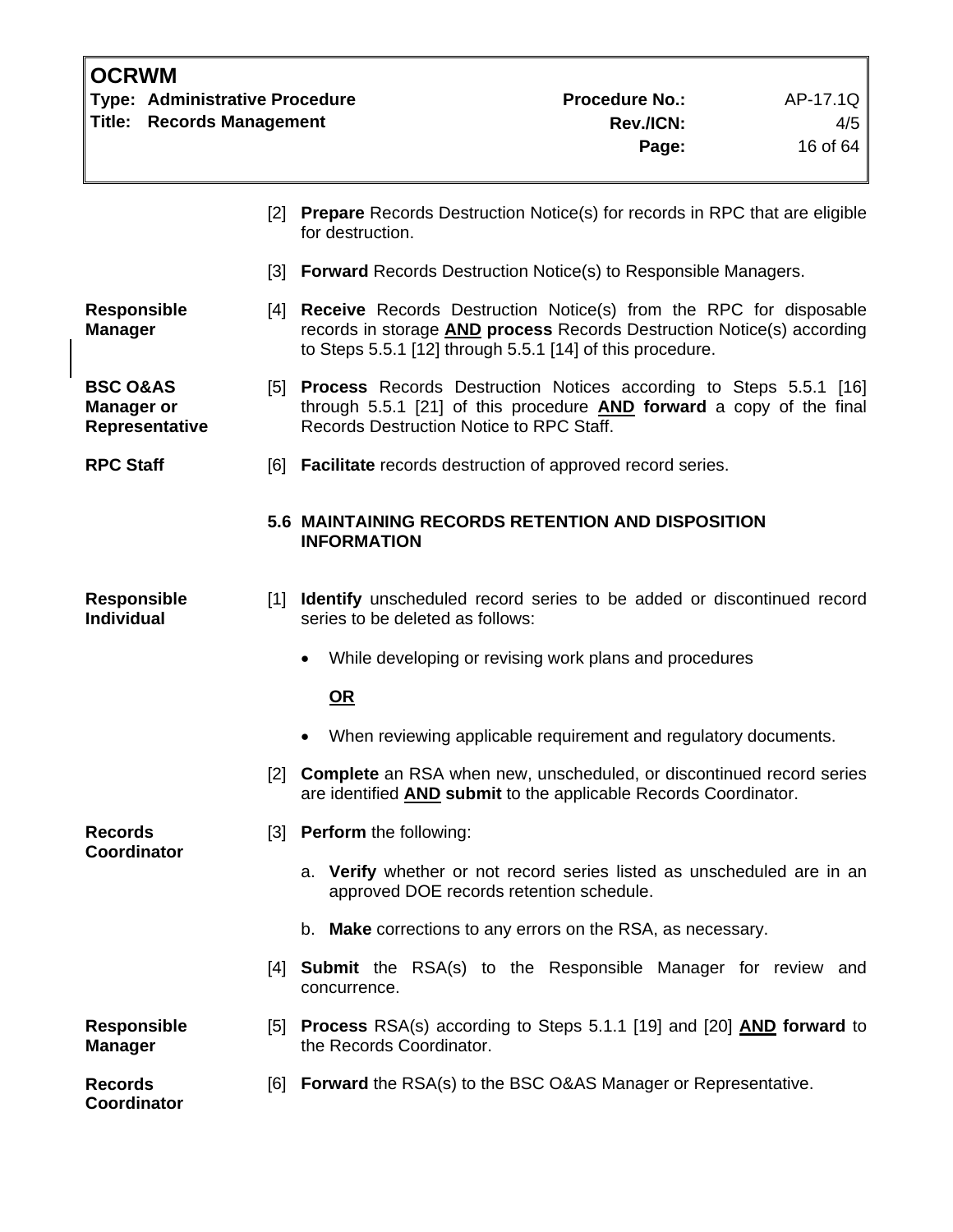|                                          | <b>OCRWM</b>                          |                                                                                                                                                                                                                                                                                                                                                                      |                                                                                                                                |                                                                                                                                                                                                                                                                                                                                       |          |  |
|------------------------------------------|---------------------------------------|----------------------------------------------------------------------------------------------------------------------------------------------------------------------------------------------------------------------------------------------------------------------------------------------------------------------------------------------------------------------|--------------------------------------------------------------------------------------------------------------------------------|---------------------------------------------------------------------------------------------------------------------------------------------------------------------------------------------------------------------------------------------------------------------------------------------------------------------------------------|----------|--|
|                                          | <b>Type: Administrative Procedure</b> |                                                                                                                                                                                                                                                                                                                                                                      |                                                                                                                                | <b>Procedure No.:</b>                                                                                                                                                                                                                                                                                                                 | AP-17.1Q |  |
|                                          | <b>Title: Records Management</b>      |                                                                                                                                                                                                                                                                                                                                                                      |                                                                                                                                | Rev./ICN:                                                                                                                                                                                                                                                                                                                             | 4/5      |  |
|                                          |                                       |                                                                                                                                                                                                                                                                                                                                                                      |                                                                                                                                | Page:                                                                                                                                                                                                                                                                                                                                 | 17 of 64 |  |
| <b>BSC O&amp;AS</b><br><b>Manager or</b> | <b>Representative</b>                 |                                                                                                                                                                                                                                                                                                                                                                      | [7] Process the RSA(s) according to Steps 5.1.1 [22] through [26].                                                             |                                                                                                                                                                                                                                                                                                                                       |          |  |
|                                          |                                       |                                                                                                                                                                                                                                                                                                                                                                      | <b>5.7 PROGRAM ASSESSMENT</b>                                                                                                  |                                                                                                                                                                                                                                                                                                                                       |          |  |
| <b>BSC O&amp;AS</b><br><b>Manager or</b> | Representative                        | [1] <b>Conduct</b> periodic records management program assessments of all<br>organizations to ensure that elements such as effectiveness of<br>organization's implementation, effective records training, adequate records<br>management awareness, proper records maintenance and disposition<br>practices, and specific organization implementation are addressed. |                                                                                                                                |                                                                                                                                                                                                                                                                                                                                       |          |  |
| <b>Responsible</b><br><b>Manager</b>     |                                       | $\lceil 2 \rceil$                                                                                                                                                                                                                                                                                                                                                    | Participate in program assessments as requested.                                                                               |                                                                                                                                                                                                                                                                                                                                       |          |  |
|                                          |                                       | <b>5.8 SEPARATION CHECKOUT FORM FOR DEPARTING OR</b><br><b>TRANSFERRING INDIVIDUALS</b>                                                                                                                                                                                                                                                                              |                                                                                                                                |                                                                                                                                                                                                                                                                                                                                       |          |  |
|                                          |                                       | Note:                                                                                                                                                                                                                                                                                                                                                                | SV-BC-2009.                                                                                                                    | Records Outreach (or, for East Coast individuals, Records and<br>Correspondence–East Coast) will not sign off a departing or<br>transferring individual's Employee Status Change Notification (ESCN)<br>until the Separation Checkout form or a copy thereof has been<br>received. ESCNs are created and processed in accordance with |          |  |
| <b>Responsible</b><br>Manager            |                                       | [1]                                                                                                                                                                                                                                                                                                                                                                  | <b>Ensure</b> that Attachment 10, Separation Checkout Form, is initiated as<br>soon as you know an individual will be leaving. |                                                                                                                                                                                                                                                                                                                                       |          |  |
| <b>Departing or</b>                      |                                       | $\lceil 2 \rceil$                                                                                                                                                                                                                                                                                                                                                    | <b>Complete</b> Section I and II of the form, print your name, sign, AND date.                                                 |                                                                                                                                                                                                                                                                                                                                       |          |  |
| Transferring<br><b>Individual</b>        |                                       | $\lceil 3 \rceil$                                                                                                                                                                                                                                                                                                                                                    | <b>IF</b> possible and applicable,                                                                                             |                                                                                                                                                                                                                                                                                                                                       |          |  |
|                                          |                                       |                                                                                                                                                                                                                                                                                                                                                                      | <b>THEN</b> ask your Records Coordinator to take physical custody of your<br>records and/or documents on litigation holds.     |                                                                                                                                                                                                                                                                                                                                       |          |  |
| <b>Records</b><br>Coordinator            |                                       | 4                                                                                                                                                                                                                                                                                                                                                                    | <b>IF</b> assuming physical custody of the individual's records and/or documents<br>on litigation holds,                       |                                                                                                                                                                                                                                                                                                                                       |          |  |
|                                          |                                       |                                                                                                                                                                                                                                                                                                                                                                      | <b>THEN</b> initial <b>AND</b> date the appropriate block in Section II.                                                       |                                                                                                                                                                                                                                                                                                                                       |          |  |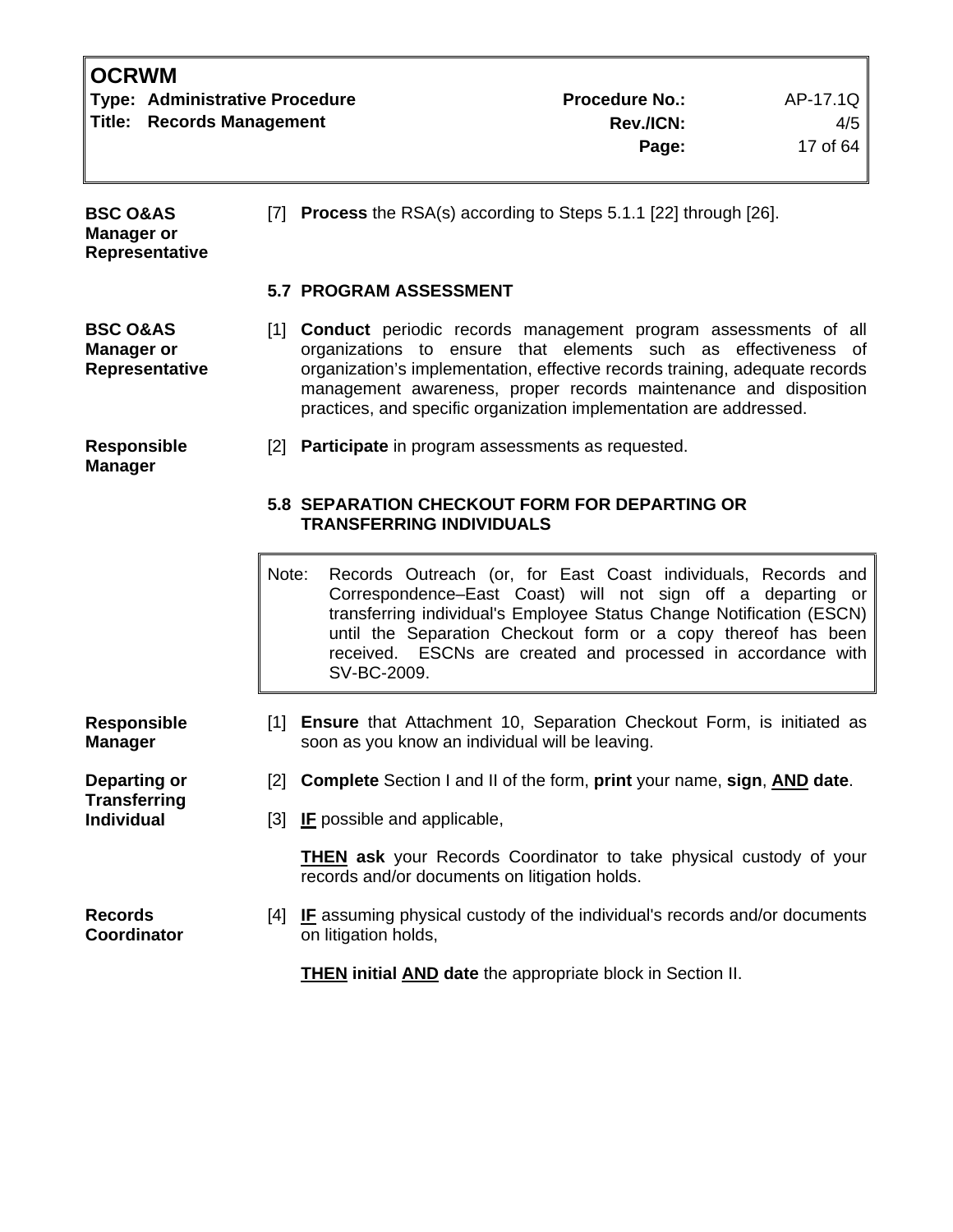**Type: Administrative Procedure Access Access Procedure No.:** AP-17.1Q **Title: Records Management Rev./ICN:** 4/5

|                                                                                                                    | If the "No" box is checked regarding physical transfer to Records<br>Note:<br>Coordinator, this indicates that there are or may be records of<br>documents on litigation holds that remain but have not been<br>transferred to the Records Coordinator; it is a flag for the Responsible<br>Manager or Designee to take special care during the exit interview and<br>walk-through. |
|--------------------------------------------------------------------------------------------------------------------|-------------------------------------------------------------------------------------------------------------------------------------------------------------------------------------------------------------------------------------------------------------------------------------------------------------------------------------------------------------------------------------|
| <b>Responsible</b><br><b>Manager (or</b><br>Designee)                                                              | [5] Perform the exit interview and walk-through indicated by Section III of the<br>form.                                                                                                                                                                                                                                                                                            |
|                                                                                                                    | [6] IF departing or transferring individual is already gone or is unavailable,                                                                                                                                                                                                                                                                                                      |
|                                                                                                                    | <b>THEN complete</b> Sections I and II of the form for the individual, printing<br>departing individual's name in the appropriate block, answering questions<br>as fully as possible and signing "FOR" that individual in the signature<br>block.                                                                                                                                   |
|                                                                                                                    | Note:<br>If the departing or transferring individual is already gone or is<br>unavailable, and an exit interview is impossible, it is acceptable to<br>enter "N/A" on the signature and date lines for the exit interview<br>statement in Section III of the form. It is NOT acceptable, however, to<br>enter "N/A" for the walk-through statement.                                 |
|                                                                                                                    | <b>Complete</b> Section III of the form.<br>$\lceil 7 \rceil$                                                                                                                                                                                                                                                                                                                       |
| <b>Responsible</b><br><b>Manager</b>                                                                               | <b>Complete</b> Section IV of the form, certifying that all completed and<br>[8]<br>in-process records and all potentially LSN-Relevant documents generated<br>by the departing individual have been accounted for.                                                                                                                                                                 |
|                                                                                                                    | [9]<br>IF the departing or transferring individual is on the east coast,                                                                                                                                                                                                                                                                                                            |
| <b>Departing or</b><br><b>Transferring</b><br>Individual,<br><b>Responsible</b><br><b>Manager (or</b><br>Designee) | <b>THEN submit</b> an information copy of the Separation Checkout form to<br>Records and Correspondence-East Coast AND submit the original to<br>Records Outreach.                                                                                                                                                                                                                  |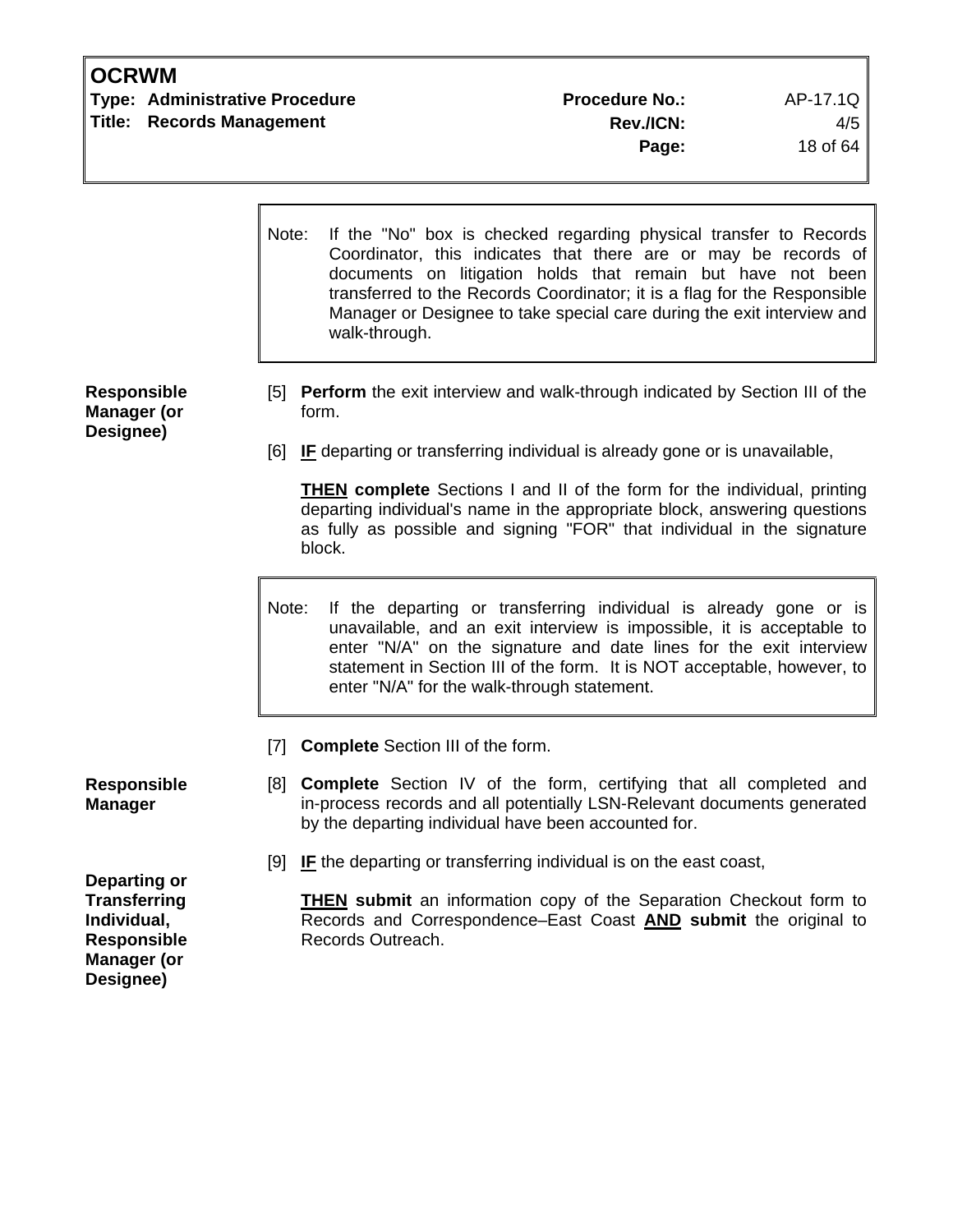**Type: Administrative Procedure Access Access Procedure No.:** AP-17.1Q **Title: Records Management Rev./ICN:** 4/5

|                                                                                   | Note: | When sending the Separation Checkout form to Records Outreach, the<br>ideal practice is to send it immediately by facsimile or e-mailed scan,<br>then to send the original by mail.                       |  |  |
|-----------------------------------------------------------------------------------|-------|-----------------------------------------------------------------------------------------------------------------------------------------------------------------------------------------------------------|--|--|
|                                                                                   |       | [10] <b>Submit</b> the Separation Checkout form to Records Outreach (under<br>O&AS/Records Control in the project contact directory).                                                                     |  |  |
| <b>Records Outreach</b><br>or Records and<br>Correspondence-<br><b>East Coast</b> |       | [11] IF a complete Separation Checkout form (or a copy thereof) for a<br>departing or transferring individual has been received <b>AND</b> that<br>individual's records, if any, have been accounted for, |  |  |
|                                                                                   |       | <b>THEN sign off</b> the records portion of the individual's ESCN.                                                                                                                                        |  |  |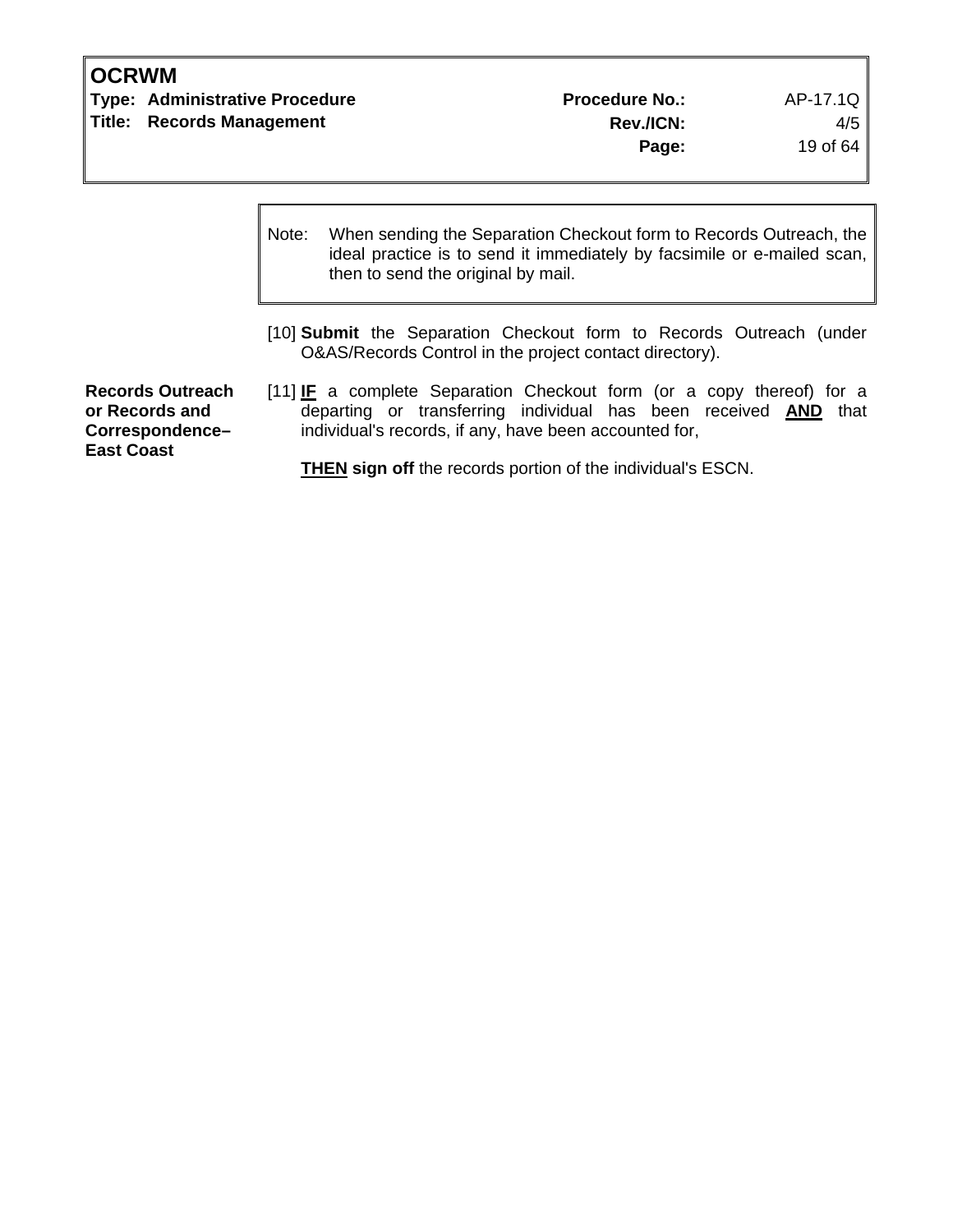| <b>Type: Administrative Procedure</b> | <b>Procedure No.:</b> | AP-17.1Q |
|---------------------------------------|-----------------------|----------|
| <b>Title: Records Management</b>      | <b>Rev./ICN:</b>      | $4/5$    |
|                                       | Page:                 | 20 of 64 |

#### **6.0 RECORDS**

Records listed in Subsections 6.1 and 6.2 shall be collected and submitted to the RPC in accordance with this procedure. Records shall be submitted as individual records or included in a records package, as specified. The records listed in Subsection 6.3 shall be maintained and dispositioned by the Records Coordinator per the requirements of AP-17.1Q.

#### **6.1 QA RECORDS**

Submit as part of a Records Package that is submitted under your governing procedure:

Special Instruction Sheet (required when including a non-scannable QA record) (as applicable)

Individual Records:

Special Instruction Sheet (required when including a non-scannable QA individual record) (as applicable)

#### **6.2 NON-QA LONG-TERM RECORDS**

Submit as part of a Records Package that is submitted under your governing procedure:

Records Package TOC and Continuation Page (required when transmitting QA and non-QA records packages to the RPC) (as applicable)

Special Instruction Sheet (required when including a non-scannable non-QA record) (as applicable)

Individual Records:

Special Instruction Sheet (required when submitting a non-scannable non-QA individual record) (as applicable)

Designation of Records Coordinator

Records Destruction Notice

Program Assessments

Separation Checkout form, with any applicable justifications or explanations attached

Organizational File Plan

RSA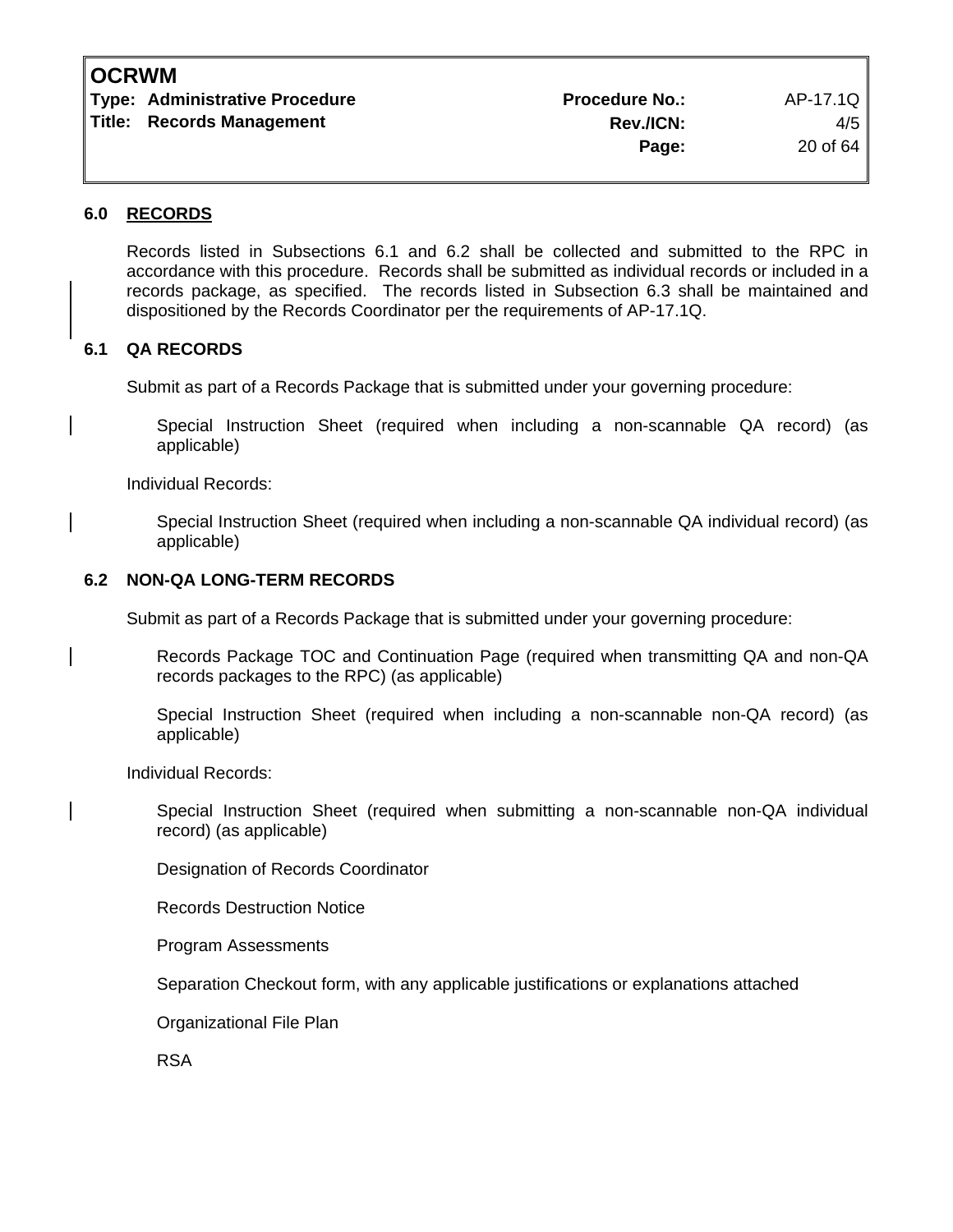**Type: Administrative Procedure Community Procedure Procedure No.:** AP-17.1Q Title: Records Management 4/5

### **6.3 NON-QA SHORT-TERM RECORDS (THREE YEARS OR LESS RETENTION)**

TRA

### **7.0 ATTACHMENTS**

Forms attached to this procedure are controlled and distributed as full-size pages separate from this procedure and may be copied for use when implementing this procedure. The change history for this procedure is included as the last attachment.

- 1 Special Handling Requirements for Records
- 2 Acronyms and Abbreviations
- 3 Definitions
- 4 Organizational File Plan (Form A171-7)
- 5 Record Series Action (RSA) (Form A171-8)
- 6 Records Package Table of Contents (TOC) and Continuation Page (Form A171-3)
- 7 Transmittal/Receipt Acknowledgement (TRA) and Continuation Page (Form A171-2)
- 8 Records Destruction Notice (Form A171-9)
- 9 Special Instruction Sheet (Form A171-1)
- 10 Separation Checkout Form (Form A171-10)
- 11 Change History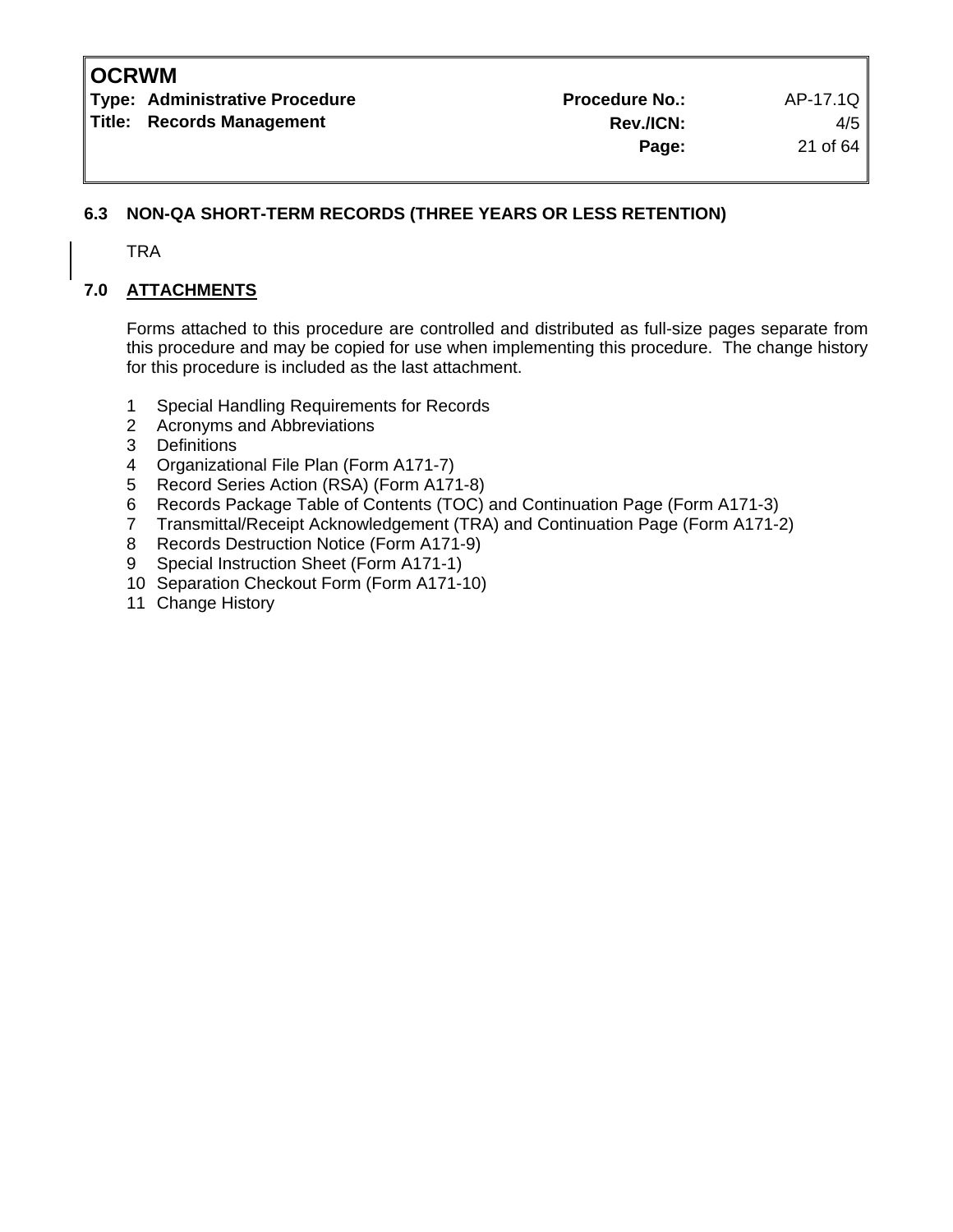**Type: Administrative Procedure Administrative Procedure Procedure No.:** AP-17.1Q **Title: Records Management** 

### **Special Handling Requirements for Records**

#### **A. RECORD CATEGORIES REQUIRING SPECIAL HANDLING**

#### **1. Quality Assurance Records**

#### **a) Creation**: **In addition to Subsection 5.2 of this procedure, ensure**:

- 1) The QA record is legible, accurate, complete, appropriate to the work accomplished, and identifiable to the item(s) or activity(s) to which it applies, [e.g., records supporting data should reference the Data Tracking Number and Software Tracking Number].
- 2) The QA record is being created in accordance with the applicable procedure.
- 3) Records shall be considered QA records when stamped, initialed, or signed and dated as complete. If the nature of the record (such as magnetic or optical media) precludes stamping, initialing, or signing, then other means of identifying the record as complete by authorized personnel are permitted.

#### **b) Maintenance and Use**:

- 1) During processing, review, or use of a QA record, and prior to submitting the record to the RPC, protect the QA record as identified in this attachment. Provide storage by one of the methods as defined in Attachment 3, Definitions, Temporary Storage of QA Records.
- 2) Approved filing methods shall require QA records to be firmly attached in binders, or placed in folders or envelopes for storage in steel file cabinets or on shelving in containers appropriate for the QA record medium being stored.
- 3) Provide adequate protection of special processed QA records (such as radiographs, photographs, negatives, and electronic media) to preclude damage from moisture, temperature, excessive light, electromagnetic fields, or stacking in accordance with instructions in B, RECORD MEDIA TYPES REQUIRING SPECIAL HANDLING, of this attachment.
- 4) Lock the storage cabinet and/or storage area when it is unattended to guard against unauthorized access.
- 5) Maintain and post a list of personnel who have access to QA records in the organizational File Stations and RPC. Escort personnel, whose names do not appear on the list, while they are in the storage cabinets and/or viewing the official copy of the record.
- 6) Ensure that supplemental information is filed with or attached to the record(s) to which it relates.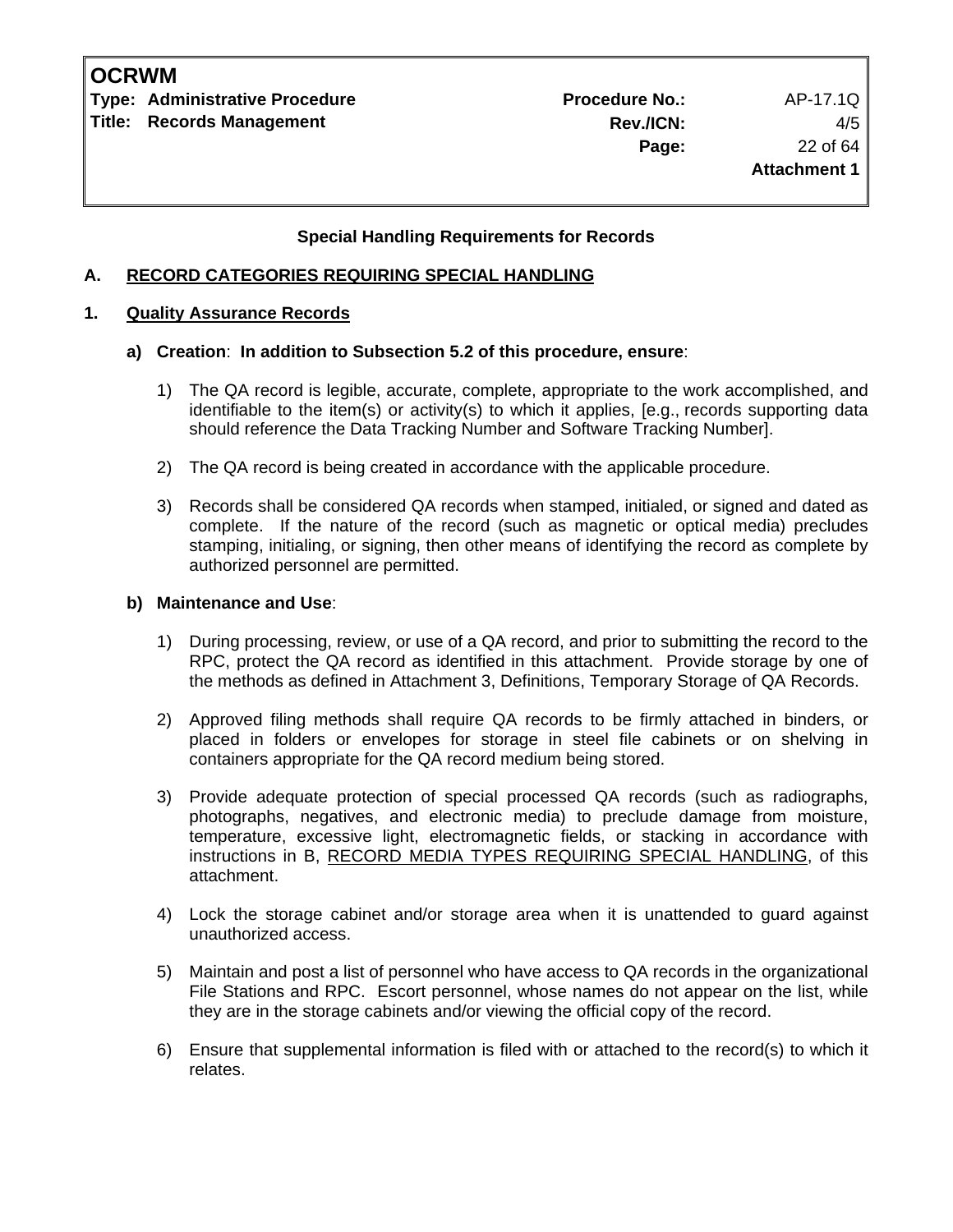#### **Special Handling Requirements for Records (Continued)**

- 7) Corrections to QA records, including documents that will become QA records, shall include, in close proximity to the correction, the initials or signature of the person authorized to make the correction and the date the correction was made.
	- a. If the procedure that generates records contains a process for changing those records, use that process.
	- b. If the procedure that generates records does not contain a process for changing those records, use the process described in Step 5.2.1 [5].
- 8) Approval of changes and corrections to QA records must be made by the originating organization. If an organization that was originally responsible for approving a particular document is no longer responsible, the new responsible organization shall be identified.

#### **c) Disposition**:

- 1) Since most QA records are LSN-Relevant (there are exceptions including Delegations of Authority, Records Package TOC, Administrative-only forms, Training and Course materials, and Verifications of Education and Employment), determine what is relevant and submit it to the RPC within 14 calendar days of the LSN-Relevant Date of the record. The LSN-Relevant deadline overrides the normal 90 calendar days for QA records.
- 2) The calendar date requirement includes any post-work or closure activity required to prepare the records package for submittal (e.g., check for completeness, document preparation, TOC and/or records transmittal preparation).
- 3) All QA records packages taking a year or longer to complete may be submitted in annual (or if necessary, more frequent) supplements. For supplements, deadlines are calculated from the time the annual (or shorter) supplement is signed and dated as complete.

#### **2. Permanent or Unscheduled Records**

- **a) Maintenance and Use**: (In addition to Subsection 5.2 of this procedure)
	- 1) Ensure Permanent or Unscheduled Records are properly identified on the File Plan.
	- 2) Maintain Permanent or Unscheduled Records separate from Temporary Records.
	- 3) Maintain Permanent or Unscheduled textual Records in hard copy.
	- 4) For maintenance of Permanent or Unscheduled audiovisual records and electronic records, see B, RECORD MEDIA TYPES REQUIRING SPECIAL HANDLING, of this attachment.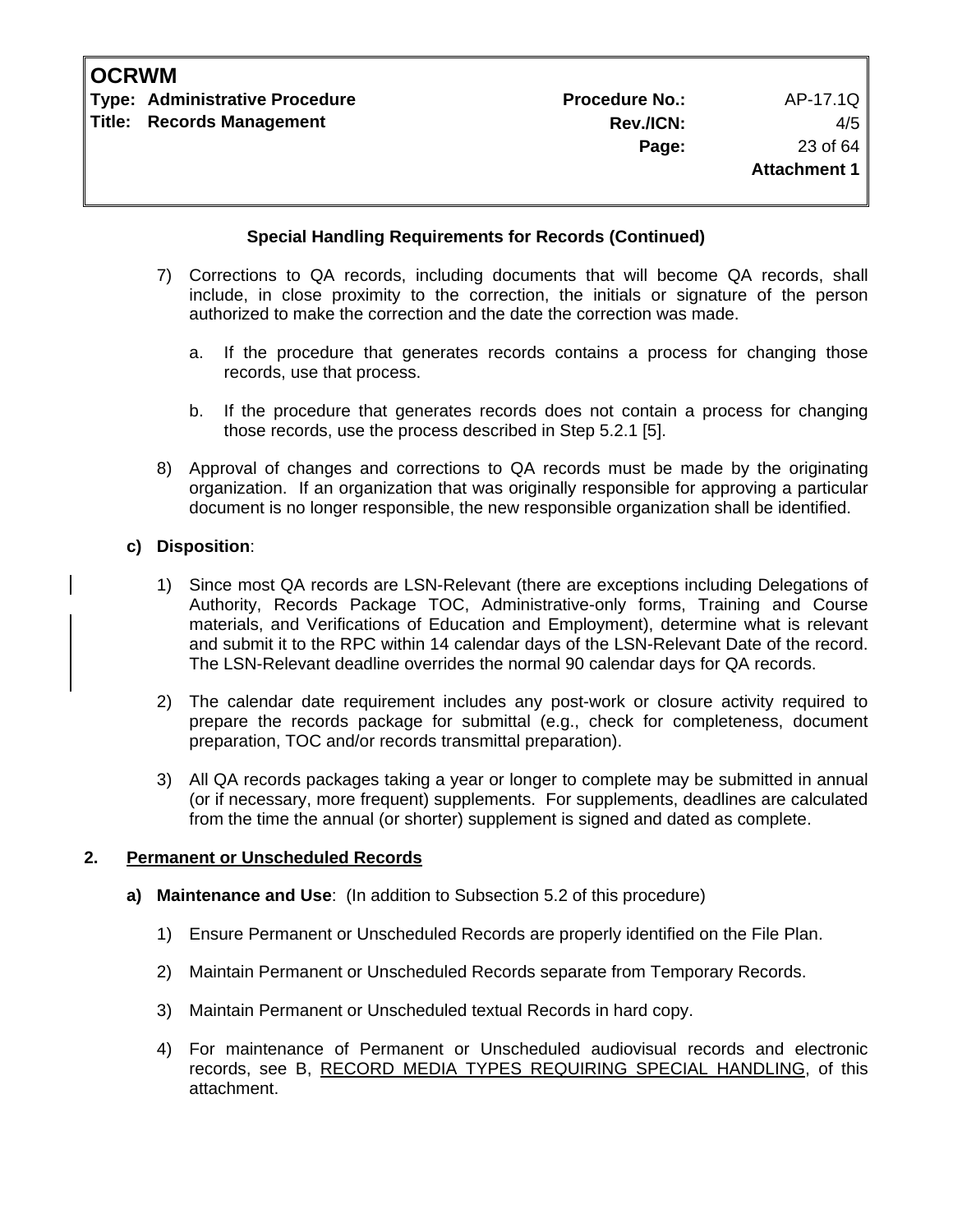**Type: Administrative Procedure No.: Procedure No.:** AP-17.1Q **Title: Records Management** 

### **Special Handling Requirements for Records (Continued)**

#### **b) Disposition**:

- 1) Maintain unscheduled records until they are properly scheduled on a NARA approved retention schedule. Unscheduled records may not be destroyed.
- 2) Records scheduled as Permanent shall be submitted to the RPC in accordance with Subsection 5.5 and ultimately transferred to the National Archives in accordance with File Plan instructions.

#### **3. Freedom of Information Act/Privacy Act Records**

**Maintenance and Use**: (In addition to Subsection 5.3 of this procedure)

- 1) Refer all FOIA/PA requests to the FOIA/PA Officer.
- 2) Ensure that all reasonable precautions are taken to protect FOIA/PA records until their transfer to RPC. Keep them under lock and key or protective cover; hand-carry to RPC whenever possible.
- 3) The FOIA/PA Officer:
	- Oversees processing of all FOIA requests and PA records requests received by the Program.
	- Ensures that the identified records systems contain only the information on an individual that is relevant and necessary to accomplish the work of the government, and that such information is obtained only from the individual, is accurate, and does include the appropriate PA System of Records Notice.
	- Ensures that safeguards exist to protect PA information from unwarranted disclosure.

#### **4. Sensitive Unclassified Records**

#### **a) Maintenance and Use**:

 Reference AP-SEC-001 for instructions on handling and properly marking sensitive unclassified information. Ensure that Sensitive Unclassified records are protected until their transfer to RPC. Keep them under lock and key or protective cover; hand-carry to RPC whenever possible.

#### **b) Disposition**:

Reference AP-SEC-001 for instructions on destroying sensitive unclassified information.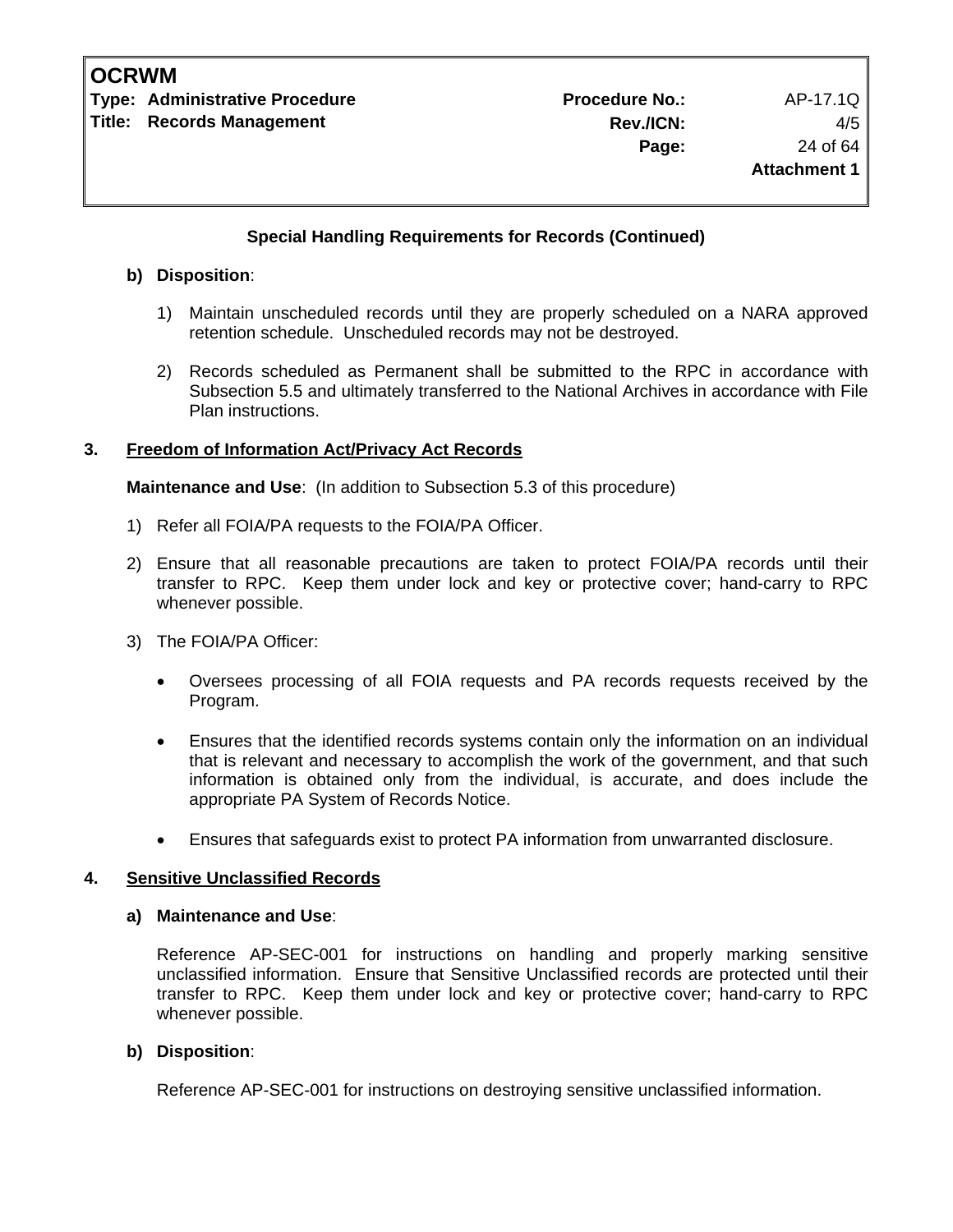**Type: Administrative Procedure No.: Procedure No.:** AP-17.1Q **Title: Records Management** 

#### **Special Handling Requirements for Records (Continued)**

#### **5. Non-QA Long-Term Records**

#### **Disposition**:

Note: For records packages that are not LSN-Relevant, the 90 calendar day date for submittal is calculated beginning with the date of the latest stamped, initialed, or signed and dated record in the package, excluding the TOC and transmittal.

Records Coordinator submits to the RPC in accordance with Step 5.5.1 [9] of this procedure:

- 1) Submit all LSN-Relevant Non-QA Long-Term Records to the RPC within 14 calendar days of the LSN-Relevant Date.
- 2) Submit all other Non-QA Long-Term Records (individual or records packages) to the RPC within 90 calendar days or less after stamping, initialing, or signing and dating as completed unless specified in the governing procedure.
- 3) The 90 calendar day submittal requirements include any post-work activity required to prepare the records package for submittal (e.g., check for completeness, document preparation, TOC, and/or records transmittal preparation).
- 4) All Non-QA Long-Term records packages that are not LSN-Relevant taking a year or longer to generate should be submitted in annual supplements (or, more frequently if necessary,) in accordance with the applicable 90 calendar day date after the end of the Fiscal Year.

#### **6. Copyright Records**

#### **a) Creation**:

 When including copyrighted material in the creation of a record, BSC employees and subcontractors, the national laboratories, and the U.S. Geological Survey (USGS) shall do so in accordance with RM-PRO-5002. OCRWM personnel shall refer to their Business Process Management System (BPMS) database, which contains a process description for "Use of Copyright-Protected Materials."

#### **b) Maintenance and Use**:

 Manage copyright records in accordance with RM-PRO-5002 or, for OCRWM personnel, BPMS.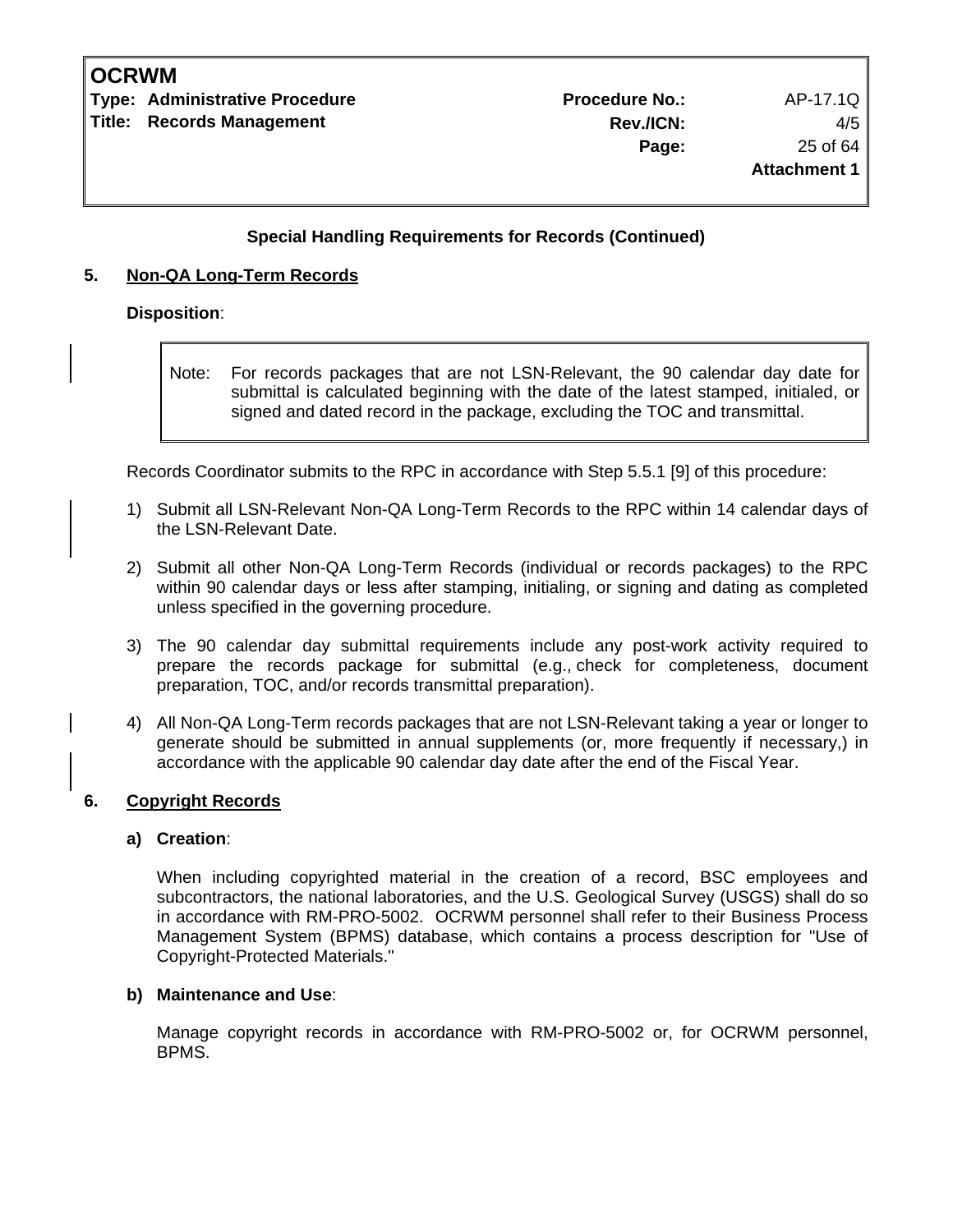**Type: Administrative Procedure Community Procedure Procedure No.:** AP-17.1Q **Title: Records Management** 

#### **Special Handling Requirements for Records (Continued)**

#### **c) Disposition**:

 Dispose of copyright records in accordance with RM-PRO-5002 or, for OCRWM personnel, BPMS.

#### **7. Correspondence Enclosures/Attachments**

#### **a) Submittal of Correspondence Enclosures/Attachments as Individual Records**

 If the correspondence enclosure/attachment meets all the requirements of a completed record, list it as a separate line item on the TRA form, cross-reference the enclosure/ attachment to the appropriate correspondence, and submit to the RPC.

#### **b) Submittal of Correspondence Enclosures/Attachments as Records within a Records Package**

 If the correspondence enclosure/attachment is being transmitted as a component of a records package, then list it as a separate line item on the records package TOC form, crossreference the enclosure/attachment to the appropriate correspondence, and submit to the RPC.

#### **8. LSN-Relevant Records**

#### **a) Maintenance, Use, and Disposition**

 Submit LSN-Relevant records to the RPC within 14 calendar days of the LSN-Relevant Date of the record.

Note: Prior to submittal of the license application, the LSN certification process requires that all LSN records be current when the certification occurs. Records sources should therefore practice timely records submittal to support LSN certification and the requirement for ensuring records currency.

#### **B. RECORD MEDIA TYPES REQUIRING SPECIAL HANDLING**

#### **1. Audiovisual Records**

#### **a) Maintenance and Use**:

 1) Contact BSC O&AS Manager or Representative for guidance in conforming to 36 CFR Chapter XII, Subchapter B, Part 1232 for the maintenance of audiovisual records.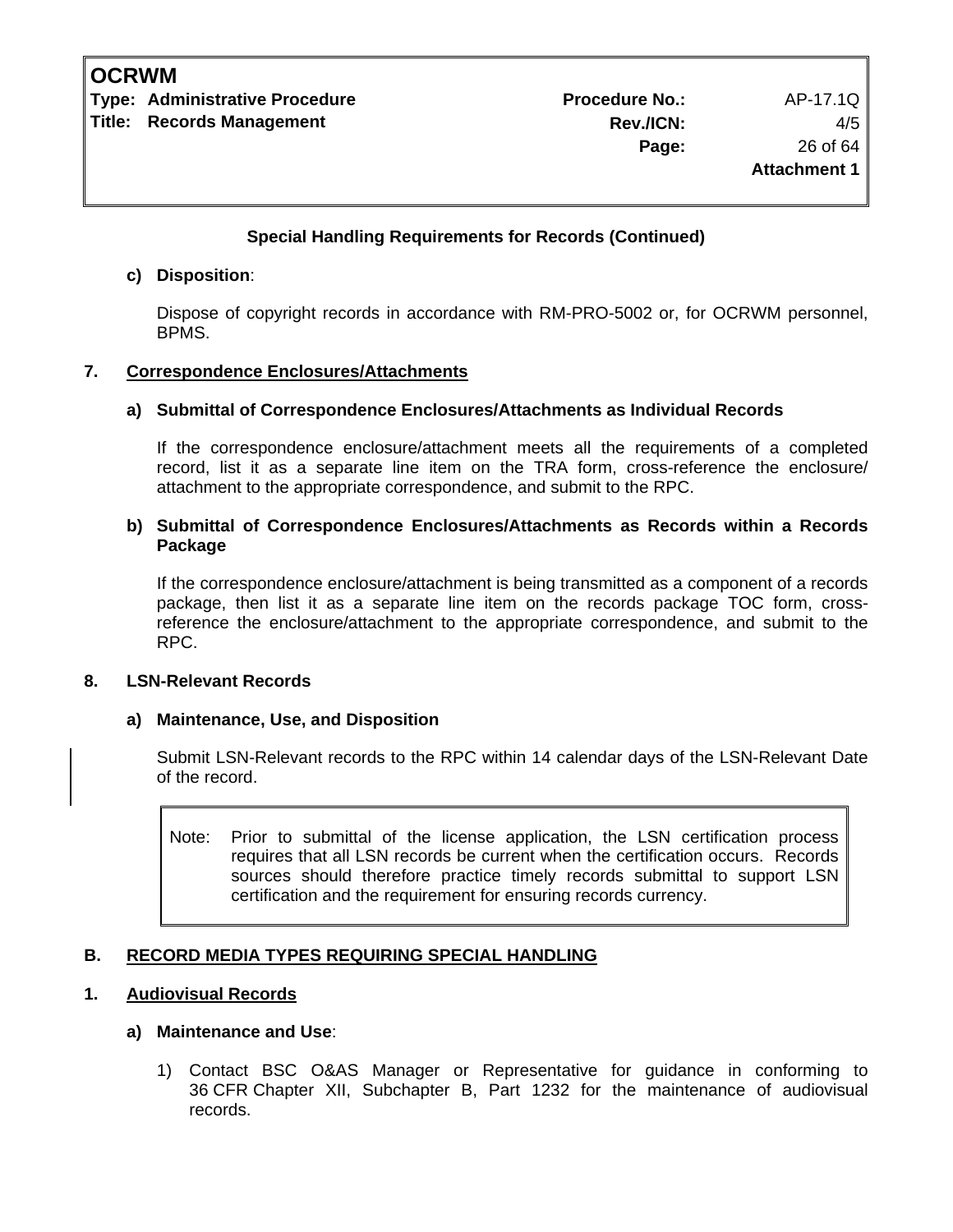#### **Special Handling Requirements for Records (Continued)**

- 2) Ensure audiovisual records are stored in facilities that are secure from unauthorized access and safe from fire, water, flood, chemical or gas damage, extreme variables in temperature and humidity, and other harmful conditions, such as insects and vermin.
- 3) Ensure continuous custody of permanent or unscheduled audiovisual records.
- 4) Make loans of audiovisual records outside of OCRWM only if a record copy is maintained in the OCRWM custody at all times.
- 5) Ensure steps are taken to prevent accidental or deliberate alteration or erasure of audiovisual records.

#### **b) Disposition**:

- 1) Ensure that audiovisual records are appropriately scheduled on the records retention schedule, listed on the Organizational File plan, and properly dispositioned.
- 2) Maintain disposable audiovisual records separate from permanent records.

#### **2. Electronic Records**

#### **a) Maintenance and Use**:

- 1) Maintain adequate, up-to-date technical documentation for each electronic information system that produces, uses, or stores data files. Documentation may include entity relationship diagrams, database schema, system catalogs, data dictionaries, or any other applicable development documentation.
- 2) Provide an appropriate level of security to ensure integrity of the documents in accordance with AP-SEC-001.
- 3) Facilitate distinction between record and nonrecord material.
- 4) Consider the following factors before selecting a storage medium or converting/migrating from one medium to another for the maintenance of electronic records:
	- The authorized life of the records, as determined during the scheduling process.
	- Maintenance necessary to retain and protect the records.
	- The cost of storing and retrieving the records.
	- The record's density (e.g., file volume, size, amount of space taken up on disk, or other media).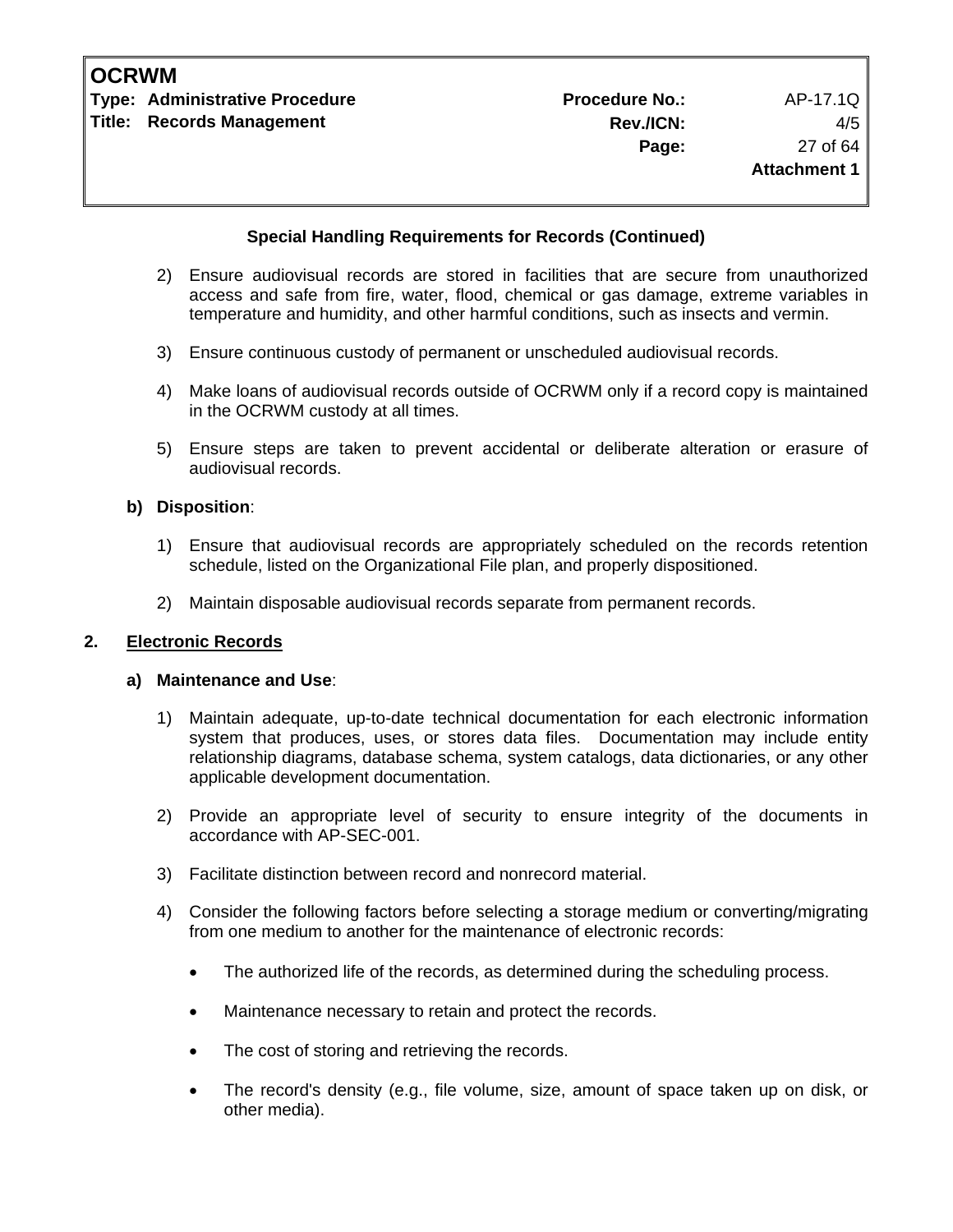**Title: Records Management** 

#### **Special Handling Requirements for Records (Continued)**

- The access time to retrieve stored records.
- The portability of the medium (that is, selecting a medium that will run on equipment offered by multiple manufacturers) and the ability to transfer the information from one medium to another (such as from optical disk to magnetic tape).
- That records retention and disposition requirements are incorporated into the system's design.

#### **b) Disposition**:

Submitting electronic records to the RPC:

- Ensure that electronic records submitted to the RPC are decrypted, as applicable.
- When submitting electronic records to the RPC, excluding e-mail messages, provide two copies on compact disc, digital videodisc, DuraByte Linear Tape (DLT), or 3-1/2 inch diskette (one will be a working copy, one a pristine archive copy). Electronic media submitted to the RPC may not contain software executable files or software applications.
- A file directory listing all files contained on the electronic media must be provided.
- Provide the following information on the media itself and in paper form when submitting electronic records. This information may be provided on Attachment 9, Special Instruction Sheet, or may be provided separately.
	- Indicate: a date or date range, title or description that identifies the contents of the record, and author name and/or author organization.
	- Validation of complete file transfer must be documented and provided with the electronic record submittal (this may appear on the paper only and not on the media).
	- QA designator of "QA: QA" for a QA record, and "QA: N/A" for a non-QA record.
	- If applicable, provide information to identify the record with its associated item or activity (e.g., records supporting data should reference the Data Tracking Number or the Software Tracking Number).
	- Name of software required to play back, import, export, recompile, or preserve the record. Software must be a current project standard or, in the case of BSC QA-designated software, must be controlled in accordance with IT-PRO-0011 (name of software may appear on the paper only and not on the media).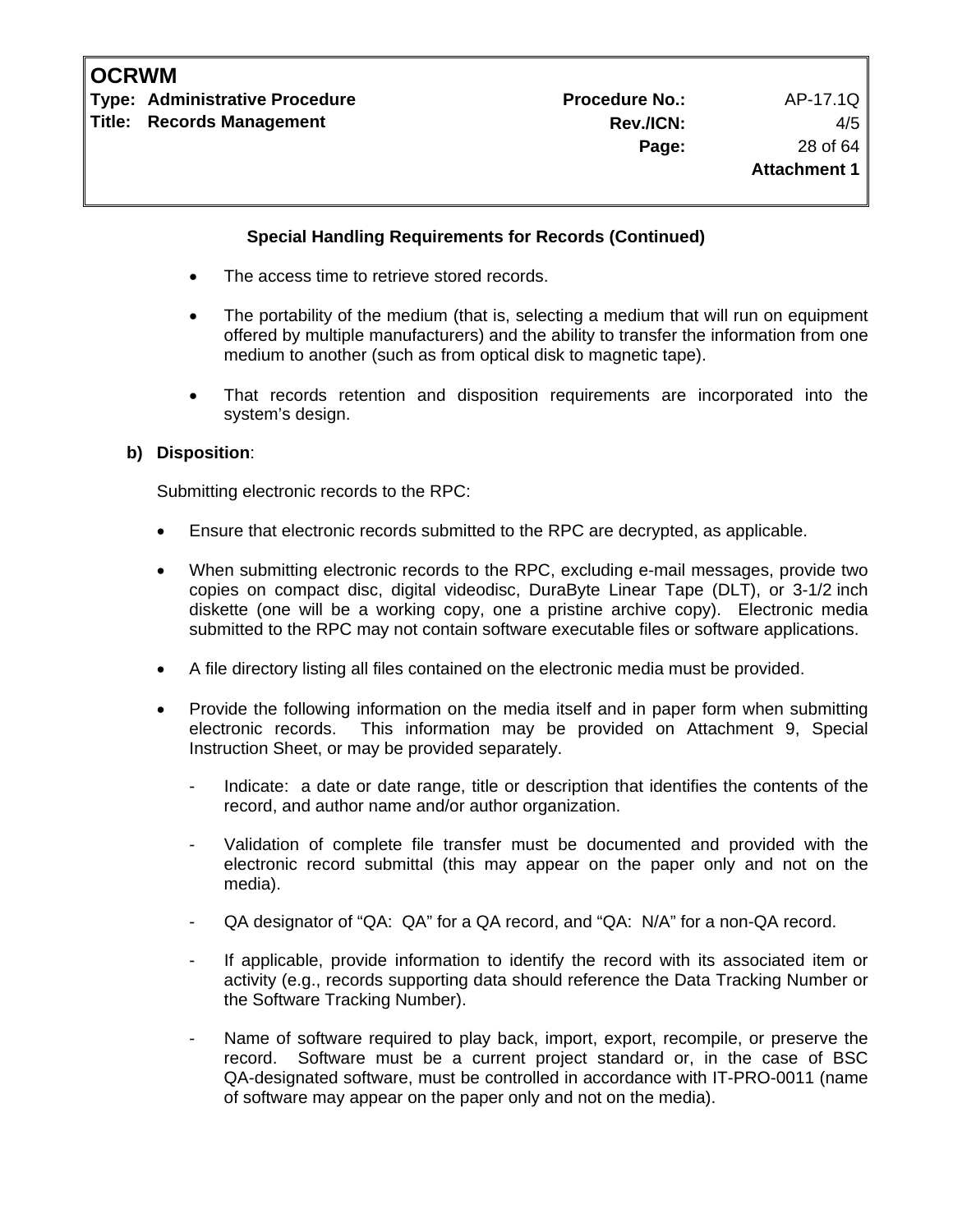**Type: Administrative Procedure Administrative Procedure Procedure No.:** AP-17.1Q **Title: Records Management** 

#### **Special Handling Requirements for Records (Continued)**

- When submitting data, verify with Technical Data Management (TDM) whether or not data requires TDM capture.
	- For data not requiring TDM capture, create a Special Instruction Sheet and submit the Special Instruction Sheet and data to the RPC.
	- For data requiring TDM capture, ensure that data is in the TDM System in accordance with AP-SIII.3Q. Create a Special Instruction Sheet, and submit the Special Instruction Sheet and two archive copies of the data to the RPC.
- Provide the following information on an external label:
	- Title, description, or narrative of the information submitted
	- Beginning and ending date of the information on the disk
	- Creation date of the disk, name of person(s) and/or organization(s) that generated the information
	- QA designator of "QA: QA" for a QA record and "QA: N/A" for a non-QA record.

#### **3. Electronic Mail Records**

 The Lotus Notes electronic mail system is an official OCRWM project record keeping system. Create, maintain, use, and disposition electronic mail records in accordance with AP-17.3Q.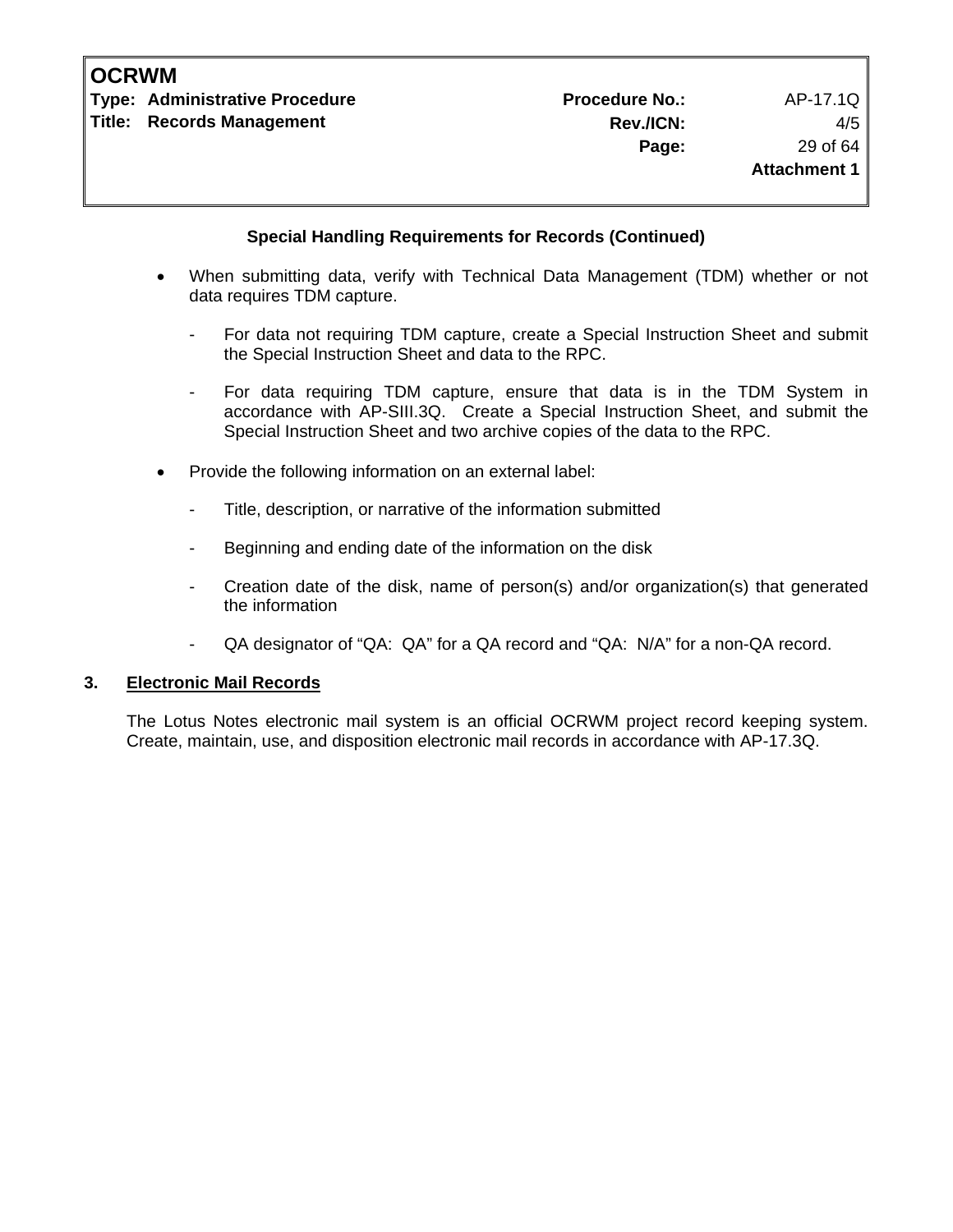**Type: Administrative Procedure No.:** Procedure No.: AP-17.1Q

**Title: Records Management** 

**Rev./ICN:** 4/5 **Page:** 30 of 64 **Attachment 2**

## **Acronyms and Abbreviations**

| <b>BPMS</b>  | <b>Business Process Management System</b>       |
|--------------|-------------------------------------------------|
| <b>BSC</b>   | Bechtel SAIC Company, LLC                       |
| <b>DLT</b>   | DuraByte Linear Tape                            |
| <b>DOE</b>   | U.S. Department of Energy                       |
| <b>DTN</b>   | data tracking number                            |
| <b>ESCN</b>  | <b>Employee Status Change Notification</b>      |
| <b>FOIA</b>  | Freedom of Information Act                      |
| <b>LSN</b>   | <b>Licensing Support Network</b>                |
| <b>NARA</b>  | National Archives and Records Administration    |
| O&AS         | <b>Office and Administrative Services</b>       |
| <b>OCRWM</b> | Office of Civilian Radioactive Waste Management |
| <b>PA</b>    | <b>Privacy Act</b>                              |
| QA           | quality assurance                               |
| <b>RSA</b>   | <b>Record Series Action</b>                     |
| <b>RPC</b>   | <b>Records Processing Center</b>                |
| <b>TDIF</b>  | <b>Technical Data Information Form</b>          |
| <b>TDM</b>   | <b>Technical Data Management</b>                |
| <b>TOC</b>   | <b>Table of Contents</b>                        |
| TRA          | <b>Transmittal/Receipt Acknowledgement</b>      |
| <b>UCNI</b>  | Unclassified Controlled Nuclear Information     |
| <b>USGS</b>  | U.S. Geological Survey                          |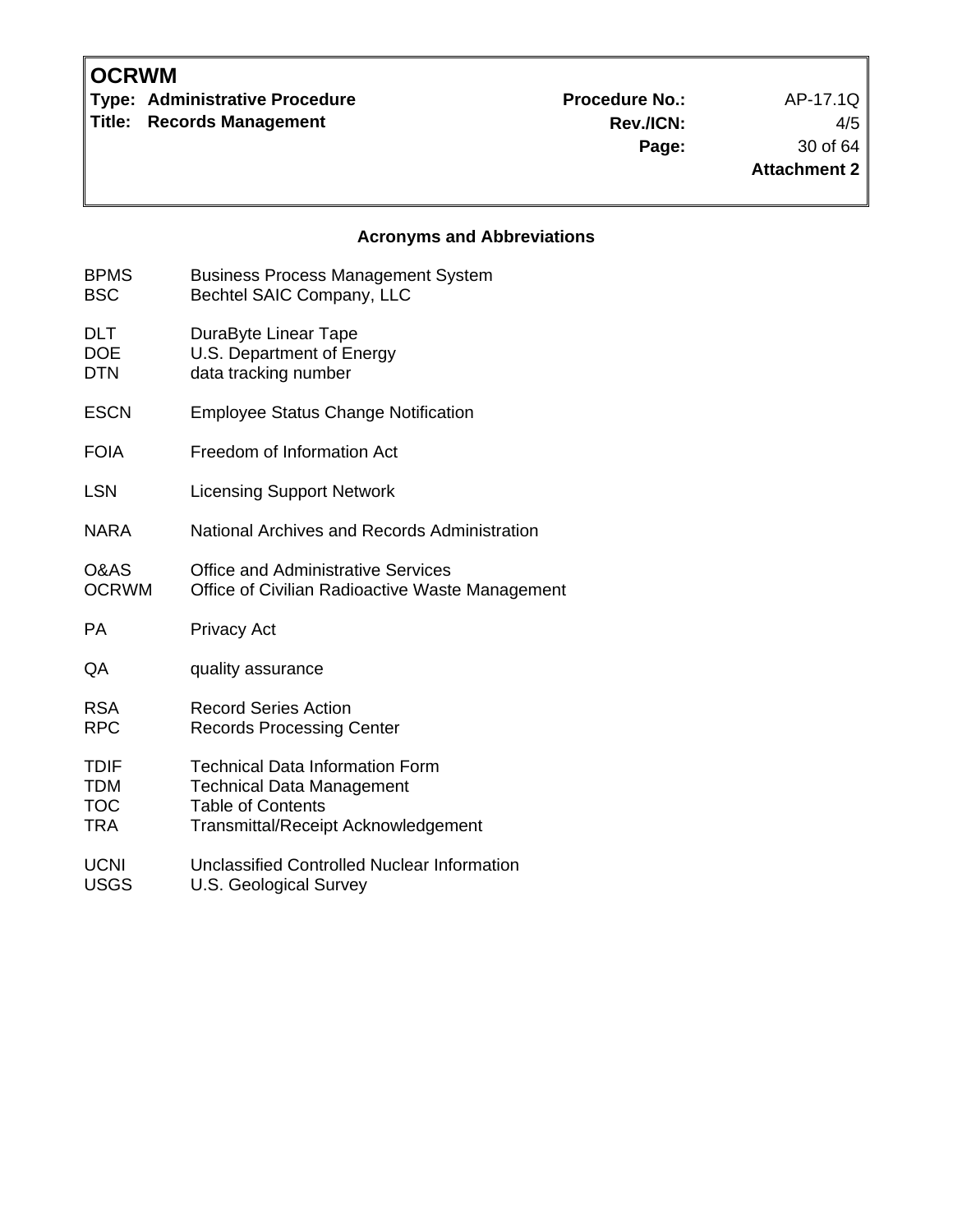| <b>OCRWM</b> |                                  |                       |                     |
|--------------|----------------------------------|-----------------------|---------------------|
|              | Type: Administrative Procedure   | <b>Procedure No.:</b> | AP-17.1Q            |
|              | <b>Title: Records Management</b> | Rev./ICN:             | 4/5                 |
|              |                                  | Page:                 | 31 of 64            |
|              |                                  |                       | <b>Attachment 3</b> |
|              |                                  |                       |                     |

#### **Definitions**

*Accession Number*–A unique identifier assigned to each record or group of records received by the RPC. The format for the accession number is AAA.YYYYMMDD.XXXX, where AAA represents the RPC location that assigned the number; YYYYMMDD is the year, month, and day the accession number was assigned; and XXXX is a sequential number reset to 000l at the beginning of each day.

*Annual and Annually*–For the purposes of this procedure, all references to develop, inventory, inspect, review, produce, or sample on an annual basis shall be understood as the beginning of each Fiscal Year, unless otherwise specified by the organization (e.g., Calendar Year).

*Audiovisual Records*–Records in pictorial or aural form that include still and motion media, sound recordings, graphic works, mixed media, and related finding aids and production files.

*Business Process Management System (BPMS)*–A web-based repository available on the OCRWM Gateway that enables OCRWM personnel to go to one location to gain an understanding of a particular business function. This system also identifies the procedures and processes necessary to execute associated requirements, while reducing the dependency on undocumented institutional knowledge of business functions without adding unnecessary procedures.

*Cross-Referencing*–Relating a record to one or more records within the records system. This relationship is communicated to the RPC in accordance with the Records Package TOC and Continuation Page or the TRA and is reflected in the bibliographic header information in the records system.

*Data Tracking Number*–A unique identifier assigned by a Data Coordinator to each data item tracked in the Automated Technical Data Tracking database.

*Disposition*–Those actions taken regarding records no longer needed for the conduct of the regular current business of the agency. Records disposition is any activity with respect to 1) disposal of temporary records no longer needed to conduct business, 2) transfer of records to a storage facility or records center, 3) transfer to NARA of records valued as permanent, or 4) transfer of records from one federal agency to another federal agency.

*File Plan*–A plan designating the physical location(s) at which an organization's records are to be maintained, the specific types of files, and the organizational element having custody. The File Plan contains the identifying number, the title or description, and the disposition authority of the files.

**File Station(s)-Designated area(s)** where files are accumulated from organizational units and maintained and managed prior to submittal to the RPC or being dispositioned; also referred to as a temporary storage area for quality assurance (QA) records.

*Freedom of Information Act (FOIA)*–Law enacted to ensure information in federal agencies is made available to the public.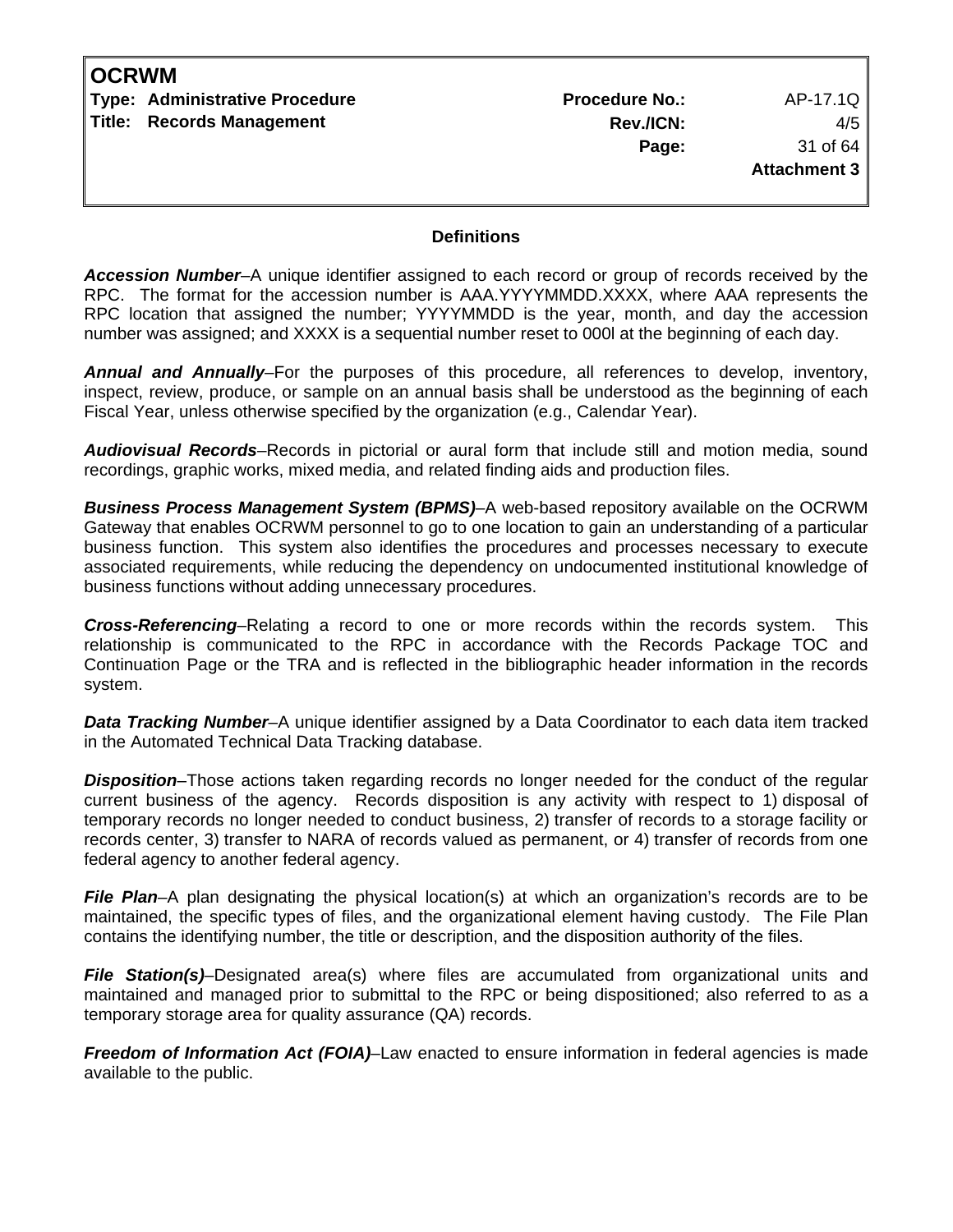| <b>OCRWM</b> |                                |                       |              |
|--------------|--------------------------------|-----------------------|--------------|
|              | Type: Administrative Procedure | <b>Procedure No.:</b> | AP-17.1Q     |
|              | Title: Records Management      | Rev./ICN:             | 4/5          |
|              |                                | Page:                 | 32 of 64     |
|              |                                |                       | Attachment 3 |
|              |                                |                       |              |

*Licensing Support Network (LSN)-Relevant Date*–The date when a record is determined to be LSN-Relevant. For a relevant record within a records package, this is the date when the activity documented by the records package is determined to be complete, typically the date of the last record in the package. For a relevant record, not part of a records package, the LSN-Relevant Date is equivalent to the date the record is considered complete.

*Licensing Support Network (LSN)-Relevant Record*–Any record, regardless of form, that falls into one of the following three classes:

- Class 1: The record contains information that DOE intends to cite or rely on in the Yucca Mountain repository license application or in support of its positions in the license proceedings.
- Class 2: The record contains information that is adverse to, contradictory of, or inconsistent with the information in the first class.
- Class 3: The record is a report or study prepared by or for DOE that is relevant to both the license application and the issues in the Topical Guidelines in the U.S. Nuclear Regulatory Commission's Regulatory Guide 3.69 (including "circulated drafts" of such reports and studies).

*Long-Term Record*–Records having a retention period of more than three years (see records retention schedule).

*National Archives and Records Administration (NARA)*–An independent federal agency that establishes policies and procedures for managing records of the federal government and exercises final authority for approving the disposition of government records.

*Nonrecord Material*–All informational materials excluded from the legal definition of records (44 U.S.C. 3301), either by failing to meet the general conditions of record status or by falling under one of three specific categories: 1) extra copies of documents preserved only for convenience of reference; 2) stocks of publications, blank forms, and processed documents; or 3) library and museum material preserved solely for reference or exhibition purposes.

*Permanent Records*–Any federal record that has been determined by NARA to have sufficient value to warrant continued preservation in NARA beyond the time they are needed for administrative, legal, or fiscal purposes. Sometimes called archival records.

**Privacy Act (PA) Records–Any** item, collection, or grouping of information about an individual that is maintained by or for the DOE including, but not limited to, education, financial transactions, medical history, and criminal or employment history, and that contains that individual's name, or other identifying number, symbol, or other identifying particulars assigned to the individual, such as a finger or voice print or photograph.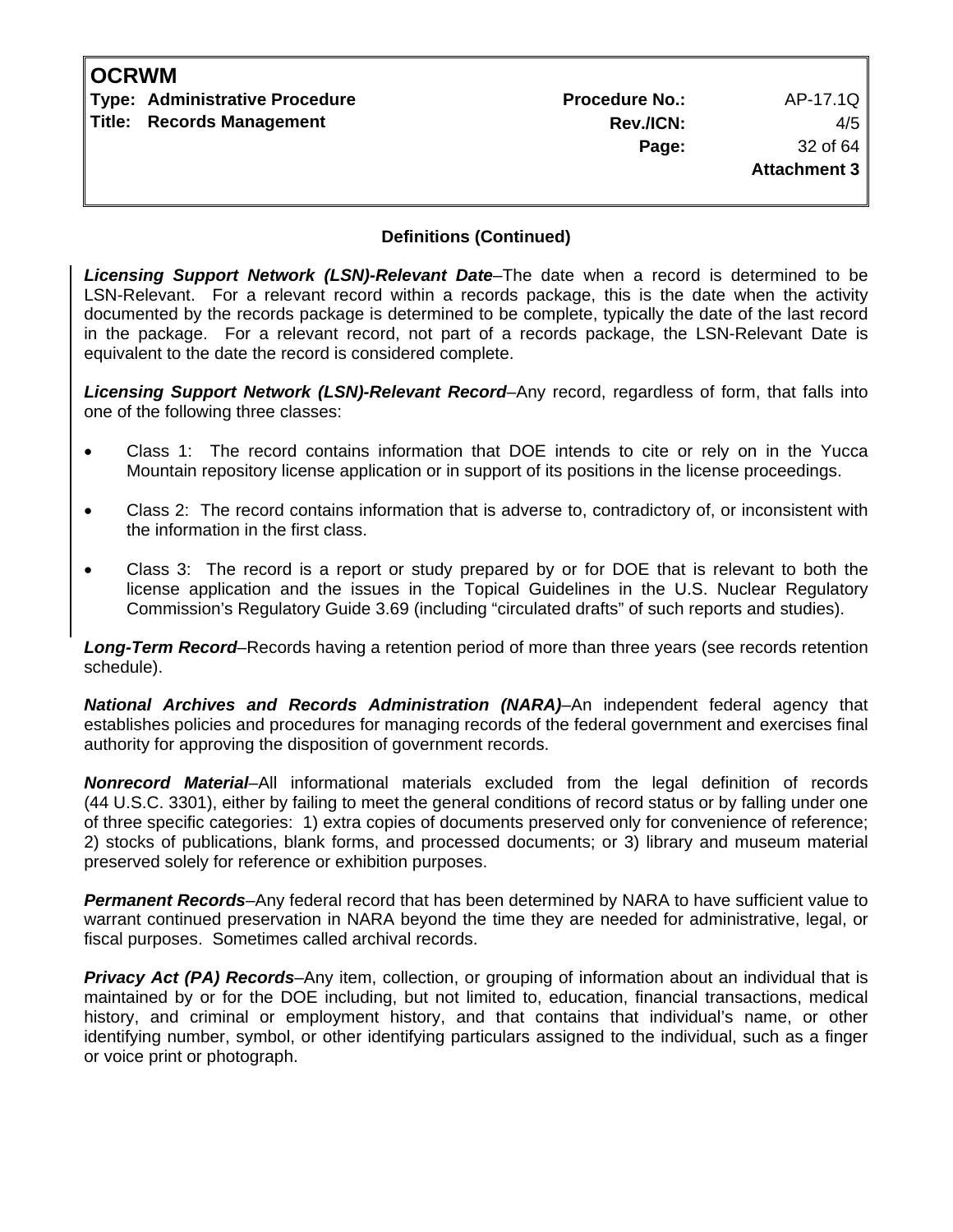| <b>OCRWM</b> |                                |                       |              |
|--------------|--------------------------------|-----------------------|--------------|
|              | Type: Administrative Procedure | <b>Procedure No.:</b> | AP-17.1Q     |
|              | Title: Records Management      | Rev./ICN:             | 4/5          |
|              |                                | Page:                 | 33 of 64     |
|              |                                |                       | Attachment 3 |
|              |                                |                       |              |

*Privacy Act (PA) System of Records*–A group of PA Records under DOE control from which information is retrieved by the name of the individual or by some identifying number, symbol, or other identifying particulars assigned to the individual. These records are to be maintained in a locked cabinet. Access is available under those circumstances cited in the Routine Use section of the appropriate System of Record.

The Office of Repository Development FOIA/PA Officer should be contacted regarding the identification of PA records and for the preparation of a PA Notice on those forms used to collect information from an individual. Release of PA information to an individual or a third party is the responsibility of the FOIA/PA Officer.

*Quality Assurance (QA) Record*–A completed document(s) (includes records packages as prescribed in applicable procedures or procurement documents, or other medium) that furnishes evidence of the quality of items and/or activities important to safety or important to waste isolation. QA records may be originals or copies.

*Record Series*–File units or documents arranged according to a filing system or kept together because they relate to a particular subject or function; result from the same activity; document a specific kind of transaction; take a particular physical form; or have some other common relationship arising out of the creation, receipt, or use, such as restrictions on access and use. Record series are identified in the NARA approved records retention schedules and are derived out of Yucca Mountain Project procedures, applicable source requirements, and through organizational file planning. Also called a file series.

*Record Source*–An individual or organization authorized (e.g., by procedure, delegation, responsibilities of position, or statement of work) to create, approve, or correct a record.

*Records*–All books, papers, maps, photographs, machine readable materials, or other documentary materials, regardless of physical form or characteristics, made or received by an agency of the U.S. Government under federal law or in connection with the transaction of public business and preserved or appropriate for preservation by that agency or its legitimate successor as evidence of the organization, functions, policies, decisions, procedures, operations, or other activities of the government or because of the informational value of the data in them (Definition of Records, 44 U.S.C. 3301). Records may be originals or copies but not extra copies.

*Records Coordinator*–Individual who is designated to serve as the resource person for their respective organization on records creation, use, maintenance, retention, storage, and disposition, to include submittals to the RPC.

*Records Disposition Schedule*–A collection of schedules based on NARA-approved disposition authorities and issued by the DOE that cover all OCRWM records. This document (or database) provides mandatory instructions for the retention and disposition of OCRWM records.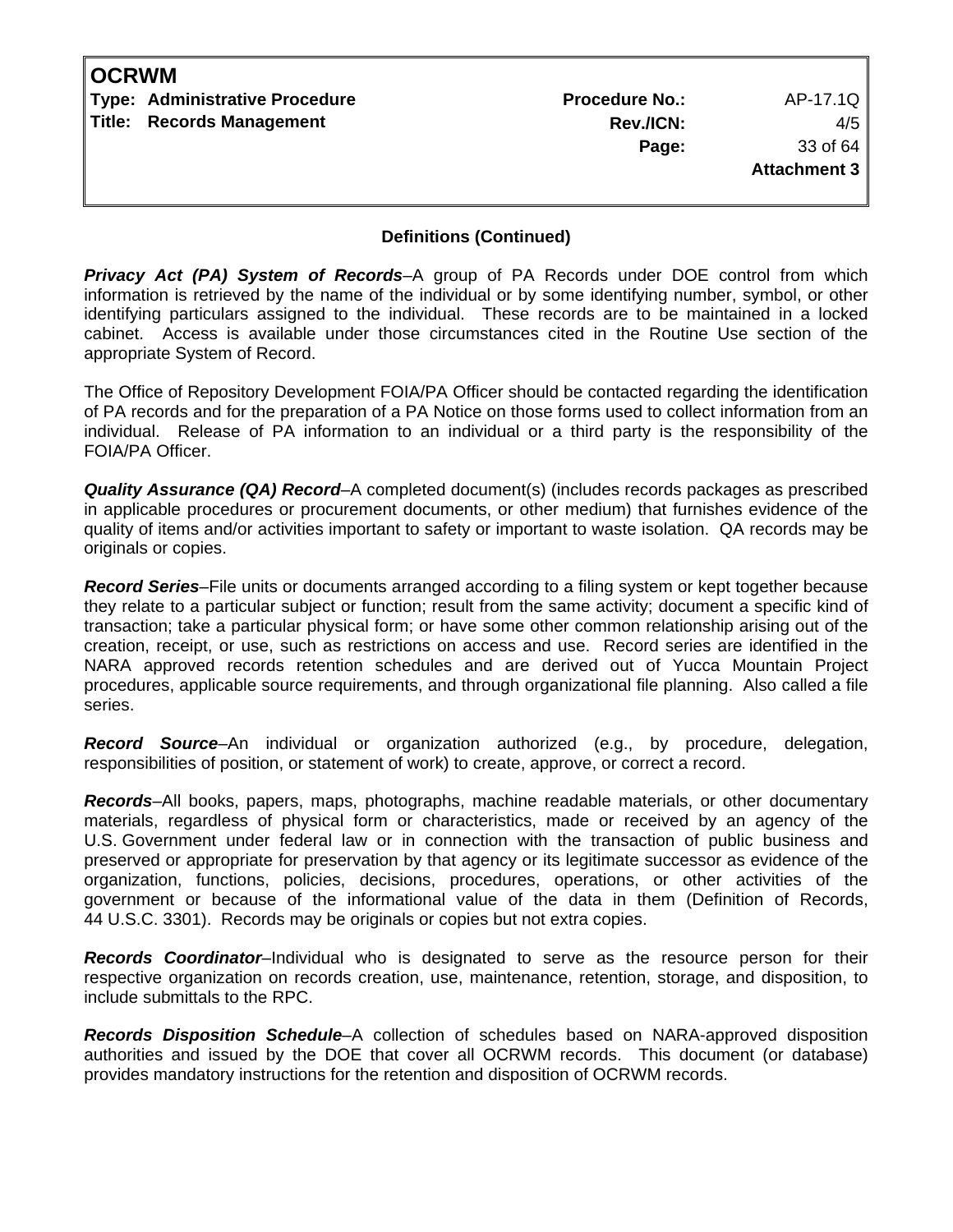| <b>OCRWM</b> |                                |                       |                     |
|--------------|--------------------------------|-----------------------|---------------------|
|              | Type: Administrative Procedure | <b>Procedure No.:</b> | AP-17.1Q            |
|              | Title: Records Management      | Rev./ICN:             | 4/5                 |
|              |                                | Page:                 | 34 of 64            |
|              |                                |                       | <b>Attachment 3</b> |
|              |                                |                       |                     |
|              |                                |                       |                     |

*Records Package*–A collection of records supporting one topic or subject. Examples are records 1) supporting a QA audit, 2) supporting a single procurement, 3) created in the development of a technical product, or 4) supporting a scientific study.

*Records Processing Center (RPC)*–An organization within, or under the technical direction of, BSC responsible for receiving, screening, accessioning, processing, storing, protecting, preserving, retrieving, and carrying out the disposition of records and records packages. The RPC includes functions located in Las Vegas, NV (RPC West); the Yucca Mountain Site Operations (RPC West satellite); and Washington, D.C. (RPC East).

*Responsible Individual*–Personnel assigned to the OCRWM program, whether employed by BSC, a subcontractor, a national laboratory, or USGS. The person who, through developing or revising work plans or procedures, or reviewing applicable requirements, identifies unscheduled record series to be added to, or discontinued record series to be deleted from, an organizational File Plan.

*Responsible Manager*–An individual having management authority and responsibility for a BSC, a subcontractor, a national laboratory, or a USGS organization supporting the OCRWM program. For the purposes of this procedure, Responsible Manager is the person who establishes the organizational File Station(s), assigns Records Coordinators, approves the organizational File Plan, reviews and approves records destruction notices for the organization, and participates in O&AS assessments of the records management program.

*Sensitive Unclassified Information*–Information for which disclosure, loss, misuse, alteration, or destruction could adversely affect national security or government interests. National security interests are those unclassified matters that relate to the national defense or foreign relations of the U.S. Government. Governmental interests are those related, but not limited to, the wide range of government or government-derived economic, human, financial, industrial, agriculture, technological, and law enforcement information, as well as the privacy or confidentiality of personal or commercial propriety information provided to the U.S. Government by its citizens. Categories of sensitive unclassified information include Official Use Only, Unclassified Controlled Nuclear Information (UCNI), and Safeguards Information.

Note: OCRWM is not an authorized UCNI facility. It cannot designate information it creates as UCNI. If it receives UCNI, it must handle it accordingly (AP-SEC-001).

*Short-Term Records*–Those records with a retention period of three years or less (see records retention schedule).

*Software*–Computer programs, procedures, rules, and associated documentation pertaining to the operation of a computer system.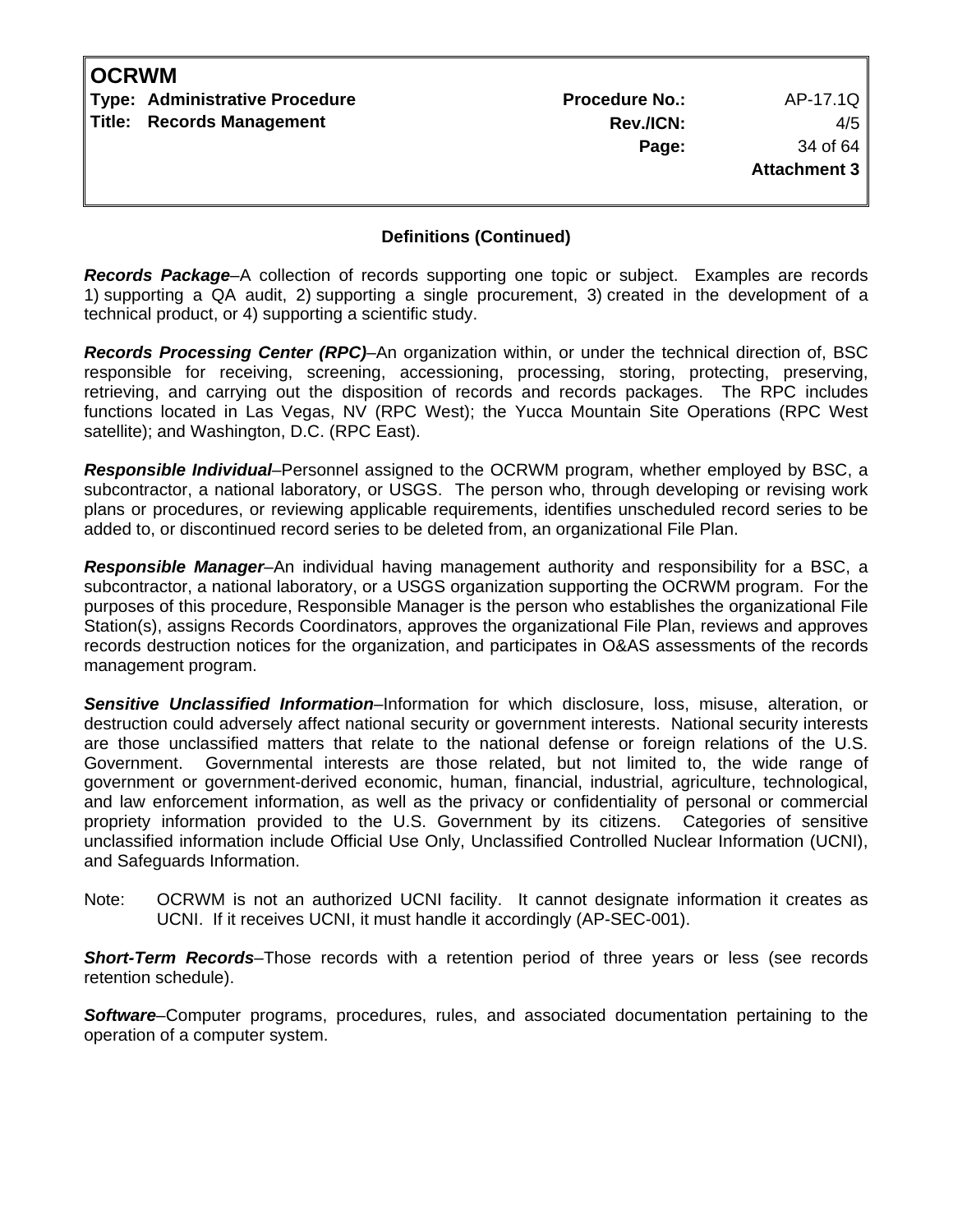| <b>OCRWM</b> |                                       |                       |                     |
|--------------|---------------------------------------|-----------------------|---------------------|
|              | <b>Type: Administrative Procedure</b> | <b>Procedure No.:</b> | AP-17.1Q            |
|              | Title: Records Management             | Rev./ICN:             | 4/5                 |
|              |                                       | Page:                 | 35 of 64            |
|              |                                       |                       | <b>Attachment 3</b> |
|              |                                       |                       |                     |

*Supplement a Records Package*–The process of adding records to a previously processed records package. The term "supplement" in this procedure refers exclusively to records packages as a unit and not to the records that comprise the records package or to individual records. For example, a previously processed training records package may be supplemented each year with additional training records for an individual.

**Temporary Records–Records** approved by NARA for disposal, either immediately or after a specified retention period.

*Temporary Storage of QA Records*–Storage of QA records during processing, review, or use until submitted to the RPC per instructions provided in Attachment 1. Temporary storage is a container or facility that is certified by a person competent in fire protection or that bears an Underwriters Laboratories label (or the equivalent) certifying one-hour fire protection.

*Transferring Individual*–An OCRWM employee who is assigned a different scope of work and transfers from one OCRWM organization and manager to another or is reassigned to another manager and will leave current responsibilities with the original organization/manager.

*Unscheduled Records*–Any record that has not been appraised by NARA (i.e., a record that has neither been approved for disposal nor designated as permanent by the Archivist of the United States). These records must be retained until an official retention period is established by a disposition schedule approved by the head of NARA, the Archivist of the United States.

*Vital Records*–Essential records that are needed to meet operational responsibilities under national security emergencies or other emergency or disaster conditions (emergency operating records) or to protect the legal and financial rights of OCRWM, of organizations under OCRWM, and of those affected by activities (legal and financial rights records) (36 CFR 1236.14). Use caution in designating records as vital; generally, from one to seven percent of an organization's records are vital records. If more information on this subject is desired, see PLN-CRW-AD-000013.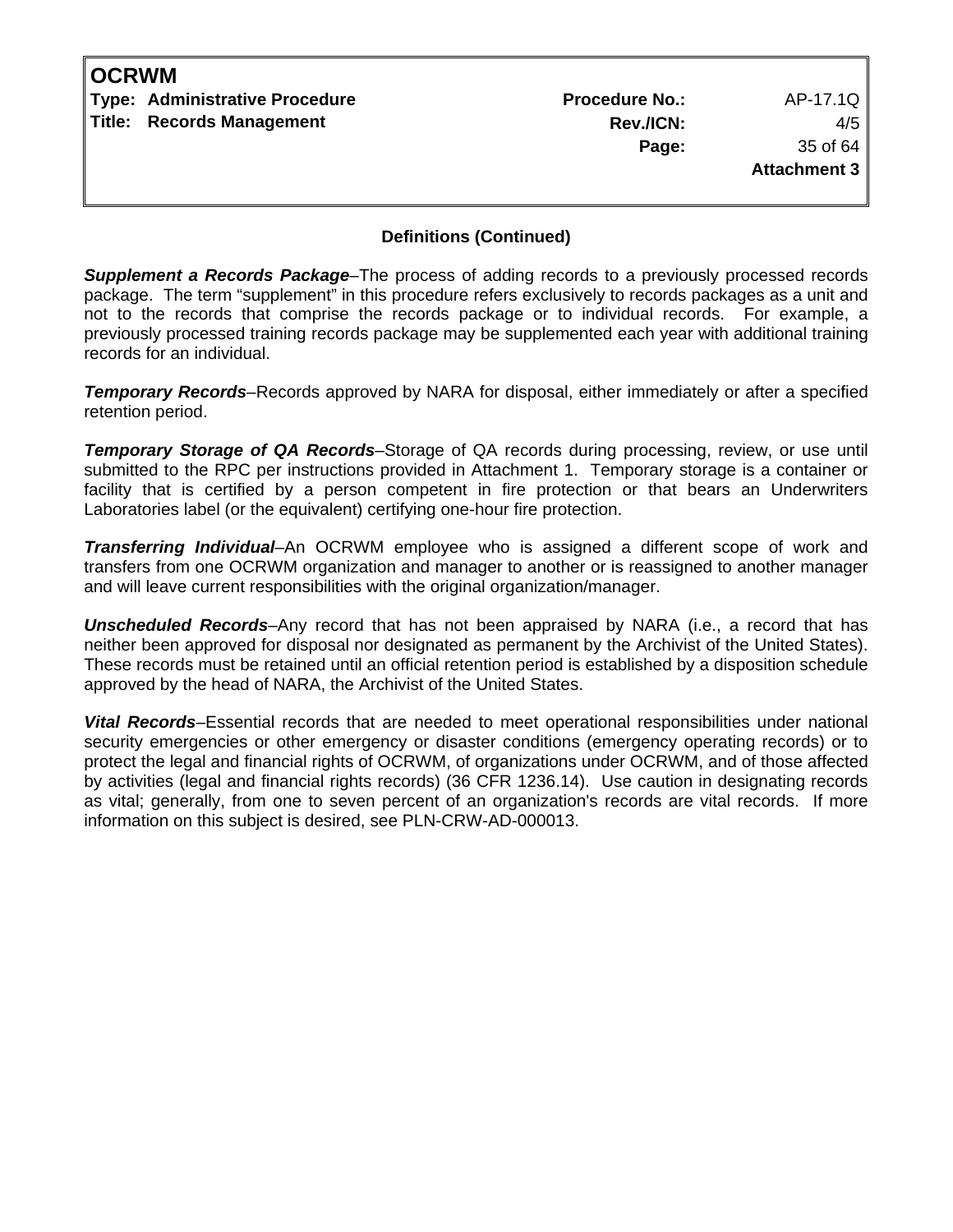**Type: Administrative Procedure Community Procedure Procedure No.:** AP-17.1Q **Title: Records Management** 

**Rev./ICN:** 4/5 **Page:** 36 of 64 **Attachment 4**

**Organizational File Plan** 

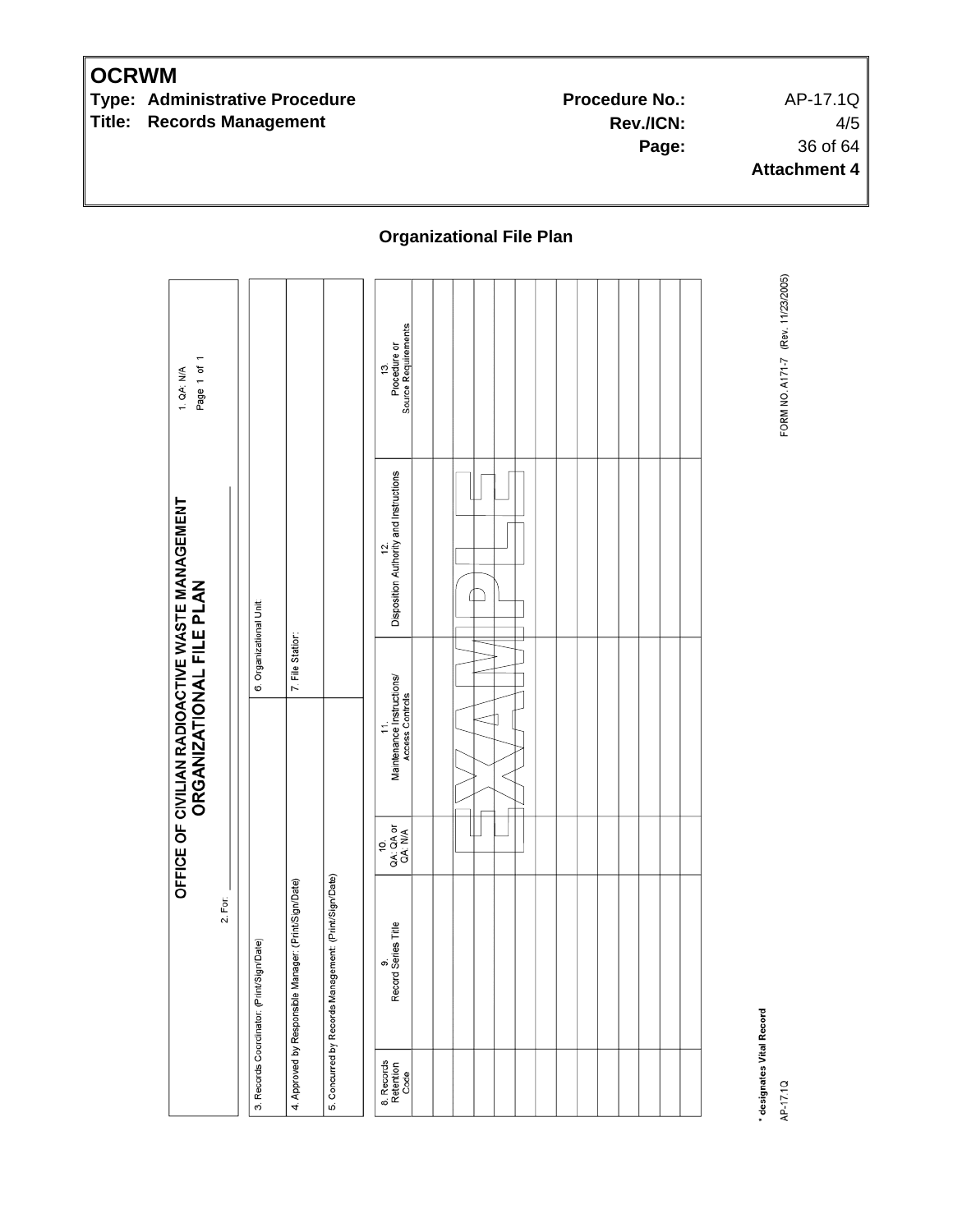**Type: Administrative Procedure No.: Procedure No.:** AP-17.1Q **Title: Records Management** 

## **Organizational File Plan Instructions Print or type the following information. Preparer** 1. QA: N/A, Page \_\_\_ of \_\_\_: Enter appropriate page number(s). 2. For: Enter the name of the Organization identified in the File Plan. 3. Records Coordinator: Enter name of Records Coordinator. Records Coordinator sign and enter date upon completion of the File Plan. 4. Approved by Responsible Manager (Print/Sign/Date): Enter name of Responsible Manager. Upon the approval of the File Plan, the Responsible Manager must sign and date. 5. Concurred by O&AS Manager (Print/Sign/Date): BSC Manager O&AS or Representative concur upon completion and approval by the Responsible Manager. 6. Organizational Unit: Enter the name of the upper level Organization and any working units covered by the File Plan. 7. File Station(s): Enter the location of the File Station(s) that will maintain the records documented in the File Plan. If records are maintained in the Records Processing Center, enter "RPC." 8. Records Retention Code: For O&AS Internal Use Only. 9. Record Series Title: Enter the name of the record series as cited in the records retention schedule, or the source requirement of the record. 10. QA: QA or QA: N/A: Enter QA designator as follows: For QA records, enter QA: QA. For non-QA records, enter QA: N/A. For non-QA short-term records, enter QA: N/A Short Term. For non-records, enter simply N/A. 11. Maintenance Instructions/Access Controls: Enter the maintenance instructions, and/or access controls or other restrictions, for each record series on the File Plan. Instructions are derived from Subsection 5.3 and Attachment 1. 12. Disposition Authority and Instructions: Enter the disposition authority and instructions as cited in records retention schedule. If the record series cannot be located in the records retention schedule, enter "U" to denote an unscheduled record. 13. Procedure or Source Requirement: Enter the OCRWM procedure document number or source requirement that specifies each record series in the File Plan. If source requirement for this record cannot be located/identified, enter business reason for creating this record. 14. Place asterisk at left of any record series title that identifies a Vital Record.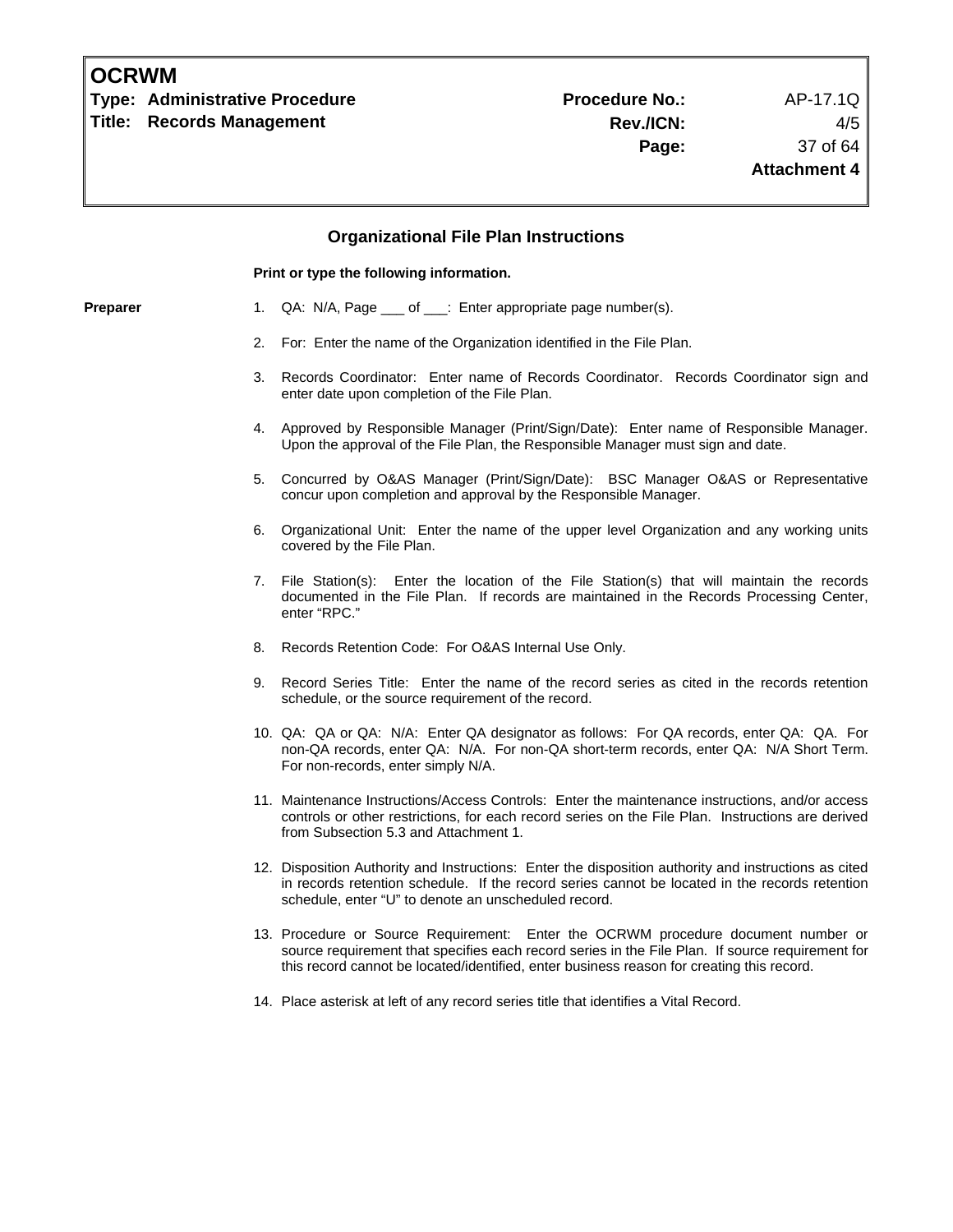**Type: Administrative Procedure No.:** Procedure No.: AP-17.1Q **Title: Records Management** 

**Rev./ICN:** 4/5 **Page:** 38 of 64 **Attachment 5**

FORM NO. A171-8 (Rev. 11/23/2005) 8. Requester/<br>Requester Organization ð 1. QA: N/A Page 7. Source OFFICE OF CIVILIAN RADIOACTIVE WASTE MANAGEMENT<br>RECORD SERIES ACTION Date: 6.QA<br>Designation  $\rightarrow$ 5. Record Series Description 4. Records Series Title 9. Manager Concurrence: (Print and Sign) 3. Disposition Authority 2.<br>Add/Delete AP-17.1Q

### **Record Series Action (RSA)**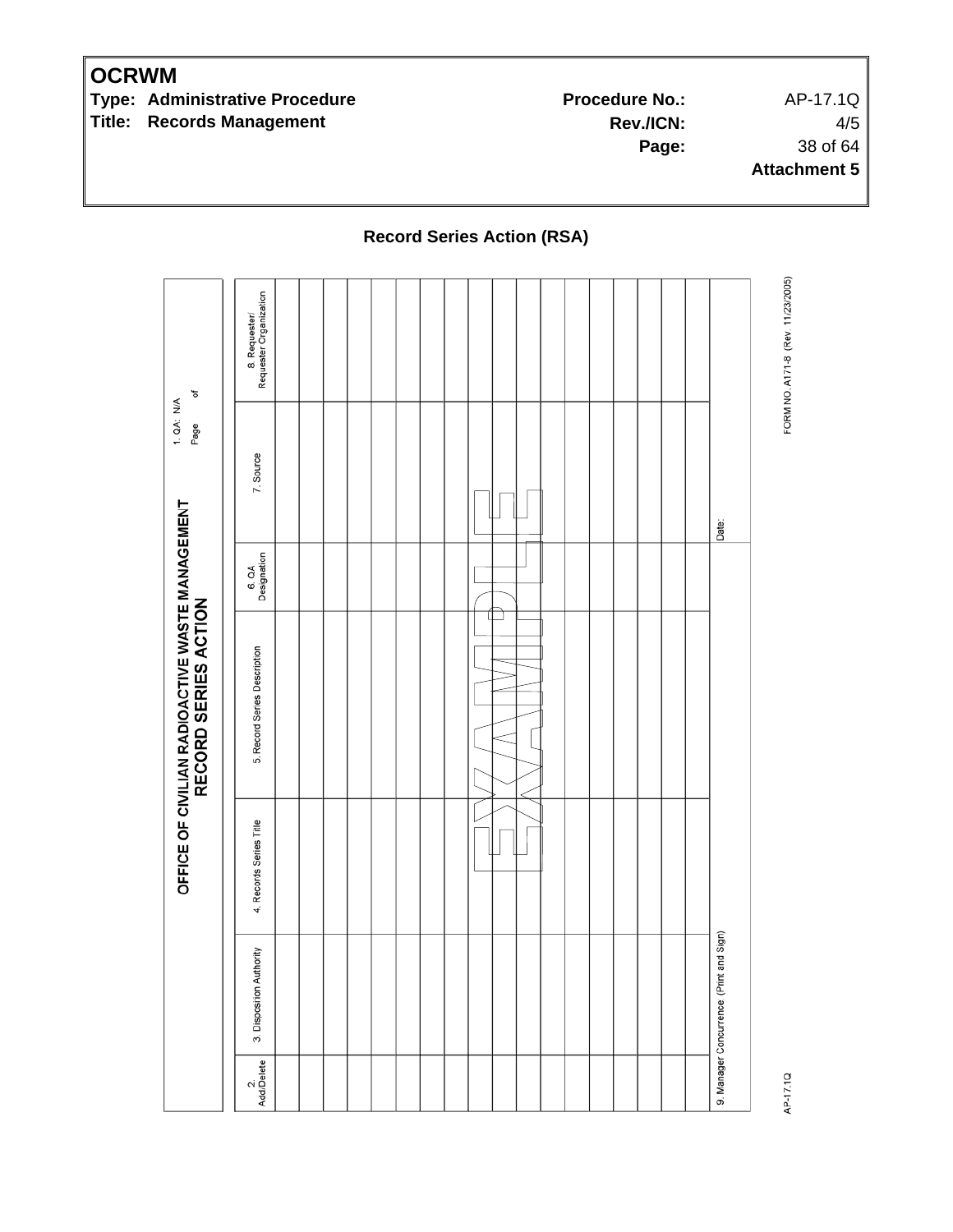|  | <b>OCRWM</b> |
|--|--------------|
|--|--------------|

**Type: Administrative Procedure Access 20 Contract Procedure No.:** AP-17.1Q **Title: Records Management** 

#### **RSA Instructions**

Purpose: The Record Series Action form is used to identify new record series being created, to identify those record series that are no longer being created, and to identify unscheduled records. Throughout the life of any program, there will be occasions when new or different information is gathered to document the process. In addition, there will be times when documentation will no longer be necessary.

#### **Print or type the following entries.**

- **Preparer** 1. QA: N/A, Page \_\_\_of \_\_\_: Enter appropriate page number(s).
	- 2. Add/Delete: Enter "Add" for a new record series being added to the process. Enter "Delete" for an existing record series no longer applicable to the process.
	- 3. Disposition Authority: Cite disposition authorities from approved DOE Records Disposition Schedules. Enter "u" if a record is unscheduled.
	- 4. Record Series Title: Enter the name of the new record series being added or the title of the record series being deleted. Enter the record title as it appears, in the records disposition schedule.
	- 5. Record Series Description: Enter the series description as it appears, in records disposition schedule and Organizational File Plan.
	- 6. QA Designation: Indicate the QA designation as follows: For QA records enter QA: QA. For non-QA records, enter QA: N/A.
	- 7. Source: Enter the source requirement for the action. Indicate if the added, or deleted, record is required by procedure, regulation, DOE Order, or other requirement. Include the citation or identifier of the requirement. If source requirement for this record cannot be located/identified, enter business reason for creating this record.
	- 8. Requestor/Requestor Organization: Enter the name of the person requesting the action and their organization.
	- 9. Responsible Manager Concurrence: Manager print name, sign, and date to concur.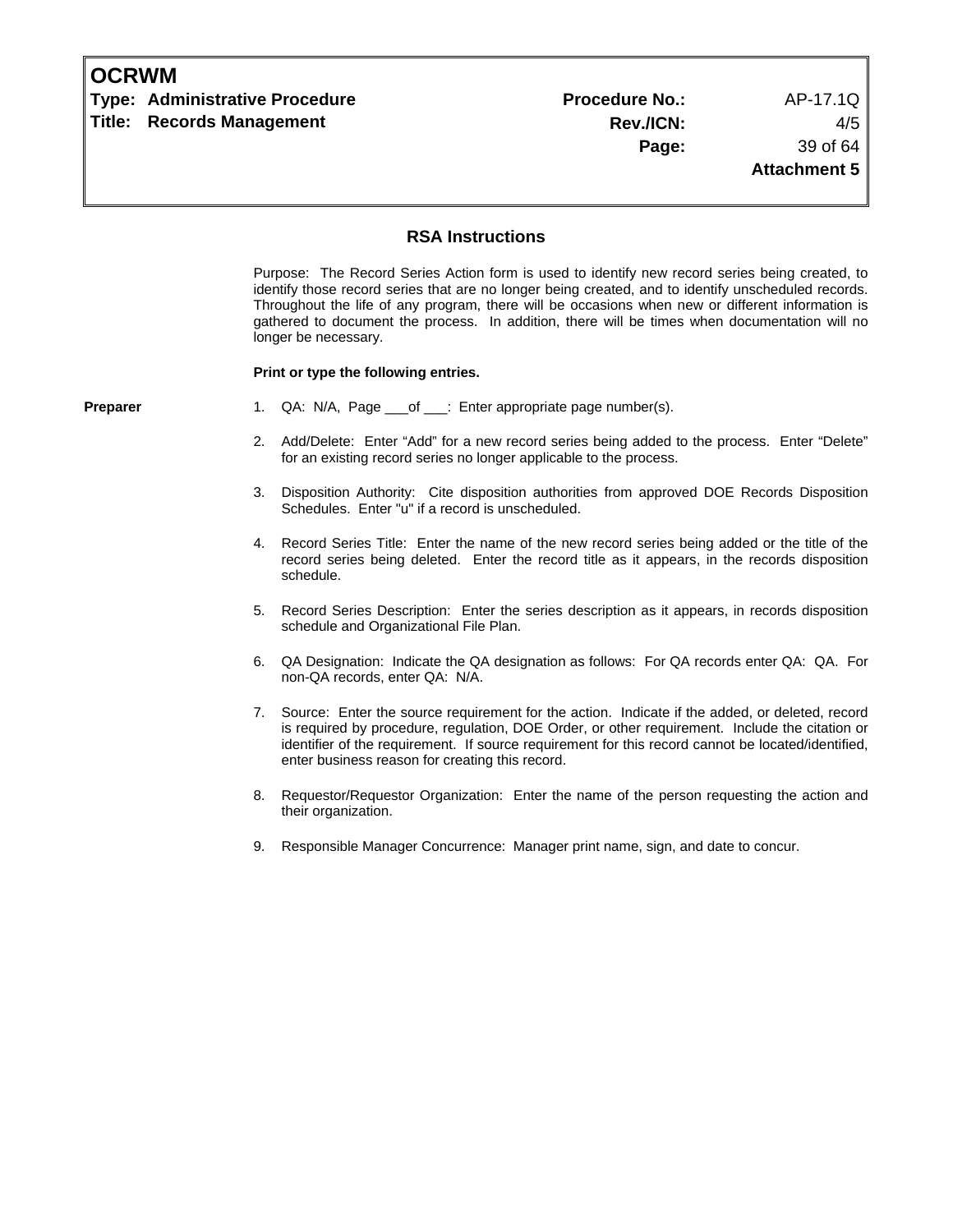**Type: Administrative Procedure No.:** Procedure No.: AP-17.1Q **Title: Records Management** 

**Rev./ICN:** 4/5 **Page:** 40 of 64 **Attachment 6**

## **Records Package Table of Contents (TOC)**

| 2. Date:  |                                                                    |                    |                                          |                                           |                                     |              |
|-----------|--------------------------------------------------------------------|--------------------|------------------------------------------|-------------------------------------------|-------------------------------------|--------------|
|           | 3. Package Supplement:<br>$\Box$ Yes<br>Package TOC Accession No.: | $\Box$ No          | 4. Traceability Designator(s):           |                                           | 5. Total Page Count:                |              |
|           | 6. Title/Description of Records Package:                           |                    |                                          | 7. LSN-RELEVANT DATE:                     |                                     |              |
| 8.<br>No. | 9. Document No.                                                    | 10.<br>Record Date | 11. Title/Subject/Description of Records | 12. Record<br>Author(s)<br>(if available) | 13. LSN<br>Designation<br>(REL/NON) | 14.<br>Pages |
|           |                                                                    |                    |                                          |                                           |                                     |              |
|           |                                                                    |                    |                                          |                                           |                                     |              |
|           |                                                                    |                    |                                          |                                           |                                     |              |
|           |                                                                    |                    |                                          |                                           |                                     |              |
|           |                                                                    |                    |                                          |                                           |                                     |              |
|           |                                                                    |                    |                                          |                                           |                                     |              |
|           |                                                                    |                    |                                          |                                           |                                     |              |
|           |                                                                    |                    |                                          |                                           |                                     |              |

FORM NO. A171-3 (Rev. 03/09/2007)

AP-17.1Q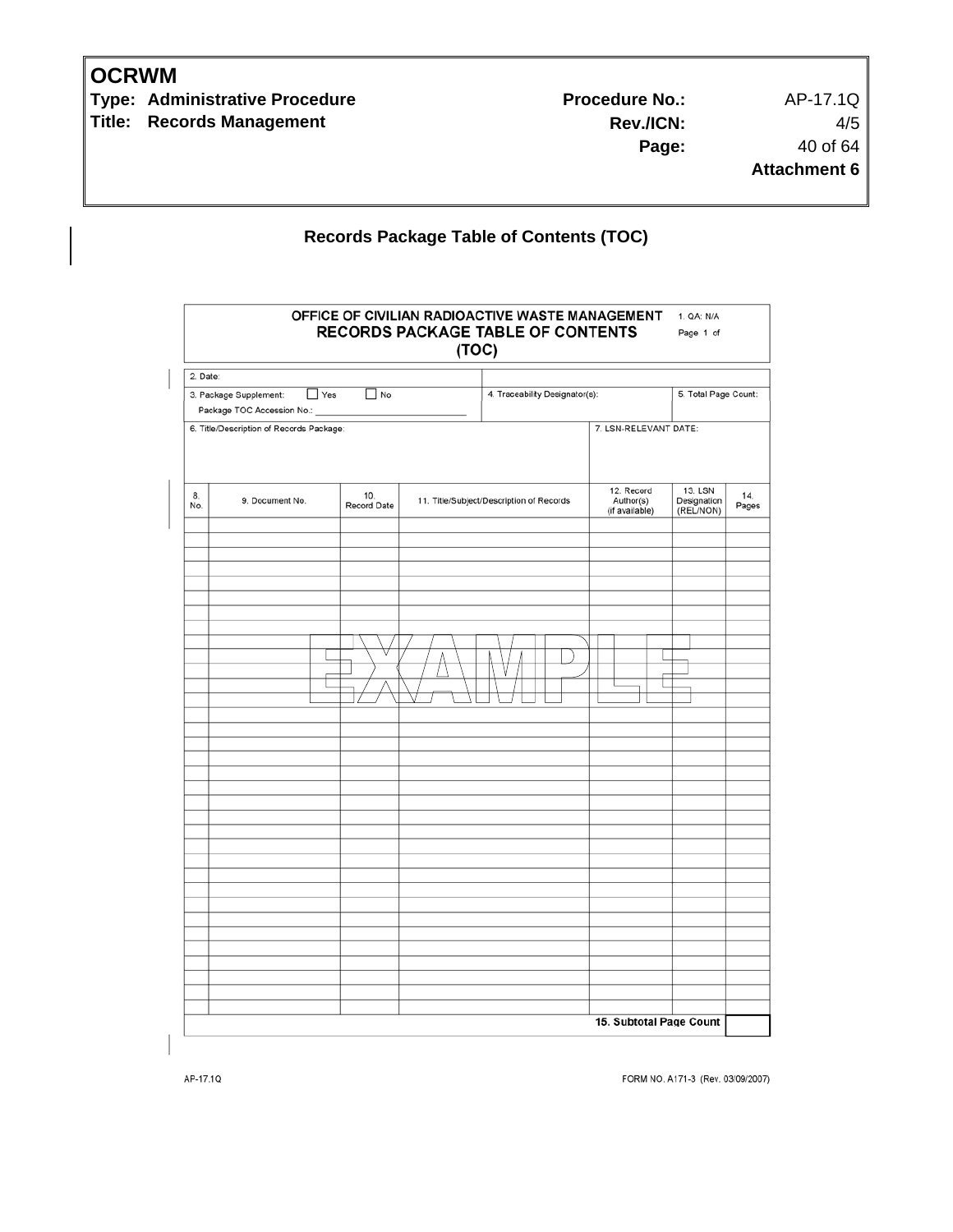**Type: Administrative Procedure No.:** Procedure No.: AP-17.1Q **Title: Records Management** 

**Rev./ICN:** 4/5 **Page:** 41 of 64 **Attachment 6**

## **Records Package Table of Contents (TOC) (Continued)**

| OFFICE OF CIVILIAN RADIOACTIVE WASTE MANAGEMENT<br>1. QA: N/A<br><b>RECORDS PACKAGE TABLE OF CONTENTS</b><br>Page 2 of<br>(TOC) |                 |                    |                                          |                                                                                  |              |
|---------------------------------------------------------------------------------------------------------------------------------|-----------------|--------------------|------------------------------------------|----------------------------------------------------------------------------------|--------------|
| 8.<br>No.                                                                                                                       | 9. Document No. | 10.<br>Record Date | 11. Title/Subject/Description of Records | 12. Record<br>13. LSN<br>Author(s)<br>Designation<br>(if available)<br>(REL/NON) | 14.<br>Pages |
|                                                                                                                                 |                 |                    |                                          |                                                                                  |              |
|                                                                                                                                 |                 |                    |                                          |                                                                                  |              |
|                                                                                                                                 |                 |                    |                                          |                                                                                  |              |
|                                                                                                                                 |                 |                    |                                          |                                                                                  |              |
|                                                                                                                                 |                 |                    |                                          |                                                                                  |              |
|                                                                                                                                 |                 |                    |                                          |                                                                                  |              |
|                                                                                                                                 |                 |                    |                                          |                                                                                  |              |
|                                                                                                                                 |                 |                    |                                          |                                                                                  |              |
|                                                                                                                                 |                 |                    |                                          |                                                                                  |              |
|                                                                                                                                 |                 |                    |                                          |                                                                                  |              |
|                                                                                                                                 |                 |                    |                                          |                                                                                  |              |
|                                                                                                                                 |                 |                    |                                          |                                                                                  |              |
|                                                                                                                                 |                 |                    |                                          |                                                                                  |              |
|                                                                                                                                 |                 |                    |                                          |                                                                                  |              |
|                                                                                                                                 |                 |                    |                                          |                                                                                  |              |
|                                                                                                                                 |                 |                    |                                          |                                                                                  |              |
|                                                                                                                                 |                 |                    |                                          | 15. Subtotal Page Count                                                          |              |

FORM NO. A171-3 (Rev. 03/09/2007)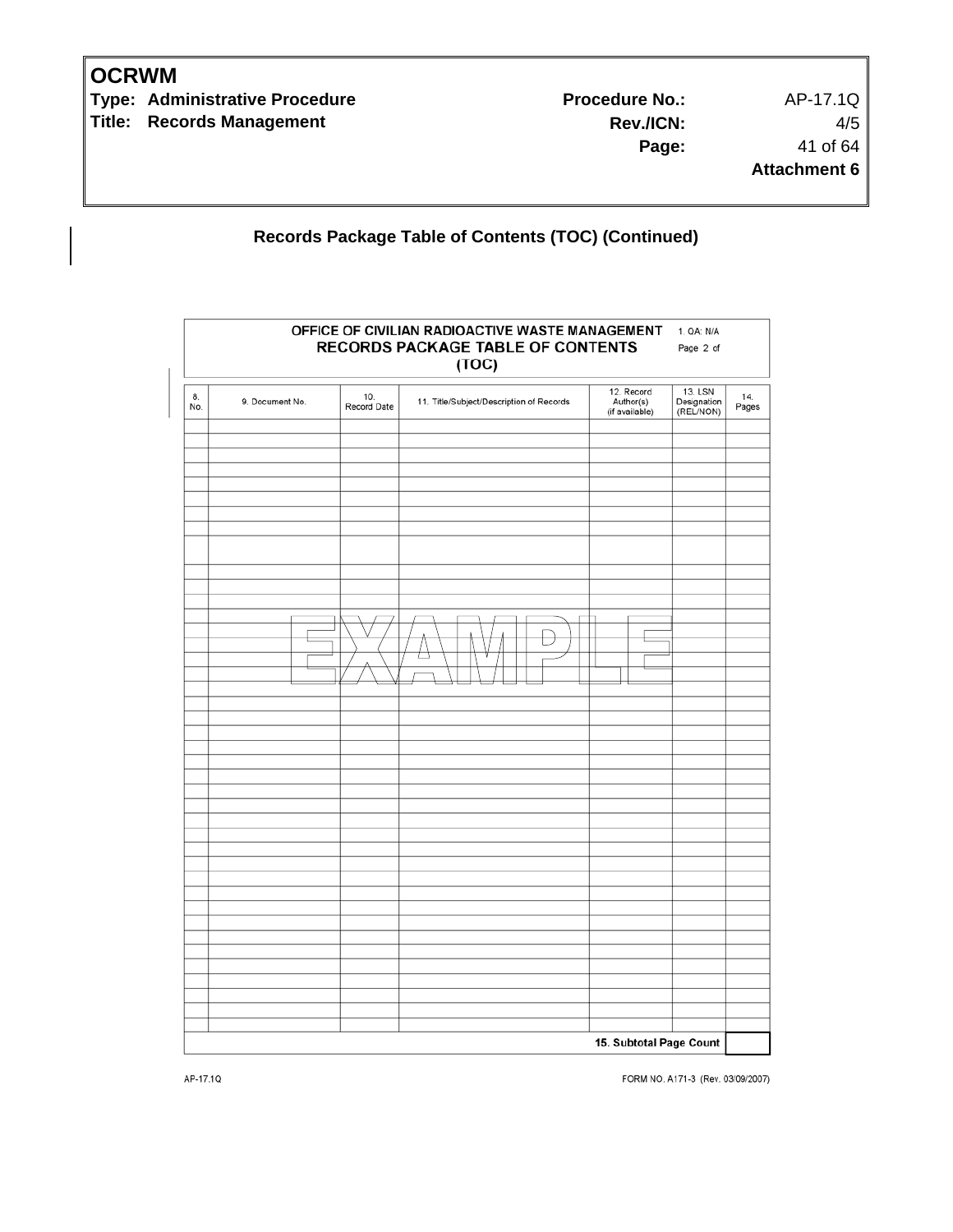#### **Records Package TOC Instructions**

Note: For indexing purposes, the RPC will take the records information from the record itself. If applicable information is **not** available on the record, the RPC will take information contained on the TRA or TOC to complete key information fields (e.g., date, author).

Listing the TOC itself in Block 11 is no longer necessary. The TOC is considered an administrative document and is preprinted with the QA designator of N/A.

- **Record Source** 1. Enter the total number of TOC pages.
	- 2. Date: Enter the date the TOC is completed.
	- 3. Package Supplement: If the records listed in Block 6 supplement a previously processed records package, check "Yes." If the records listed in Block 6 comprise a new records package, check "No."

 Package TOC Accession No.: If the preceding "Yes" box is checked, enter the accession number assigned to the TOC of the records package being supplemented. Otherwise, leave the space blank.

- 4. Traceability Designator(s): Enter number(s) or code(s) that aid in identifying this records package with other activities or items (e.g., Data Tracking Numbers supported by this records package, serial number[s], model number[s], if applicable). Include information not normally recorded by the RPC. The traceability designator number(s) or code(s) will only be entered by the RPC for the TOC, not for every record.
- 5. Total Page Count: Enter the page count that represents the total of all records, including the TOC.
- 6. Title/Description of Records Package: Enter a title or description that clearly represents the records package. Avoid using acronyms. Number(s) (e.g., data tracking numbers [DTNs] or Technical Data Information Form [TDIF] numbers) without the subject description of the document are not recommended because they are not sufficient for effective retrieval of the records package.

If the package is a supplement, enter the same title/description as on the original TOC.

- 7. LSN-Relevant Date: Enter the date when the activity documented by the records package is determined to be complete (typically, the date of the last record of the package). (See Attachment 3 for the definition of LSN-Relevant Date for more details.)
- 8. Number: Beginning with number 1, which is listed, enter a sequential number for each record title being listed on the TOC (i.e., 1, 2, 3, 4 etc.).
- 9. Document Number: Enter the unique document identifier assigned to the record or enter N/A if there is no document identifier for this record.
- 10. Record Date: Enter the date the record was completed, signed, or approved.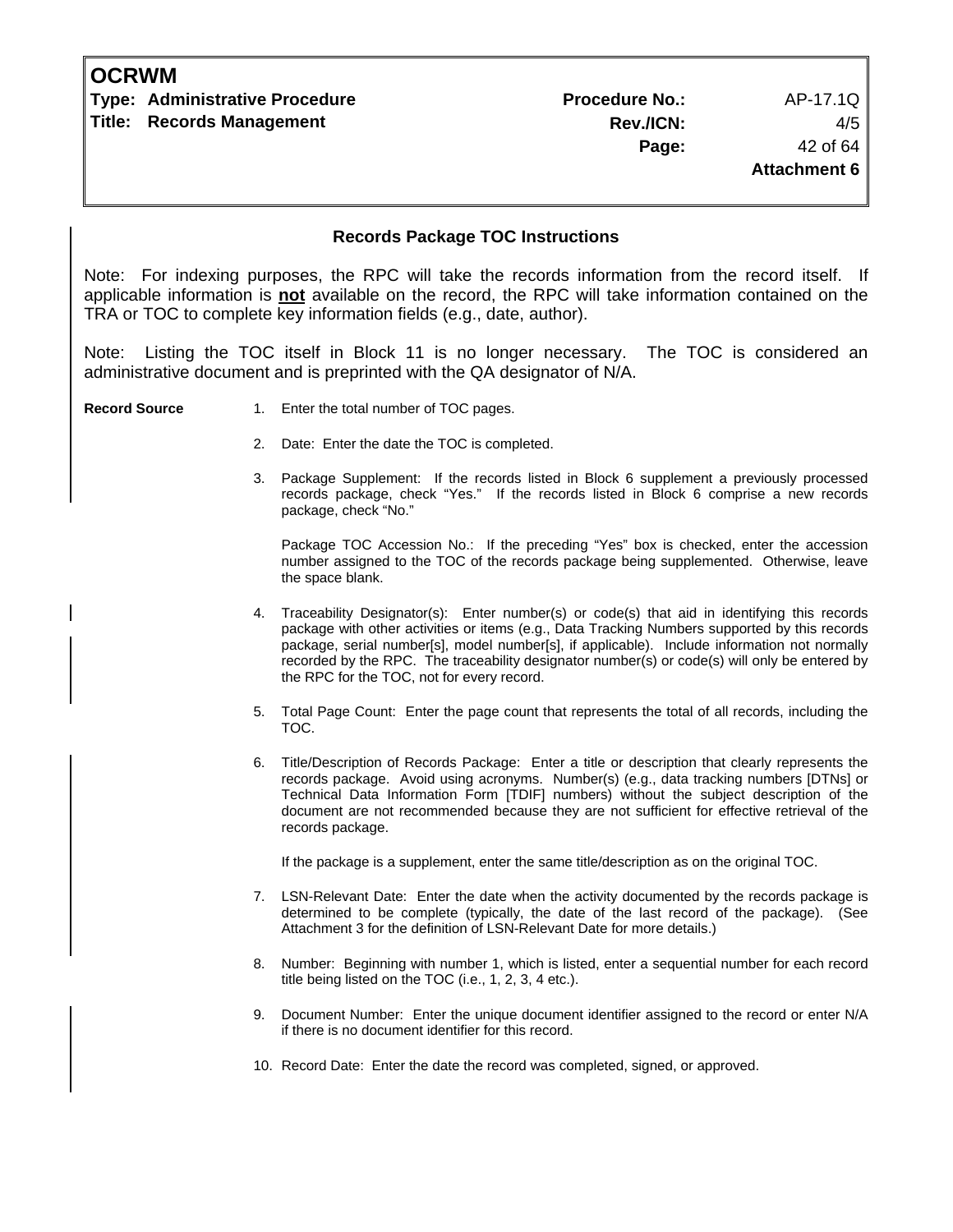| <b>Type: Administrative Procedure</b><br><b>Title: Records Management</b> |                                                                                  | <b>Procedure No.:</b><br>Rev./ICN:<br>Page:                                                                                                                                                                                                                                                                                                                                                                                                                                                                                                                                                                                                                                             | AP-17.1Q<br>4/5<br>43 of 64<br><b>Attachment 6</b> |
|---------------------------------------------------------------------------|----------------------------------------------------------------------------------|-----------------------------------------------------------------------------------------------------------------------------------------------------------------------------------------------------------------------------------------------------------------------------------------------------------------------------------------------------------------------------------------------------------------------------------------------------------------------------------------------------------------------------------------------------------------------------------------------------------------------------------------------------------------------------------------|----------------------------------------------------|
|                                                                           |                                                                                  | <b>Records Package TOC Instructions (Continued)</b>                                                                                                                                                                                                                                                                                                                                                                                                                                                                                                                                                                                                                                     |                                                    |
|                                                                           | procedure.                                                                       | 11. Title/Subject/Description of Records: Enter the title as it appears on the record itself. A full<br>record title is required per Step 5.2.1 [4]. If records are grouped (e.g., comment sheets) under<br>one line item on the TOC, they will be indexed as a single entry in the records system. Ensure<br>attachments and enclosures that need to be retrieved independently are identified on the TOC<br>as a separate line item and have all the information required by Subsection 5.2 of this                                                                                                                                                                                   |                                                    |
|                                                                           |                                                                                  | To include a previously processed record in a records package, include the original record<br>date, title, and accession number on the TOC, and indicate "0" in the page count column. Do<br>not include a copy of the previously processed record in the records package.                                                                                                                                                                                                                                                                                                                                                                                                              |                                                    |
|                                                                           |                                                                                  | When correcting a record in a previously processed records package, list the date and<br>title/description of the newly corrected record. Identify it as a corrected record at the end of<br>the title/description, including the accession number assigned to the previously processed<br>record (e.g., This record corrects MOL.19940301.0001). If LSN-Relevant, the entire record,<br>not just the individual pages, must be resubmitted to ease retrievals of LSN records.                                                                                                                                                                                                          |                                                    |
|                                                                           | (Leave all blocks blank except Block 11.)<br>MOL.19990301.0004 to line item XX). | To cross-reference previously processed records, identify the applicable line item on this TOC<br>as a cross reference in Block 11. Include the accession number of the previously processed<br>record that must be cross-referenced. No other blocks are filled in when cross-referencing.<br><b>Example 1:</b> A cross-reference number may be a Copyright Disposition Form that is being<br>cross-referenced to a publication included in the same package (e.g., Cross-reference or X-ref<br>Example 2: A cross-reference may also be to a previously submitted record/records package<br>(not included in the current package) (e.g., Cross reference or X-ref MOL.20000301.0003). |                                                    |
|                                                                           | 12. Record Author(s):                                                            |                                                                                                                                                                                                                                                                                                                                                                                                                                                                                                                                                                                                                                                                                         |                                                    |
|                                                                           | author(s) name(s) from the record.                                               | Leave this block blank if the author(s) name(s) is on the record. The RPC will index                                                                                                                                                                                                                                                                                                                                                                                                                                                                                                                                                                                                    |                                                    |
|                                                                           | $\bullet$                                                                        | Enter the last name followed by first initial of the record's author(s) only if it is not<br>apparent on the record (e.g., scientific notebooks).                                                                                                                                                                                                                                                                                                                                                                                                                                                                                                                                       |                                                    |
|                                                                           | $\bullet$                                                                        | If there are additional authors that are not apparent on the record, place an asterisk in<br>this block. Then place an asterisk in Block 11 after the title/description and enter all the<br>authors on that line following each name with a comma.                                                                                                                                                                                                                                                                                                                                                                                                                                     |                                                    |
|                                                                           | $\bullet$                                                                        | If the author name is not applicable or not available, you may enter N/A.                                                                                                                                                                                                                                                                                                                                                                                                                                                                                                                                                                                                               |                                                    |
|                                                                           | LSN-Relevant.                                                                    | 13. LSN Designation (REL/NON): Enter "REL" if record is LSN-Relevant or "NON" if record is not                                                                                                                                                                                                                                                                                                                                                                                                                                                                                                                                                                                          |                                                    |
|                                                                           |                                                                                  | 14. Pages: Include a page count that represents the number of pages for each record. Only<br>count pages that contain information (i.e., do not count the blank sides of pages).                                                                                                                                                                                                                                                                                                                                                                                                                                                                                                        |                                                    |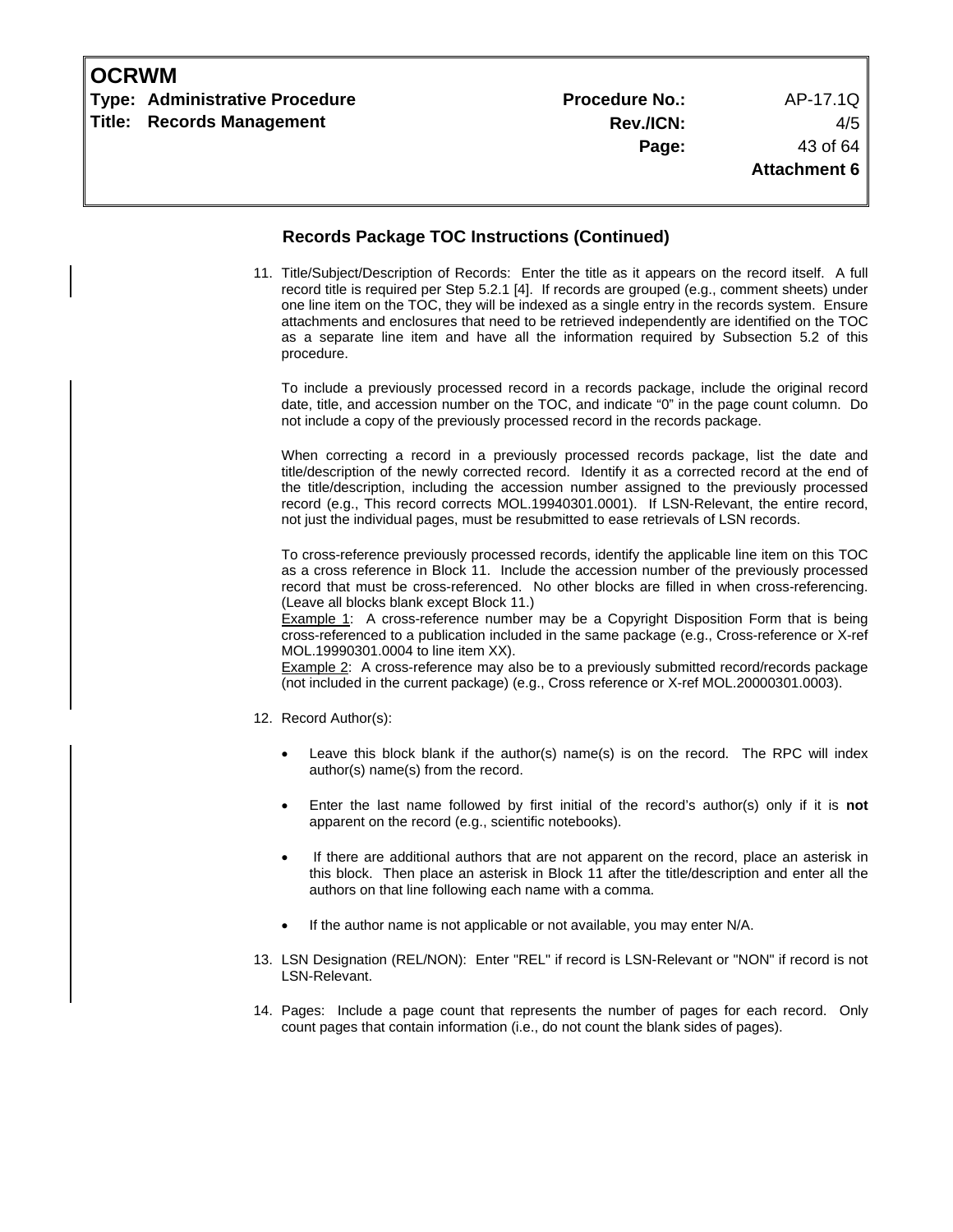| <b>IOCRWM</b> |                                |                       |                     |
|---------------|--------------------------------|-----------------------|---------------------|
|               | Type: Administrative Procedure | <b>Procedure No.:</b> | AP-17.1Q            |
|               | Title: Records Management      | Rev./ICN:             | 4/5                 |
|               |                                | Page:                 | 44 of 64            |
|               |                                |                       | <b>Attachment 6</b> |
|               |                                |                       |                     |

### **Records Package TOC Instructions (Continued)**

15. Subtotal Page Count: Enter the page counts for the records listed on the first page of the TOC, including the TOC itself. If continuation pages are used, place the subtotal page count of records listed on the continuation page at the bottom of that page. Follow the same steps for each continuation page.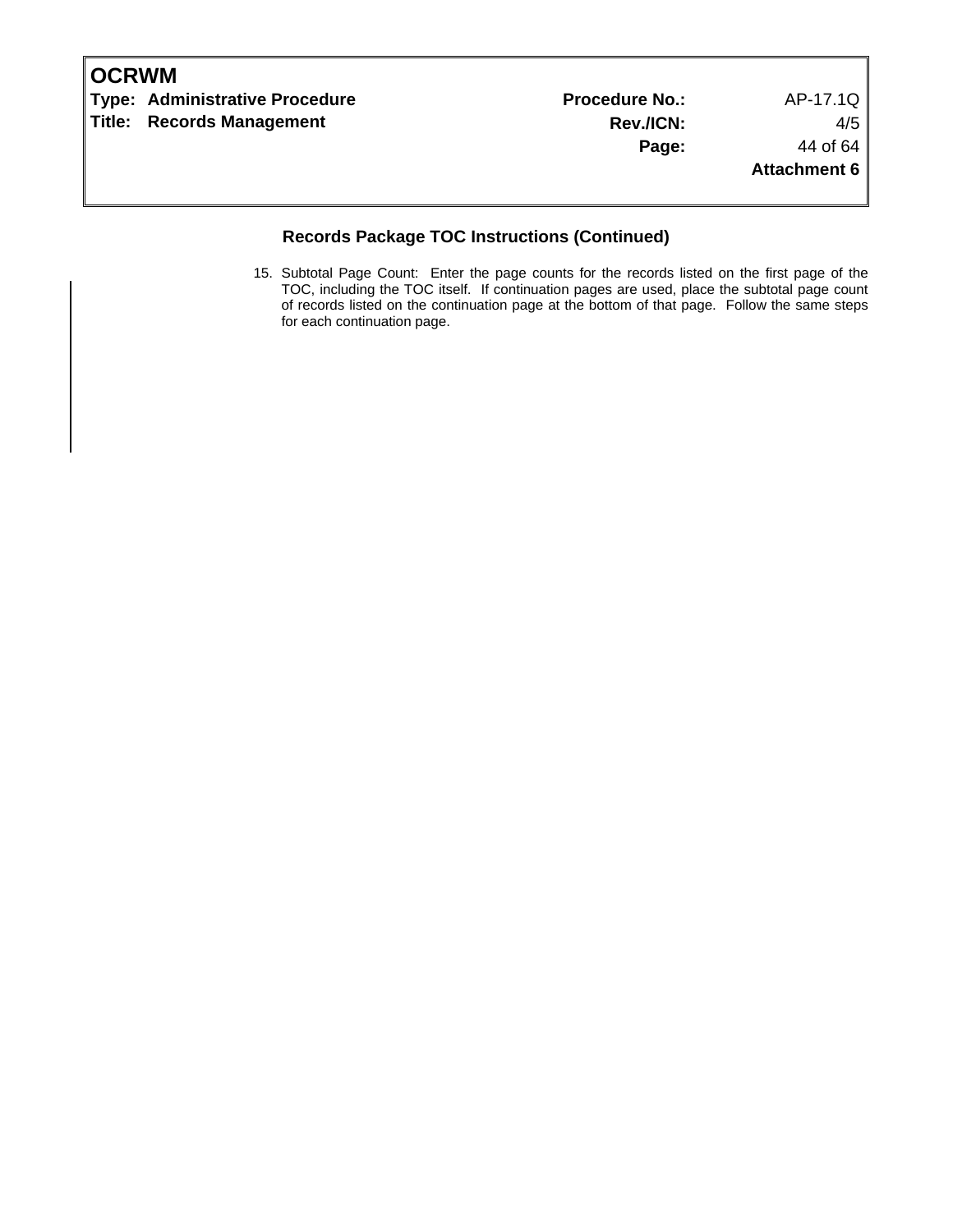**Type: Administrative Procedure No.:** Procedure No.: AP-17.1Q **Title: Records Management** 

**Rev./ICN:** 4/5 **Page:** 45 of 64 **Attachment 7**

## **Transmittal/Receipt Acknowledgement (TRA)**

|               | 2. Transmittal No.:                                |                   | 3. Transmitted For: | $\Box$ BSC                              | Lead Lab |           | $\Box$ DOE                               | $\Box$ usgs                        |              |
|---------------|----------------------------------------------------|-------------------|---------------------|-----------------------------------------|----------|-----------|------------------------------------------|------------------------------------|--------------|
| 4.<br>No.     | 5. Document No.                                    | 6.<br>Record Date |                     | 7. Title/Subject/Description of Records |          |           | 8. Record<br>Author(s)<br>(if available) | 9. LSN<br>Designation<br>(REL/NON) | 10.<br>Pages |
|               |                                                    |                   |                     |                                         |          |           |                                          |                                    |              |
|               |                                                    |                   |                     |                                         |          |           |                                          |                                    |              |
|               |                                                    |                   |                     |                                         |          |           |                                          |                                    |              |
|               |                                                    |                   |                     |                                         |          |           |                                          |                                    |              |
|               |                                                    |                   |                     |                                         |          |           |                                          |                                    |              |
|               |                                                    |                   |                     |                                         |          |           |                                          |                                    |              |
|               |                                                    |                   |                     |                                         |          |           |                                          |                                    |              |
|               |                                                    |                   |                     |                                         |          |           |                                          |                                    |              |
|               |                                                    |                   |                     |                                         |          |           |                                          |                                    |              |
|               |                                                    |                   |                     |                                         |          |           |                                          |                                    |              |
|               |                                                    |                   |                     |                                         |          |           |                                          |                                    |              |
|               |                                                    |                   |                     |                                         |          |           |                                          |                                    |              |
|               |                                                    |                   |                     |                                         |          |           |                                          |                                    |              |
|               |                                                    |                   |                     |                                         |          |           |                                          |                                    |              |
|               |                                                    |                   |                     |                                         |          |           |                                          |                                    |              |
|               |                                                    |                   |                     |                                         |          |           |                                          |                                    |              |
|               |                                                    |                   |                     |                                         |          |           |                                          |                                    |              |
|               |                                                    |                   |                     |                                         |          |           |                                          |                                    |              |
|               |                                                    |                   |                     |                                         |          |           |                                          | 11. Subtotal Page Count            |              |
| 12. Comments: |                                                    |                   |                     |                                         |          |           |                                          |                                    |              |
|               |                                                    |                   |                     |                                         |          |           |                                          |                                    |              |
|               |                                                    |                   |                     |                                         |          |           |                                          |                                    |              |
|               | 13. Records Coordinator: (Print or Type)           |                   | 14. Department:     |                                         |          |           | 15. Phone No.:                           | 16. Date:                          |              |
|               | 17. RPC Recipient: (Receipt Acknowledgment) (Sign) |                   |                     |                                         |          | 18. Date: |                                          |                                    |              |
|               |                                                    |                   |                     |                                         |          |           |                                          |                                    |              |
|               | 19. RPC Final Records Acceptance: (Sign)           |                   |                     |                                         |          | 20. Date: |                                          |                                    |              |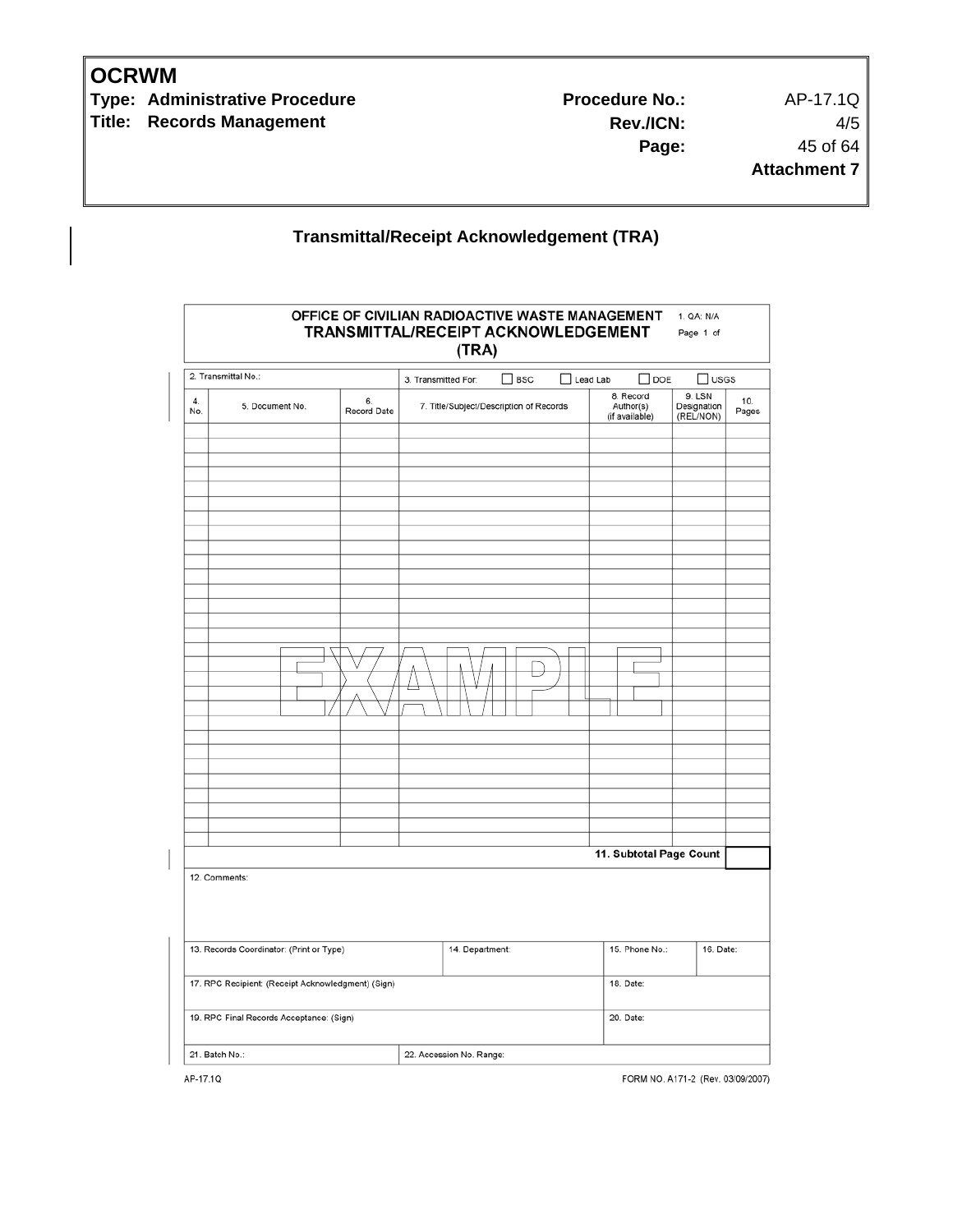**Type: Administrative Procedure No.:** Procedure No.: AP-17.1Q **Title: Records Management** 

**Rev./ICN:** 4/5 **Page:** 46 of 64 **Attachment 7**

## **Transmittal/Receipt Acknowledgement (TRA) (Continued)**

|           |                 |                   | OFFICE OF CIVILIAN RADIOACTIVE WASTE MANAGEMENT<br>TRANSMITTAL/RECEIPT ACKNOWLEDGEMENT<br>(TRA) |                                          | 1. QA: N/A<br>Page 2 of            |              |
|-----------|-----------------|-------------------|-------------------------------------------------------------------------------------------------|------------------------------------------|------------------------------------|--------------|
| 4.<br>No. | 5. Document No. | 6.<br>Record Date | 7. Title/Subject/Description of Records                                                         | 8. Record<br>Author(s)<br>(if available) | 9. LSN<br>Designation<br>(REL/NON) | 10.<br>Pages |
|           |                 |                   |                                                                                                 |                                          |                                    |              |
|           |                 |                   |                                                                                                 |                                          |                                    |              |
|           |                 |                   |                                                                                                 |                                          |                                    |              |
|           |                 |                   |                                                                                                 |                                          |                                    |              |
|           |                 |                   |                                                                                                 |                                          |                                    |              |
|           |                 |                   | U                                                                                               |                                          |                                    |              |
|           |                 |                   |                                                                                                 |                                          |                                    |              |
|           |                 |                   |                                                                                                 |                                          |                                    |              |
|           |                 |                   |                                                                                                 |                                          |                                    |              |
|           |                 |                   |                                                                                                 |                                          |                                    |              |
|           |                 |                   |                                                                                                 |                                          |                                    |              |
|           |                 |                   |                                                                                                 |                                          |                                    |              |
|           |                 |                   |                                                                                                 | 11. Subtotal Page Count                  |                                    |              |

FORM NO. A171-2 (Rev. 03/09/2007)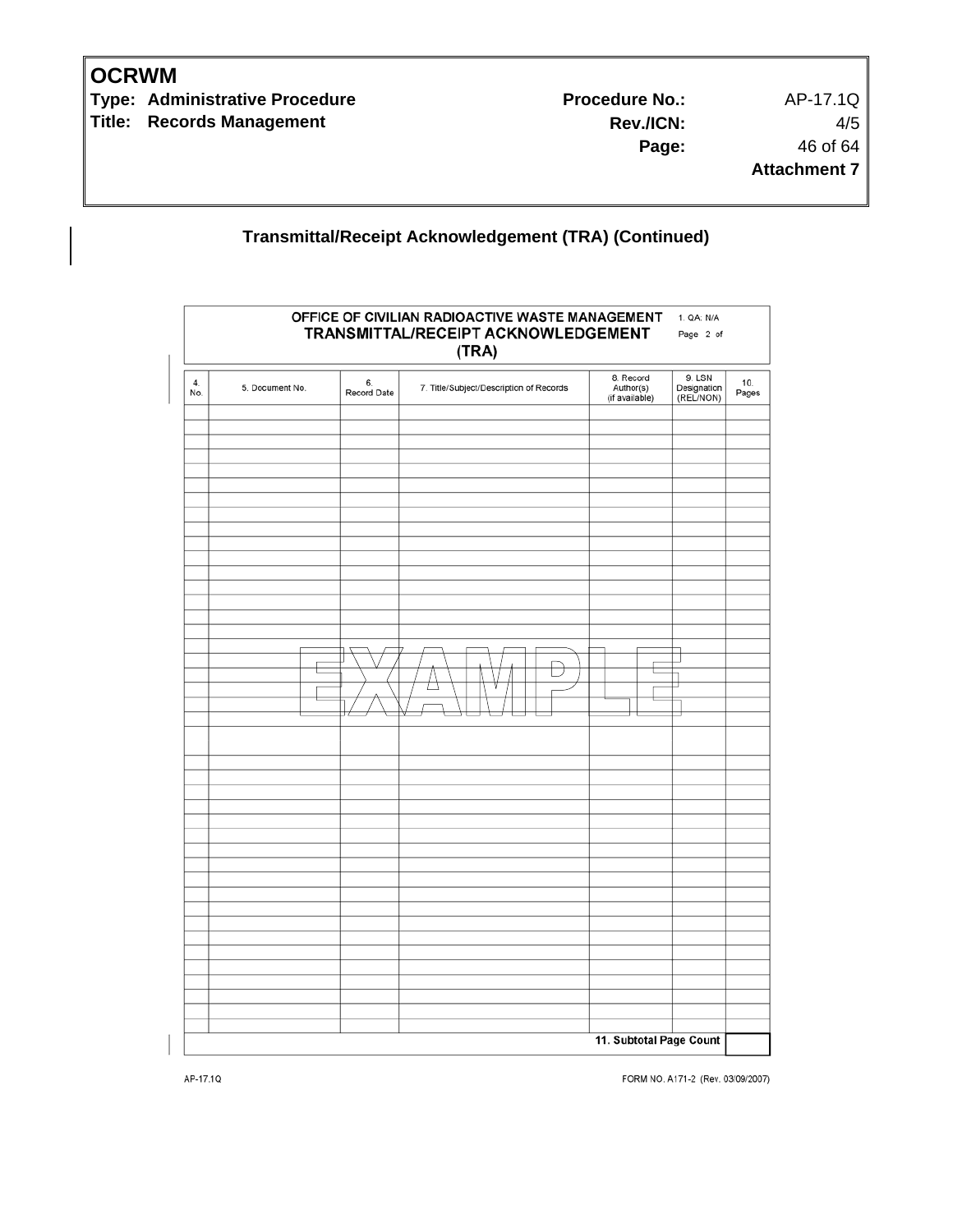| <b>OCRWM</b> |                                  |                       |                     |
|--------------|----------------------------------|-----------------------|---------------------|
|              | Type: Administrative Procedure   | <b>Procedure No.:</b> | AP-17.1Q            |
|              | <b>Title: Records Management</b> | Rev./ICN:             | 4/5                 |
|              |                                  | Page:                 | 47 of 64            |
|              |                                  |                       | <b>Attachment 7</b> |
|              |                                  |                       |                     |

#### **TRA Instructions**

Note: For indexing purposes, the RPC will take the records information from the record itself. If applicable information is **not** available on the record, the RPC will take information contained on the TRA to complete key information fields (e.g., date, author).

#### **Records Coordinator** 1. The QA designator for all transmittals is N/A because they are administrative documents. N/A has been preprinted on this form. Enter the page numbering in the upper right corner.

- 2. Transmittal Number: Enter department-generated transmittal number, using a unique alpha/numeric combination with the format AAA-XX-NNNN or AAAA-XX-NNNN, where  $AAAA =$  submitting organization/department alpha designator,  $XX =$  last two digits of the current calendar year, and NNNN  $=$  the next consecutive transmittal number for the organization/department (e.g., first transmittal for 2007: CCU-07-0001; second transmittal: CCU-07-0002). The alpha and numeric format can have more than four characters or numbers, if needed. Those organizations currently already using a transmittal number can continue to use it as long as it is only being used for one organization/department. (Each department will need to track their own transmittals for ease of status and retrieval.)
- 3. Transmitted For: Check the box of the organization for which you are submitting the records (BSC, Lead Lab, DOE, or USGS).
- 4. Number: Beginning with number 1, enter a sequential number for each record title being listed on the transmittal (i.e., 1, 2, 3, 4 etc.).
- 5. Document No.: Enter the unique document identifier (number) assigned to the record if not using a TOC. If using a TOC, leave blank. Enter N/A, if the record has not been given a unique document identifier.
- 6. Record Date: Enter the date the record was completed or approved if not using a TOC. Leave blank, if using a TOC.
- 7. Title/Subject/Description of Records: Enter the title as it appears on the original record or the Records Package TOC. A full record title is required per Step 5.2.1 [4]. (You can list both TOCs and separate individual records on the TRA when you are including both in your submission. Do not list all records within the Records Package TOC again on the TRA.)

When correcting an individual previously processed record, list the date and title/description of the newly corrected record. Identify it as a corrected record at the end of the title/description, including the accession number assigned to the previously processed record (e.g., This record corrects MOL.19940301.0001). If LSN-Relevant, the entire record, not just the individual pages, should be resubmitted, to ease retrievals of LSN records.

 To cross-reference an individual previously processed record, identify the applicable line item on this TRA as a cross-reference in Block 7 or Block 12. Include the accession number of the previously processed record that must be cross-referenced (e.g., Cross-reference or X-ref MOL.19990301.0004). No other blocks are filled in when cross-referencing. (Leave all blocks blank except Block 7.)

 To supplement an individual previously processed record, list the record date, title/description, and all pertinent information in the available blocks for the record being submitted. At the end of the title, insert the accession number of the record being supplemented (e.g., Supplements MOL.20060501.0003).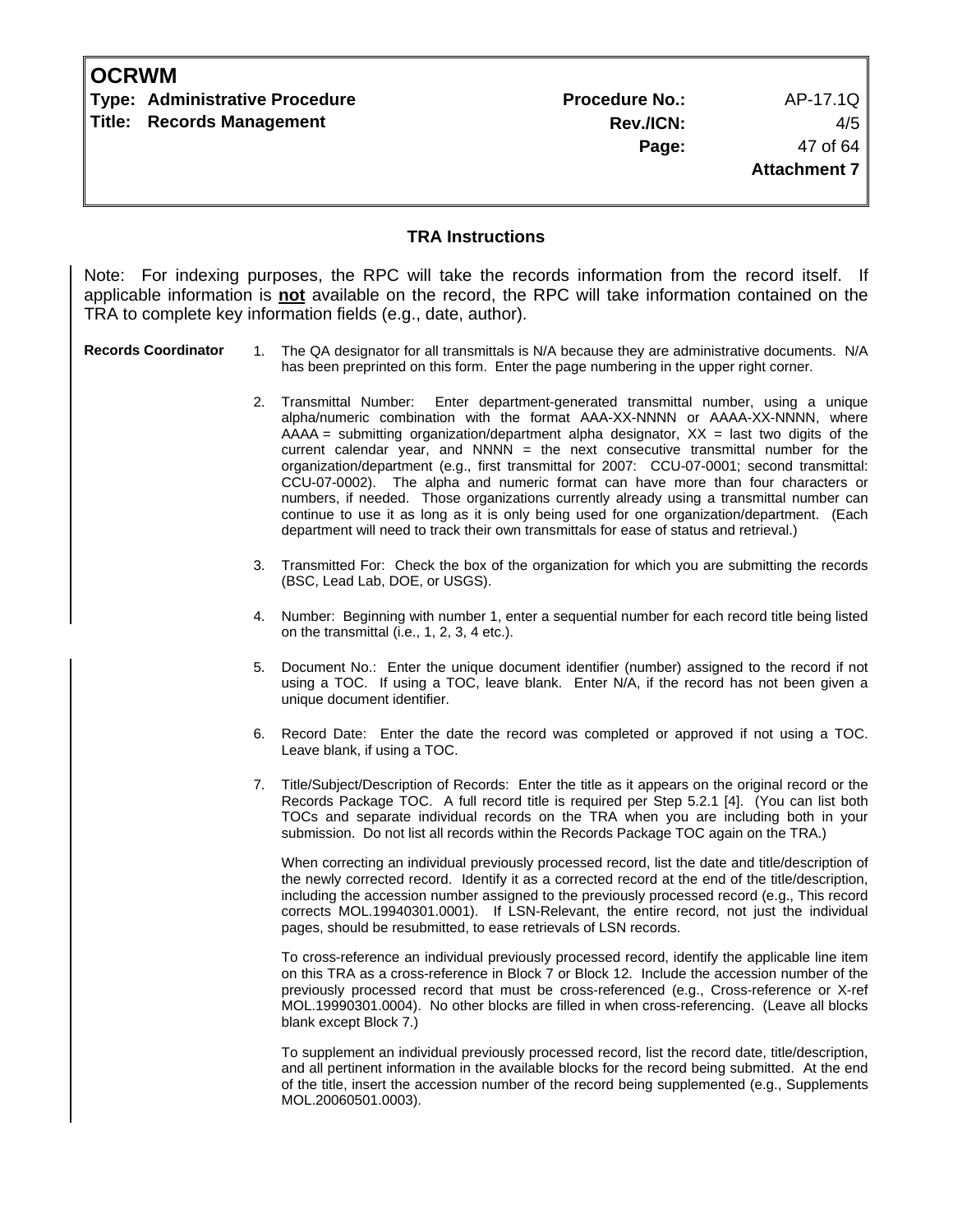| <b>OCRWM</b> |  |
|--------------|--|
|--------------|--|

**Type: Administrative Procedure Procedure No.:** AP-17.1Q **Title: Records Management** 

#### **TRA Instructions (Continued)**

- 8. Record Author(s):
	- Leave this block blank if using a TOC or the author(s) name(s) is on the record. The RPC will index author(s) name(s) from the record.
	- Enter the last name followed by first initial of the record's author(s) only if it is **not** apparent on the record.
	- If there are additional authors that are not apparent on the record, place an asterisk in this block. Then place an asterisk in Block 7 after the title/description and enter all the authors on that line following each name with a comma.
	- If author name is not applicable or not available, enter N/A.
- 9. LSN Designation (REL/NON): Leave blank if this line item is a TOC. If this item is an individual record, enter "REL" if it is LSN-Relevant, or "NON" if it is not LSN-Relevant.
- 10. Pages: Include a page count that represents the number of pages for each record. Only count pages that contain information (i.e., do not count the blank sides of pages).
- 11. Subtotal Page Count: Enter the total number of pages for all records and/or records packages attached to the first page of the TRA. If the TRA consists of only one page, the number of pages in this block will be the total page count.
- 12. Comments: Provide any additional information about the record(s) or records package(s) that needs to be conveyed to the RPC.
- 13. Records Coordinator: Print or type the name of the designated Records Coordinator who is transmitting the records.
- 14. Department: Enter the name of department/organization (not company) for which the Records Coordinator is submitting this transmittal. For BSC organizations, select from the following list:
	- BSC-GM (General Manager)
	- BSC-OA (Organizational Assurance)
	- BSC-ESH (Environmental, Safety and Health)
	- BSC-QA (Quality Assurance)
	- BSC-LNS (Licensing and Nuclear Safety)
	- BSC-RPM (Repository Project Management)
	- BSC-FO (Facility Operations)
	- BSC-PMT (Program Management and Transportation)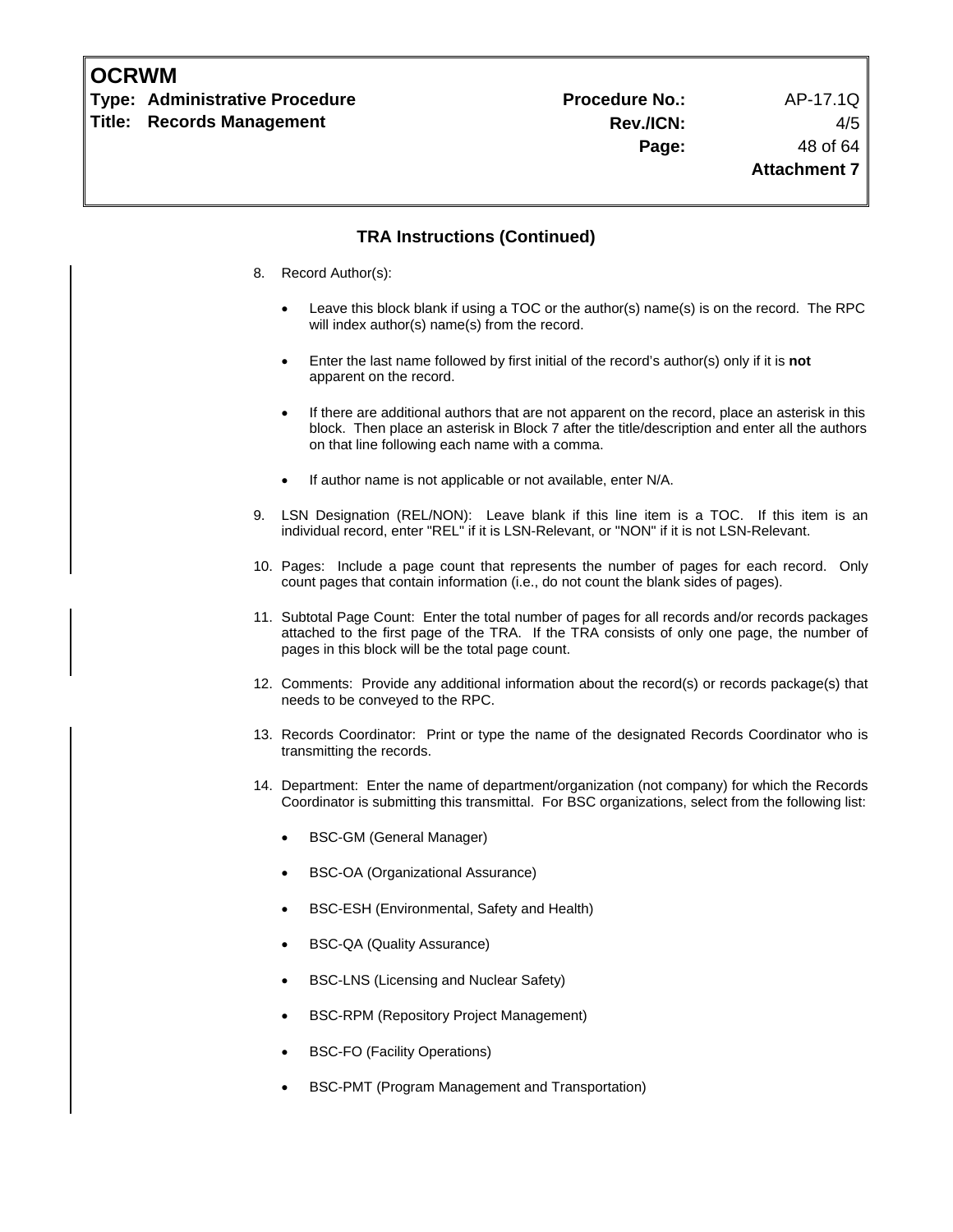**Type: Administrative Procedure No.: Procedure No.:** AP-17.1Q **Title: Records Management** 

# **TRA Instructions (Continued)**  • BSC-EC (Employee Concerns) • BSC-BS (Business Systems) • BSC-GA (Governmental Affairs) • BSC-IA (Internal Audit) • BSC-LEG (Legal) • BSC-PROC (Procurement and Property) • BSC-PC (Project Controls) • BSC-SCWE (Safety Conscious Work Environment) Otherwise, enter the organization as DOE, USGS, or Lead Lab, as indicated in Block 3 for these organizations and their direct support contractors. 15. Phone No.: Enter the Records Coordinator's phone number. 16. Date: Enter the month, day, and year (e.g., 07/01/96) the transmittal was completed. **RPC Staff** 17-22. Complete in accordance with RM-PRO-1002. 17. RPC Recipient: RPC staff signs to acknowledge receipt. (Upon completion of Block 18, return a copy of the TRA to the Records Coordinator to indicate receipt of the TRA in the RPC.) 18. Date: Enter the date the records were received in the RPC. 19. RPC Final Records Acceptance: Enter the name of the RPC staff member that completes the screening and indexing of the record. (Upon completion of Blocks 20-22, a copy of the TRA will be returned to the Records Coordinator to indicate the assigned batch and accession numbers for this TRA.) 20. Date: Enter the date of final acceptance of the record in the RPC. 21. Batch Number: Enter the assigned batch number for the transmittal. 22. Accession No. Range: Enter the range of assigned accession numbers, listing separately the range for each TOC included on the TRA.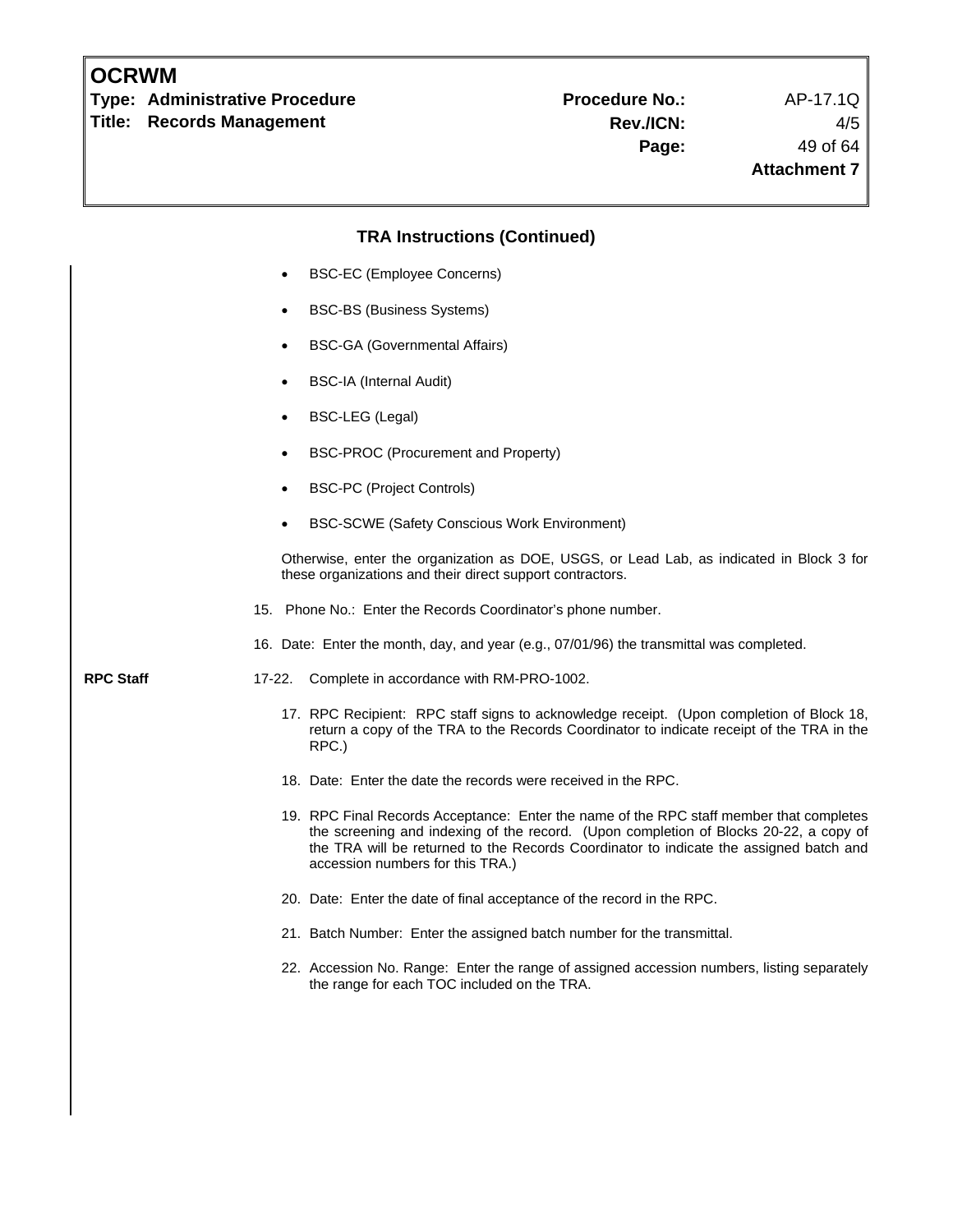**Type: Administrative Procedure Access 20 Frocedure No.:** AP-17.1Q **Title: Records Management** 

**Rev./ICN:** 4/5 **Page:** 50 of 64 **Attachment 8**

**Records Destruction Notice** 

FORM NO. A171-9 (Rev. 03/09/2007) 8. If No, Reason for Extending Retention<br>[e.g., "litigation freeze," procedure requirement, business need (explain)] Date: đ Disposal QA: N/A Date: Date: Page Ε Ι4.  $\overline{N}$ OFFICE OF CIVILIAN RADIOACTIVE WASTE MANAGEMENT 4. Responsible Manager: RECORDS DESTRUCTION NOTICE Date of Notice: Organization: ക് Responsible Manager:<br>In accordance with 44 U.S.C. Chapter 33 and 36 CFR Part 1228, the records described on this<br>notice and the records retention schedule are eligible for destruction. They will be destroyed only<br>obtained 7. Disposal<br>Concurrence<br>(Yes or No) 10. Signature: Signature:  $\operatorname{\lhd}$ 13. 6.<br>Records Series Title and Dates of Records name) (Print/type Responsible Manager: (Print/type name) O&AS Manager or Representative: Records Retention Code <sub>ယ</sub> AP-17.1Q 12.  $\sigma$  $\overline{\phantom{0}}$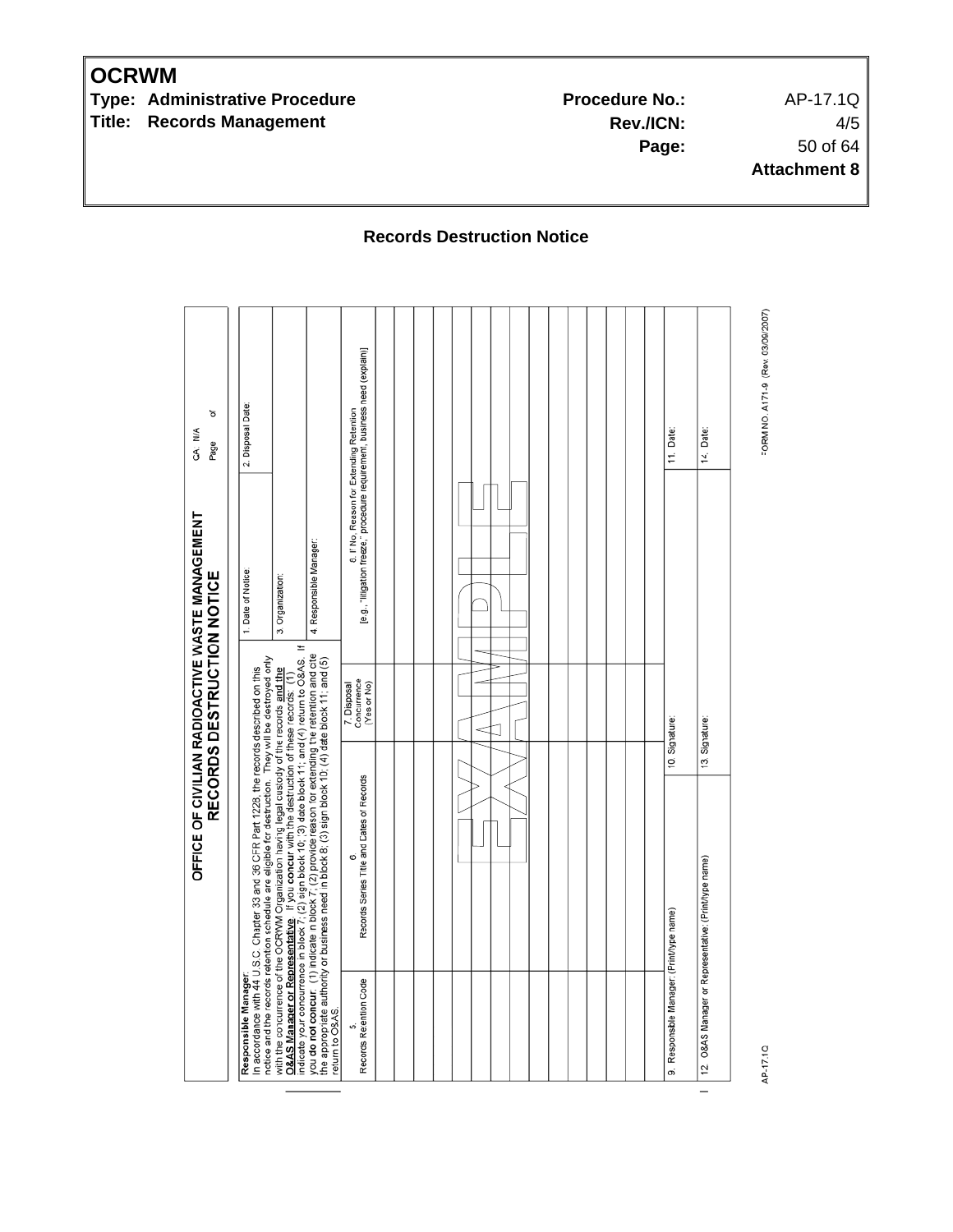**Type: Administrative Procedure No.: Procedure No.:** AP-17.1Q **Title: Records Management** 

# **Records Destruction Notice Instructions Print or type the following information. Preparer CA: N/A, Page \_\_\_ of \_\_\_: Enter appropriate page number(s).** 1. Date of Notice: Enter date form was prepared. 2. Disposal Date: Enter disposal date for records listed on form. All record series listed in Blocks 5 and 6 should have the same disposal date. Do not list mixed dates of disposal. 3. Organization: Enter the name of the Organizational Unit identified in the File Plan as the creator and owner of records listed for disposal. 4. Responsible Manager: Enter name of Responsible Manager for Organization listed in Block 4. 5. Records Retention Code: For O&AS internal use only. 6. Record Series Title and Dates of Records: Enter the name of the record series as cited in the records retention schedule, or the source requirement of the record. Also enter the inclusive dates of records (e.g., Fiscal Year 2002, Jan '99 – Mar '99). 7. Disposal Concurrence – Yes or No: Responsible Manager, enter "Yes" if approving disposal of listed series. Enter "No" if retention period will be extended. 8. If NO, cite reason for extending retention: Enter reason for extending the record series retention, e.g., procedure litigation freeze, procedure requirement, business need. 9. Responsible Manager (Name): Print, or type, name of Responsible Manager. 10. Responsible Manager's signature, indicating review and approval/disapproval. 11. Date: Responsible Manager enters date of review and approval signature. 12. O&AS Manager or Representative (Name): Print, or type, name of O&AS Manager or Representative. 13. O&AS Manager or Representative's signature, indicating concurrence. 14. Date: O&AS Manager or Representative enters date of concurrence signature.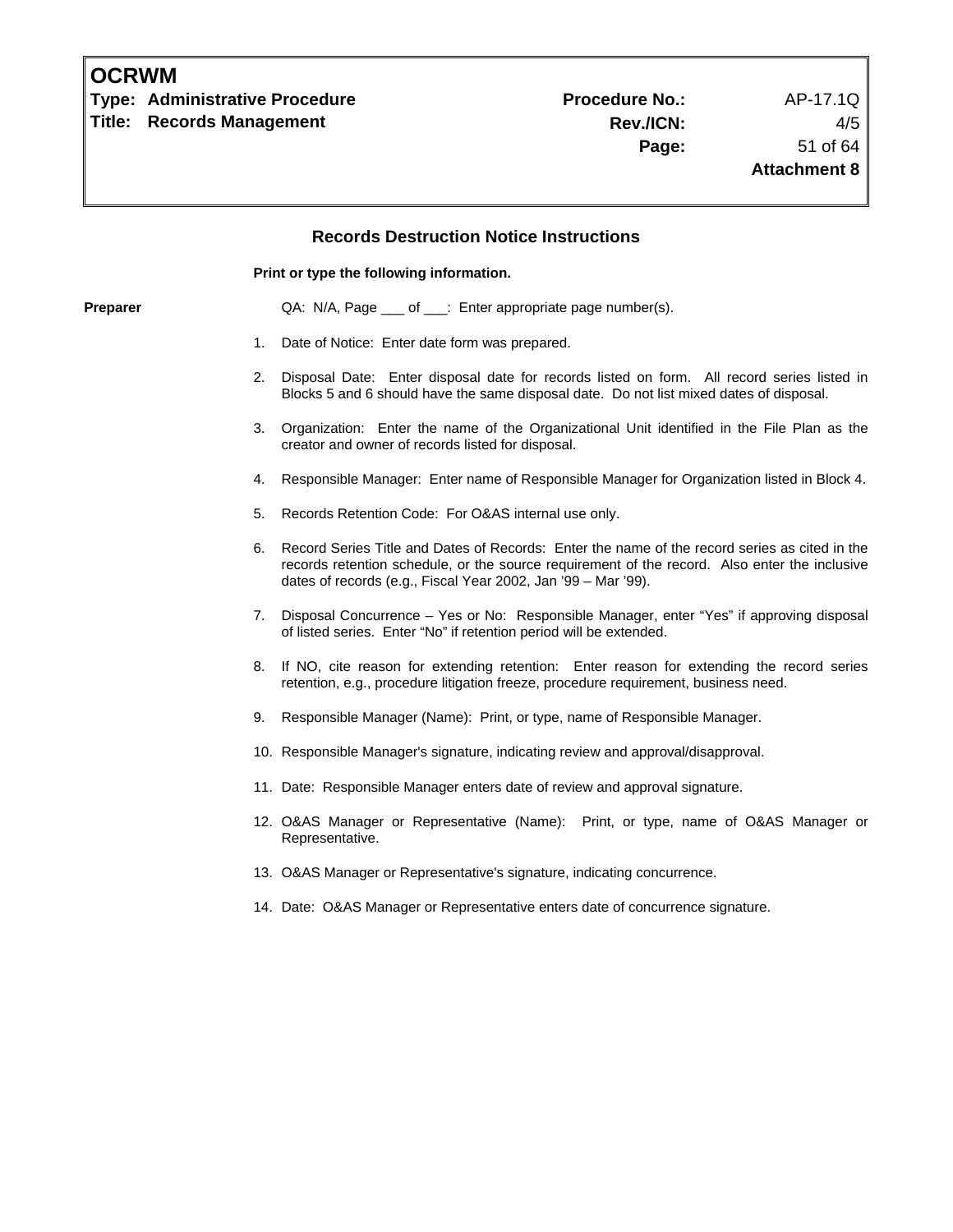**Type: Administrative Procedure No.:** Procedure No.: AP-17.1Q **Title: Records Management** 

**Rev./ICN:** 4/5 **Page:** 52 of 64 **Attachment 9**

### **Special Instruction Sheet**

| OFFICE OF CIVILIAN RADIOACTIVE WASTE MANAGEMENT<br>SPECIAL INSTRUCTION SHEET |                                                                | 1. QA:<br>Page<br>of  |
|------------------------------------------------------------------------------|----------------------------------------------------------------|-----------------------|
|                                                                              | This is a placeholder page for records that cannot be scanned. |                       |
| 2. Record Date                                                               | 3. Accession Number                                            |                       |
| 4. Author Name(s)                                                            | 5. Authorization Organization                                  |                       |
| 6. Title/Description                                                         |                                                                |                       |
| 7. Document Number(s)                                                        |                                                                | 8. Version Designator |
| 9. Document Type                                                             | 10. Medium                                                     |                       |
| 11. Access Control Code                                                      |                                                                |                       |
| 12. Traceability Designator                                                  |                                                                |                       |
| 13. Comments                                                                 |                                                                |                       |
|                                                                              |                                                                |                       |
|                                                                              |                                                                |                       |
|                                                                              |                                                                |                       |
| 14. RPC Electronic Media Verification                                        |                                                                |                       |
|                                                                              |                                                                |                       |
|                                                                              |                                                                |                       |
|                                                                              |                                                                |                       |
|                                                                              |                                                                |                       |

FORM NO. A171-1 (Rev. 11/10/2006)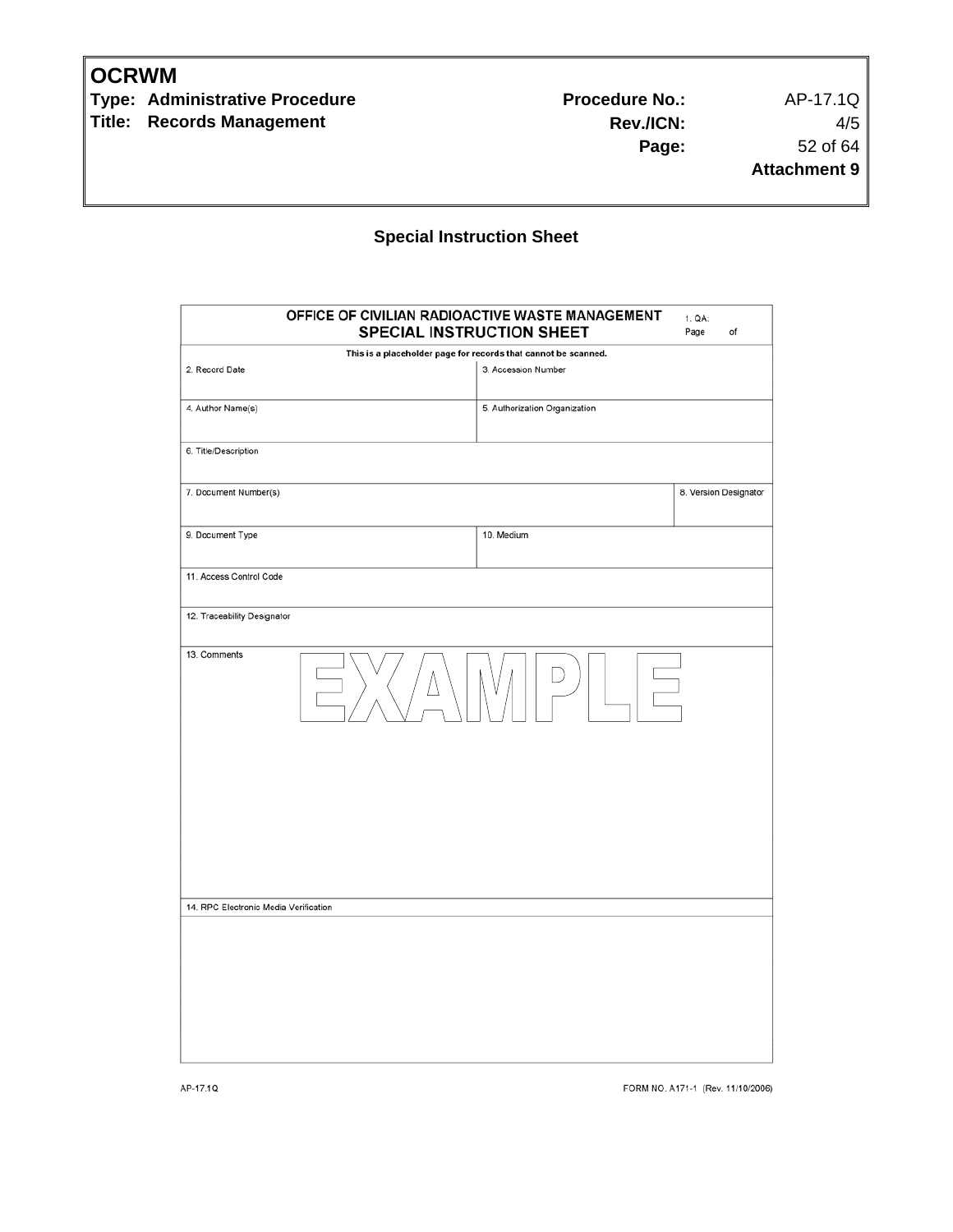| <b>OCRWM</b><br><b>Type: Administrative Procedure</b><br><b>Records Management</b><br>Title:           |    |                                                                                                                                                                                                                                                   | <b>Procedure No.:</b><br>Rev./ICN:<br>Page: | AP-17.1Q<br>4/5<br>53 of 64<br><b>Attachment 9</b> |
|--------------------------------------------------------------------------------------------------------|----|---------------------------------------------------------------------------------------------------------------------------------------------------------------------------------------------------------------------------------------------------|---------------------------------------------|----------------------------------------------------|
|                                                                                                        |    | <b>Special Instruction Sheet Instructions</b>                                                                                                                                                                                                     |                                             |                                                    |
|                                                                                                        |    | The Special Instruction Sheet will be imaged in place of nonpaper records and paper records that<br>cannot be imaged, or with paper records that lose meaning when imaged (e.g., oversized color<br>coded text or graphics greater than 11 x 17). |                                             |                                                    |
| <b>Records Coordinator</b>                                                                             |    | 1. Enter the QA designator and page numbering in the upper right corner of the form.                                                                                                                                                              |                                             |                                                    |
|                                                                                                        | 2. | Record Date–Enter the date the record was completed. If there is no date, estimate a date,<br>followed by a "C" to indicate a created date.                                                                                                       |                                             |                                                    |
| <b>RPC Staff</b>                                                                                       | 3. | Complete in accordance with RM-PRO-1002.                                                                                                                                                                                                          |                                             |                                                    |
| <b>Records Coordinator</b>                                                                             | 4. | Author Name(s)-Enter the name of each person responsible for the creation of the record.                                                                                                                                                          |                                             |                                                    |
|                                                                                                        | 5. | Author Organization-Enter the name of the author's organization at the time the record was<br>created or the name of the organization responsible for creating the record when there is no<br>specific author.                                    |                                             |                                                    |
|                                                                                                        | 6. | Title/Description–Enter a title or description that clearly identifies and describes the record.<br>(Use actual title of record, if available.)                                                                                                   |                                             |                                                    |
|                                                                                                        | 7. | Document Number(s)-Enter any identifying control number(s) associated with the record to<br>distinguish it from other records. Control numbers are usually assigned by the issuing agency<br>or organization.                                     |                                             |                                                    |
|                                                                                                        | 8. | Version Designator-Enter the version or revision number, draft designator, or controlled<br>document status of the record if it has, or will have, multiple iterations.                                                                           |                                             |                                                    |
|                                                                                                        | 9. | Enter information from File Plan.                                                                                                                                                                                                                 |                                             |                                                    |
| <b>RPC Staff</b>                                                                                       |    | 10.-11. Complete in accordance with RM-PRO-1002.                                                                                                                                                                                                  |                                             |                                                    |
| <b>Records Coordinator</b>                                                                             |    | 12. Traceability Designator-Enter identifiers that have been assigned to a record in order to link it<br>to a specific activity or record in another database.<br>Information Document Identifiers and Data Tracking Numbers.                     |                                             | Examples include Configuration                     |
| <b>Records Coordinator/</b><br><b>RPC Staff (complete in</b><br>accordance with<br><b>RM-PRO-1002)</b> |    | 13. Comments-Enter any additional remarks that will provide information about the record.<br>Examples are: Copyright document, Official Use Only, Oversized document that cannot be<br>scanned, etc.                                              |                                             |                                                    |
| <b>RPC Media Staff Only</b>                                                                            |    | 14. RPC Electronic Media Verification - Add accession number label and apply date stamp along<br>with initials of the MD5 electronic media verification processor.                                                                                |                                             |                                                    |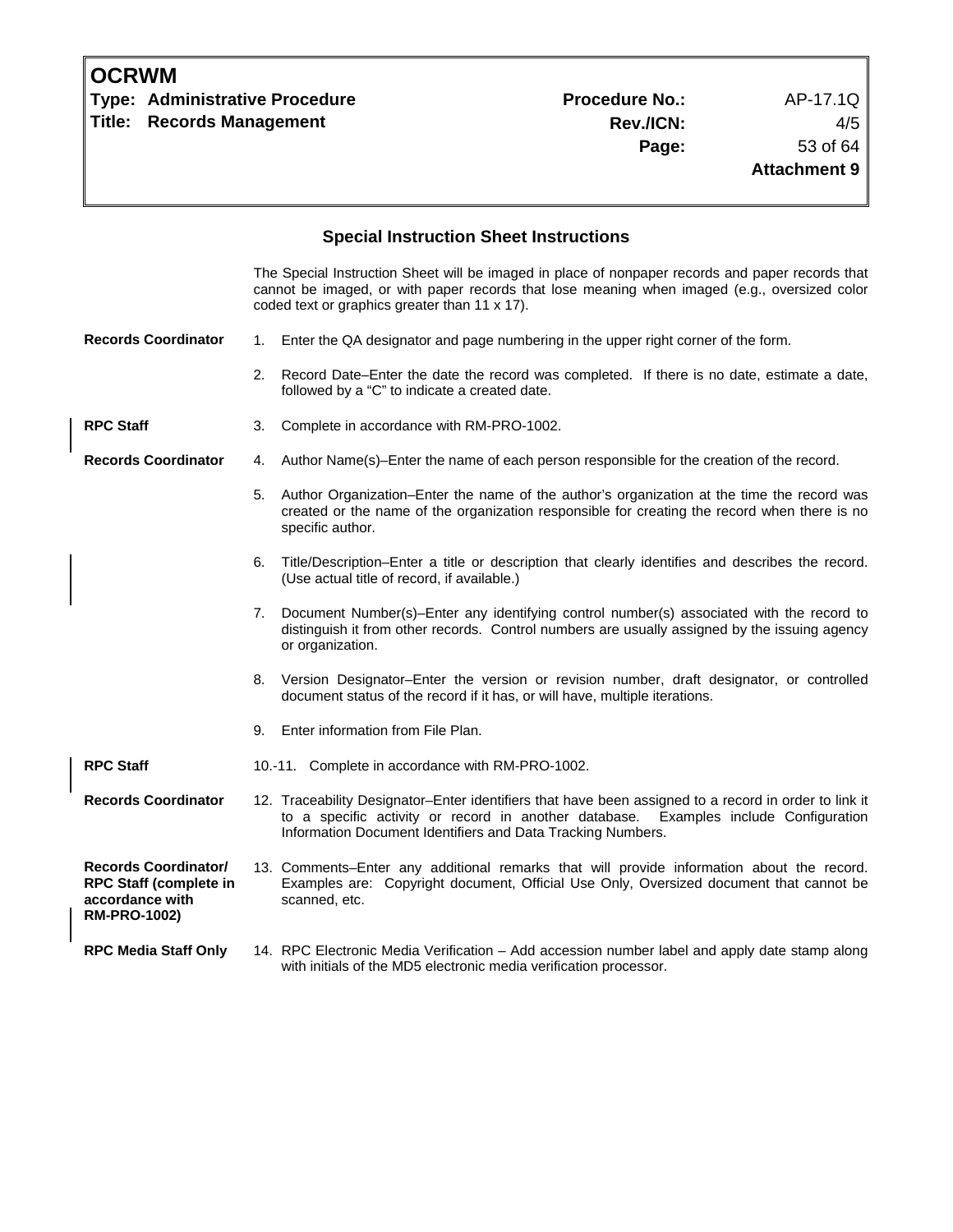**Type: Administrative Procedure No.:** Procedure No.: AP-17.1Q **Title: Records Management** 

**Rev./ICN:** 4/5 **Page:** 54 of 64 **Attachment 10**

## **Separation Checkout Form**

| OFFICE OF CIVILIAN RADIOACTIVE WASTE MANAGEMENT<br><b>SEPARATION CHECKOUT</b>                                                                                                                                                                                                                             | QA: N/A<br>Page<br>οf                               |
|-----------------------------------------------------------------------------------------------------------------------------------------------------------------------------------------------------------------------------------------------------------------------------------------------------------|-----------------------------------------------------|
| ı.                                                                                                                                                                                                                                                                                                        |                                                     |
| Departing or Transferring Individual's Name:                                                                                                                                                                                                                                                              | Organization:                                       |
| Departing or Transferring Individual's Responsible Manager:                                                                                                                                                                                                                                               | <b>Termination Date:</b>                            |
| н.                                                                                                                                                                                                                                                                                                        |                                                     |
| Departing or Transferring Individual:                                                                                                                                                                                                                                                                     |                                                     |
| Do you create records to be submitted to the RPC?<br>(If YES, submit to RPC before leaving, if possible.)                                                                                                                                                                                                 | No<br>∣ Yes                                         |
| Have all long-term and LSN-relevant records been submitted to the RPC?                                                                                                                                                                                                                                    | Yes<br>    No                                       |
| Do you have any records in process?                                                                                                                                                                                                                                                                       | Yes<br>$\Box$ No                                    |
| Will anyone be taking over your records responsibility?<br>If Yes, who?<br>the control of the control of the control of the control of the control of                                                                                                                                                     | $\Box$ Yes<br>$\Box$ No                             |
| Have you categorized all your e-mails?                                                                                                                                                                                                                                                                    | $\Box$ Yes<br>$\Box$ No                             |
| Are you leaving any short-term records or documents on litigation holds in your office<br>area?                                                                                                                                                                                                           | $\Box$ Yes<br>$\Box$ No                             |
| Who is the designated Records Coordinator for your organization?                                                                                                                                                                                                                                          |                                                     |
| Physical transfer of custody to Records Coordinator?                                                                                                                                                                                                                                                      | $\Box$ Yes<br>  No<br>∐ N/A.<br>nothing to transfer |
| If YES, Records Coordinator's initials and date of transfer:                                                                                                                                                                                                                                              |                                                     |
| Departing Individual's Name:<br>Signature:<br>Ш.<br>Responsible Manager or Designee<br>Printed name                                                                                                                                                                                                       | Date:                                               |
| I have performed an exit interview with the departing or transferring individual to determine the status of all records<br>or potentially LSN-relevant documents being held by him or her at time of departure.                                                                                           |                                                     |
| Responsible Manager or Designee signature                                                                                                                                                                                                                                                                 | Date of exit interview                              |
| I have performed a walk-through of the departing or transferring employee's work area including review of electronic<br>files, to ensure that all records and litigation-relevant documentary materials have been properly submitted,<br>categorized, or transferred to another's custody, as applicable. |                                                     |
| Responsible Manager or Designee signature                                                                                                                                                                                                                                                                 | Date of walk-through                                |
| IV.                                                                                                                                                                                                                                                                                                       |                                                     |
| Responsible Manager:<br>I certify that all completed and in-process records and all potentially LSN-relevant documents generated by                                                                                                                                                                       | , if any, have been accounted for.                  |
| Departing or Transferring Person's name                                                                                                                                                                                                                                                                   |                                                     |
| Responsible Manager's signature                                                                                                                                                                                                                                                                           | Date                                                |
| AP-17.1Q                                                                                                                                                                                                                                                                                                  | FORM NO. A171-10 (Rev. 02/08/2006)                  |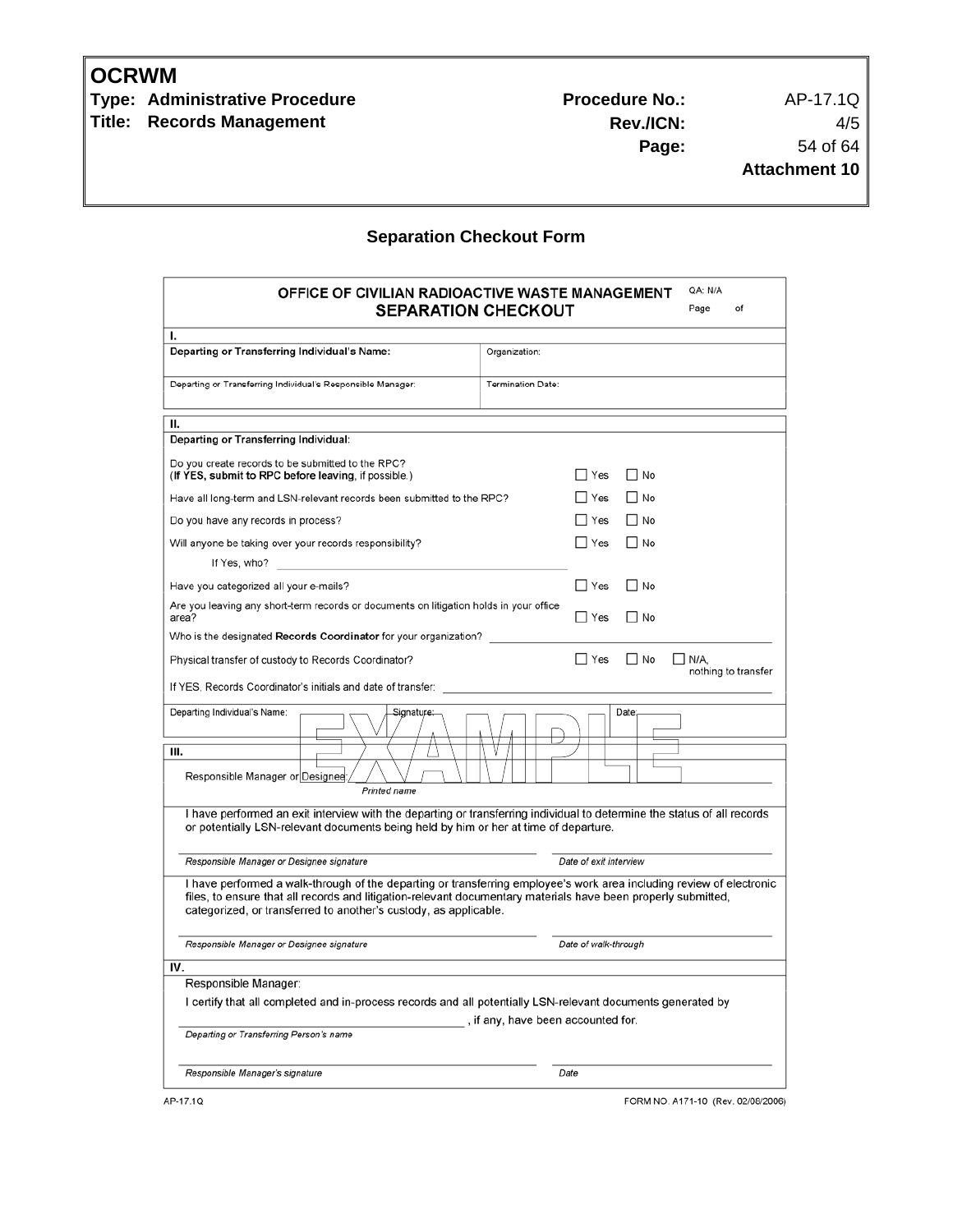| <b>OCRWM</b> |  |
|--------------|--|
|--------------|--|

**Type: Administrative Procedure Access Access Procedure No.:** AP-17.1Q **Title: Records Management** 

**Rev./ICN:** 4/5 **Page:** 55 of 64 **Attachment 10**

| <b>Separation Checkout Form Instructions</b>   |                                                                                                                                                                                                                                                                                                                                             |  |  |  |
|------------------------------------------------|---------------------------------------------------------------------------------------------------------------------------------------------------------------------------------------------------------------------------------------------------------------------------------------------------------------------------------------------|--|--|--|
|                                                | Part I (Responsible Manager or designee may fill out Part I if departing or transferring individual is<br>unavailable.)                                                                                                                                                                                                                     |  |  |  |
| Departing or                                   | 1. Complete Part I.                                                                                                                                                                                                                                                                                                                         |  |  |  |
| <b>Transferring Individual</b>                 | Part II (Responsible Manager or designee may fill out Part II if departing or transferring individual is<br>unavailable.)                                                                                                                                                                                                                   |  |  |  |
| Departing or<br><b>Transferring Individual</b> | 1. Check Yes or No for the questions, seeking assistance from Records Coordinator or Records<br>Outreach, if necessary.                                                                                                                                                                                                                     |  |  |  |
|                                                | 2. Print name, sign, and date.                                                                                                                                                                                                                                                                                                              |  |  |  |
| <b>Responsible Manager</b><br>or Designee      | 3. If you have completed Part II due to unavailability of the departing individual, sign and date,<br>FOR the individual, printing your name clearly next to your signature.                                                                                                                                                                |  |  |  |
| <b>Records Coordinator</b>                     | 4. If assuming physical custody of departing or transferring individual's records and/or potentially<br>litigation-relevant documents, initial and enter date of transfer at appropriate place in Part II.                                                                                                                                  |  |  |  |
|                                                | Part III                                                                                                                                                                                                                                                                                                                                    |  |  |  |
| <b>Responsible Manager</b><br>or Designee      | Print name in first block of Part III.<br>1.                                                                                                                                                                                                                                                                                                |  |  |  |
|                                                | 2. Perform exit interview if departing or transferring individual is available, then sign and date in<br>the exit interview block of Part III.                                                                                                                                                                                              |  |  |  |
|                                                | If departing or transferring individual is not available, enter "N/A" on the signature and date<br>3.<br>lines of the exit interview block of Part III.                                                                                                                                                                                     |  |  |  |
|                                                | Perform walk-through of the departing or transferring individual's area, including electronic<br>4.<br>files, to confirm that all information in Part II is correct and that all records and<br>litigation-relevant documentary materials have been properly submitted, categorized, or<br>transferred to another's custody, as applicable. |  |  |  |
|                                                | Sign and date in the walk-through block of Part III. Do NOT enter "N/A" in the walk-through<br>5.<br>block without a written justification attached to the Separation Checkout form, and carrying a<br>concurring signature from an O&AS Representative.                                                                                    |  |  |  |
|                                                | Part IV                                                                                                                                                                                                                                                                                                                                     |  |  |  |
| Responsible Manager                            | Complete Part IV, certifying that all completed and in-process records and all potentially<br>1.<br>LSN-Relevant documents generated by the departing or transferring individual, if any, have<br>been accounted for.                                                                                                                       |  |  |  |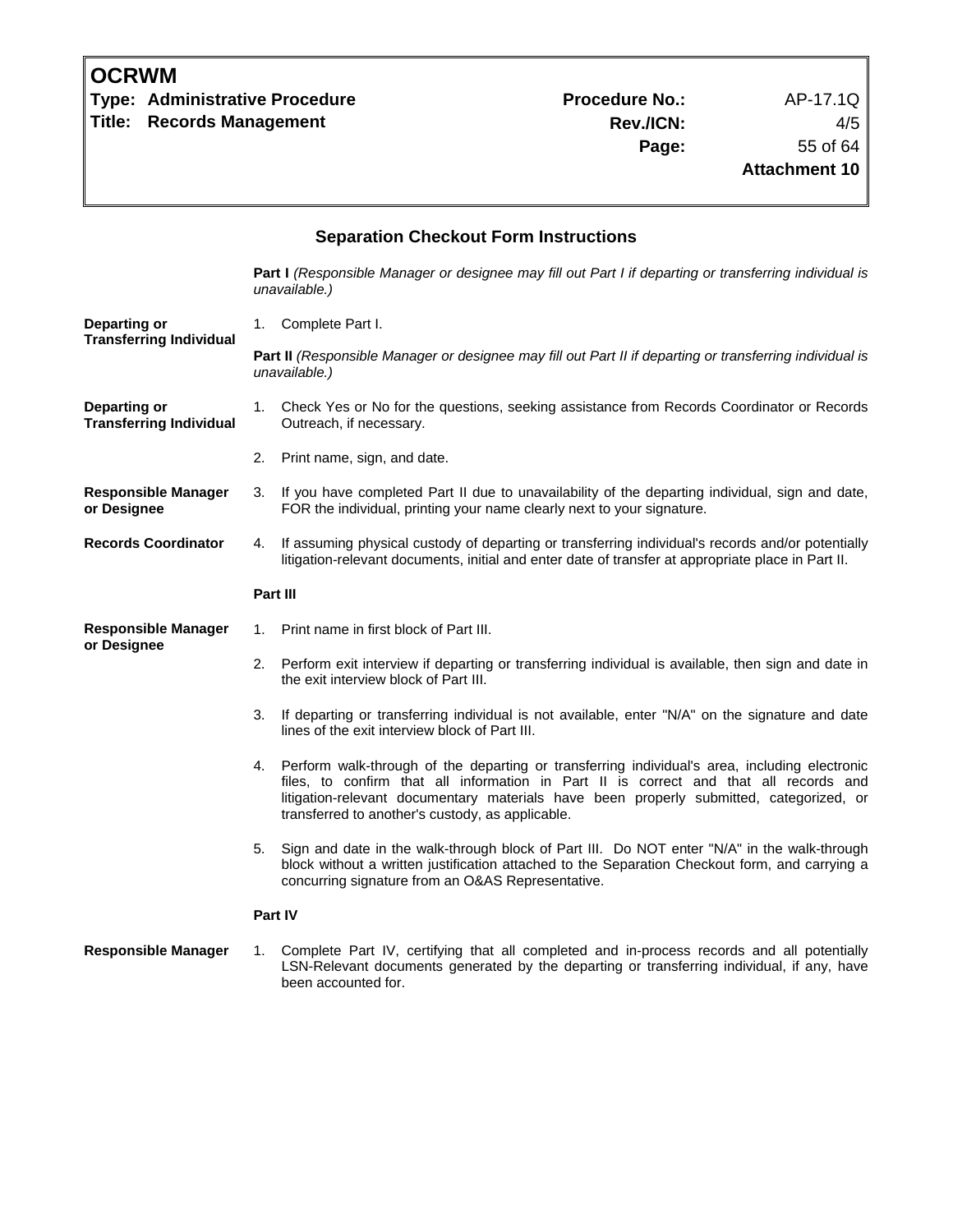**Type: Administrative Procedure No.:** Procedure No.: AP-17.1Q **Title: Records Management** 

**Rev./ICN:** 4/5 **Page:** 56 of 64 **Attachment 11**

## **Change History**

| <b>Revision</b><br>Number | Interim<br><b>Change No.</b> | <b>Effective</b><br><b>Date</b> | <b>DESCRIPTION OF CHANGE</b>                                                                                                                                                                                                                                                                                                                                                                                                                                                                                                                                                                                                                                                                                                                                                                                                                                                                                                                                                                                                                        |
|---------------------------|------------------------------|---------------------------------|-----------------------------------------------------------------------------------------------------------------------------------------------------------------------------------------------------------------------------------------------------------------------------------------------------------------------------------------------------------------------------------------------------------------------------------------------------------------------------------------------------------------------------------------------------------------------------------------------------------------------------------------------------------------------------------------------------------------------------------------------------------------------------------------------------------------------------------------------------------------------------------------------------------------------------------------------------------------------------------------------------------------------------------------------------|
| 4                         | 5                            | 03/09/2007                      | Modified the Records Package Table of Contents and the<br>Transmittal/Receipt Acknowledgement forms and<br>instructions to include Licensing Support<br>Network-Relevant Date, to clarify form instructions, to<br>simplify format, and to add both document number and<br>transmittal number fields. Added categorization for source<br>organizations and a list of specific Bechtel SAIC Company,<br>LLC departments to identify on the transmittal for the<br>purpose of Licensing Support Network statistical data.<br>Added instructions for supplementing a Table of Contents<br>by entering the same title/description as on the original<br>Table of Contents. Updated the instructions for the<br>Special Instruction Sheet. Updated Licensing Support<br>Network-Relevant Record definition and added definition<br>for Licensing Support Network-Relevant Date. Updated<br>references.                                                                                                                                                   |
| 4                         | 4                            | 11/10/06                        | This ICN responds to Condition Report (CR) 8736-001 by<br>removing the Record Problem Report process from<br>Section 5.4 and eliminating Section 5.5 while replacing it<br>with use of a CR. It also removes the Record Problem<br>Report form and instructions (Attachment 6). This change<br>also closes Document Action Request (DAR) D34567 by<br>resolving conflicting requirements between AP-17.1Q and<br>AP-16.1Q.<br>In addition, this change incorporates DAR<br>D34556 and satisfies CR 8177-005 to identify the Lotus<br>Notes electronic mail system as an official project record<br>keeping system; addresses DAR D34118, removing the<br>last sentence of Attachment 9 Special Instruction Sheet<br>Document Action Request instructions for Block 13,<br>revising the last sentence to allow additional choices for<br>inclusion in the Block 13 comment field, and adding Block<br>14 to the special instruction sheet and its instructions for<br>placement<br>of electronic<br>media<br>verification<br>receipt<br>information. |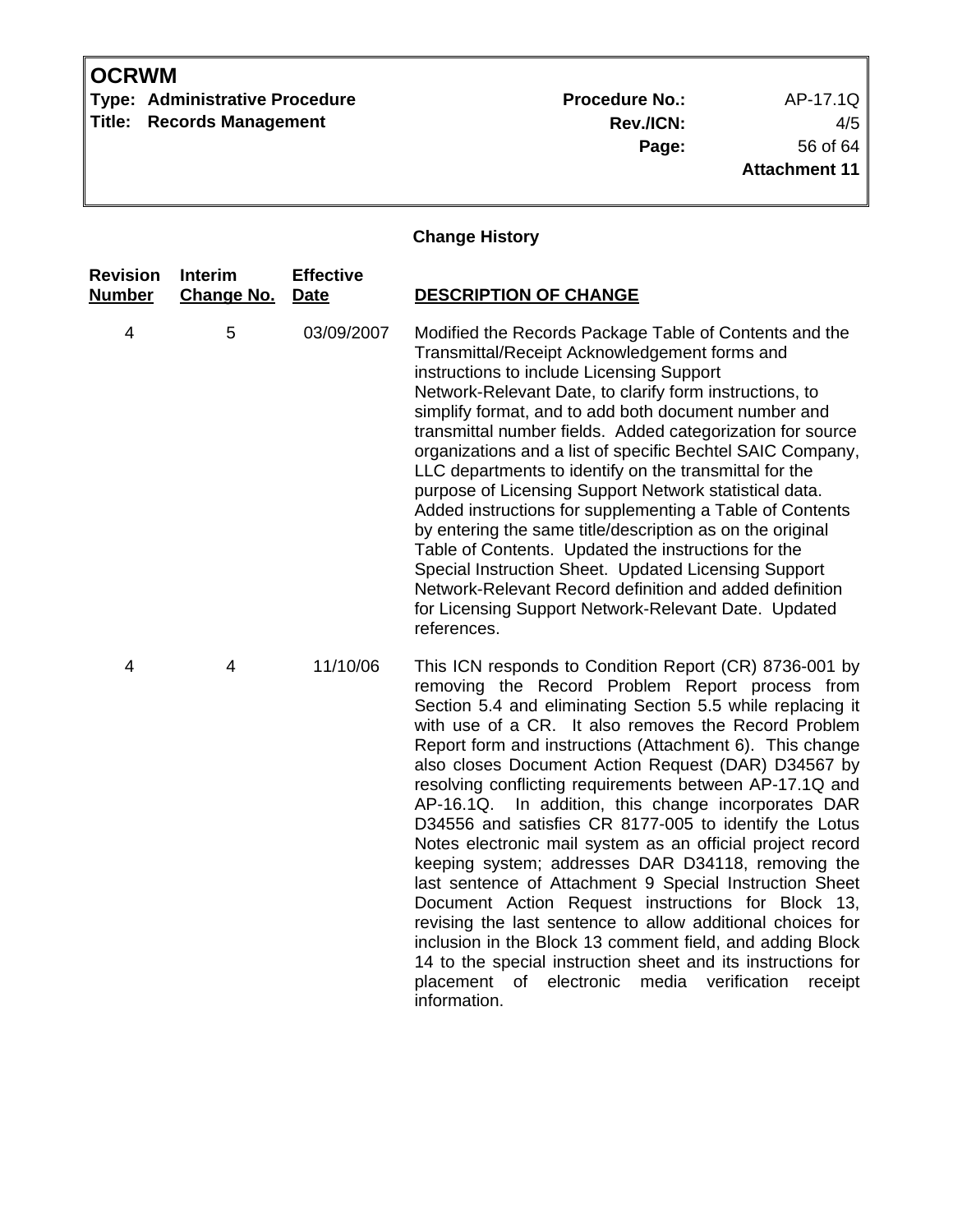**Type: Administrative Procedure No.:** Procedure No.: AP-17.1Q **Title: Records Management** 

**Rev./ICN:** 4/5 **Page:** 57 of 64 **Attachment 11**

| <b>Revision</b> | <b>Interim</b>    | <b>Effective</b> | <b>DESCRIPTION OF CHANGE</b>                                                                                                                                                                                                                                                                                                                                                                                                                                                                                                                                                                                                                                                                                                                                                                                                                                                                                                                                                                                                                                                                                                                                                                                                                                                                                                                                                                                                                                                                                                                                                                                                                                                                                                                                                                                                                                                                                                                                                                                                                                                                                                                                                                                                                       |
|-----------------|-------------------|------------------|----------------------------------------------------------------------------------------------------------------------------------------------------------------------------------------------------------------------------------------------------------------------------------------------------------------------------------------------------------------------------------------------------------------------------------------------------------------------------------------------------------------------------------------------------------------------------------------------------------------------------------------------------------------------------------------------------------------------------------------------------------------------------------------------------------------------------------------------------------------------------------------------------------------------------------------------------------------------------------------------------------------------------------------------------------------------------------------------------------------------------------------------------------------------------------------------------------------------------------------------------------------------------------------------------------------------------------------------------------------------------------------------------------------------------------------------------------------------------------------------------------------------------------------------------------------------------------------------------------------------------------------------------------------------------------------------------------------------------------------------------------------------------------------------------------------------------------------------------------------------------------------------------------------------------------------------------------------------------------------------------------------------------------------------------------------------------------------------------------------------------------------------------------------------------------------------------------------------------------------------------|
| <b>Number</b>   | <b>Change No.</b> | Date             |                                                                                                                                                                                                                                                                                                                                                                                                                                                                                                                                                                                                                                                                                                                                                                                                                                                                                                                                                                                                                                                                                                                                                                                                                                                                                                                                                                                                                                                                                                                                                                                                                                                                                                                                                                                                                                                                                                                                                                                                                                                                                                                                                                                                                                                    |
| $\overline{4}$  | 3                 | 10/02/2006       | This ICN addresses Document Action Requests D32931,<br>clarify receiving of records from external sources and<br>referral to creation of records for applying quality<br>designators (Paragraph 5.2.2); D32472,<br>assurance<br>remove the statement "decompressed" from the Electronic<br>Records Disposition statement that the record source<br>"ensure that electronic records submitted to the RPC are<br>decrypted or decompressed" (Attachment 1 Section<br>B.2.b); D29092, revise AP-SEC-001 Revision 3 reference<br>to reflect new title; D33519, replace LP-IM-010-BSC<br>throughout procedure with RM-PRO-5002, Use of<br>Copyright-Protected Materials; D32971, reference to<br>LP-SI.11Q-BSC changed to IT-PRO-0011 (Section 3.0<br>and Attachment 1, Section B.2.b); D34001, update Office<br>of Civilian Radioactive Waste Management approval title<br>and name on cover page, update Subsection 4.1 Office of<br>Civilian Radioactive Waste Management organization<br>responsibility; D34002,<br>update<br>Office<br>of Civilian<br>Radioactive Waste Management organization title, roles,<br>and responsibilities; D34256, update to applicability<br>statement to include Lead Lab and its subcontractors by<br>incorporating D34266 to apply to individuals who generate,<br>received, identify, maintain, use, and disposition Office of<br>Civilian Radioactive Waste Management records; D34266<br>also removes Bechtel SAIC Company, LLC Business<br>Systems Manager as approver on the title page and<br>Bechtel SAIC Company, LLC Business Systems Manager<br>responsibility in Subsection 4.1, re-assigning responsibility<br>for preparation and change of procedure to the Director,<br>Office of Government Services; Condition Report 8021<br>regarding definition of "transferring individual"; and<br>Condition Reports 7026, 7736, and 5593 regarding late<br>submittal of records and what constitutes a record being<br>considered complete have been incorporated (See Step<br>5.6.1 [8] b. and Attachment 1, Sections A.1.c) and A.5.2),<br>3), and 4). Update to definition of Quality Assurance<br>Records to be consistent with update Quality Assurance<br>Requirements and Description, DOE/RW-0333P. |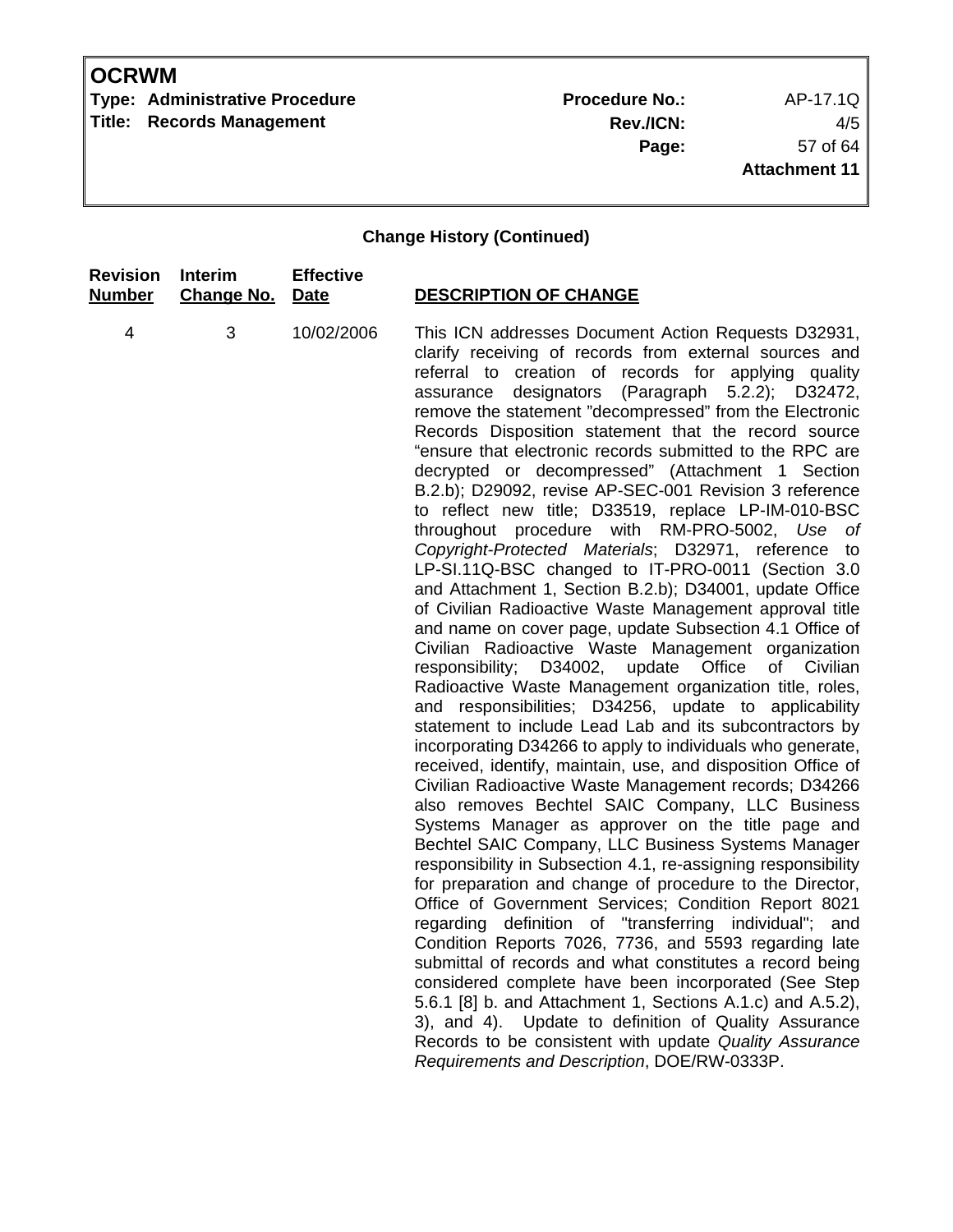**Type: Administrative Procedure No.:** Procedure No.: AP-17.1Q **Title: Records Management** 

**Rev./ICN:** 4/5 **Page:** 58 of 64 **Attachment 11**

| <b>Revision</b><br><b>Number</b> | Interim<br><b>Change No. Date</b> | <b>Effective</b> | <b>DESCRIPTION OF CHANGE</b>                                                                                                                                                                                                                                                                                                                                                                                                                                                                                                                                                                                   |
|----------------------------------|-----------------------------------|------------------|----------------------------------------------------------------------------------------------------------------------------------------------------------------------------------------------------------------------------------------------------------------------------------------------------------------------------------------------------------------------------------------------------------------------------------------------------------------------------------------------------------------------------------------------------------------------------------------------------------------|
| 4                                | $\mathbf{2}^{\prime}$             | 02/16/2006       | Reverted definition of Quality Assurance Record to the<br>definition as found in Rev. 4 ICN 0. This change is in<br>response to Condition Report 7567 associated with<br>Document Action Request D33091.                                                                                                                                                                                                                                                                                                                                                                                                       |
| 4                                |                                   | 02/08/2006       | This ICN incorporates Document Action Request D31531,<br>enhancing the Separation Checkout form and process<br>(Attachment 11 and Subsection 5.9) to ensure compliance<br>with U.S. Department of Energy/Licensing Support<br>Network Requirements, at direction of Bechtel SAIC<br>Company, LLC Legal. This ICN also incorporates<br>Document Action Request D32051, adjusting the definition<br>of a Quality Assurance Record to provide compatibility<br>with both the Quality Assurance Requirements and<br>Description, DOE/RW-0333P, and the Augmented Quality<br>Assurance Program (AQAP), DOE/RW-0565. |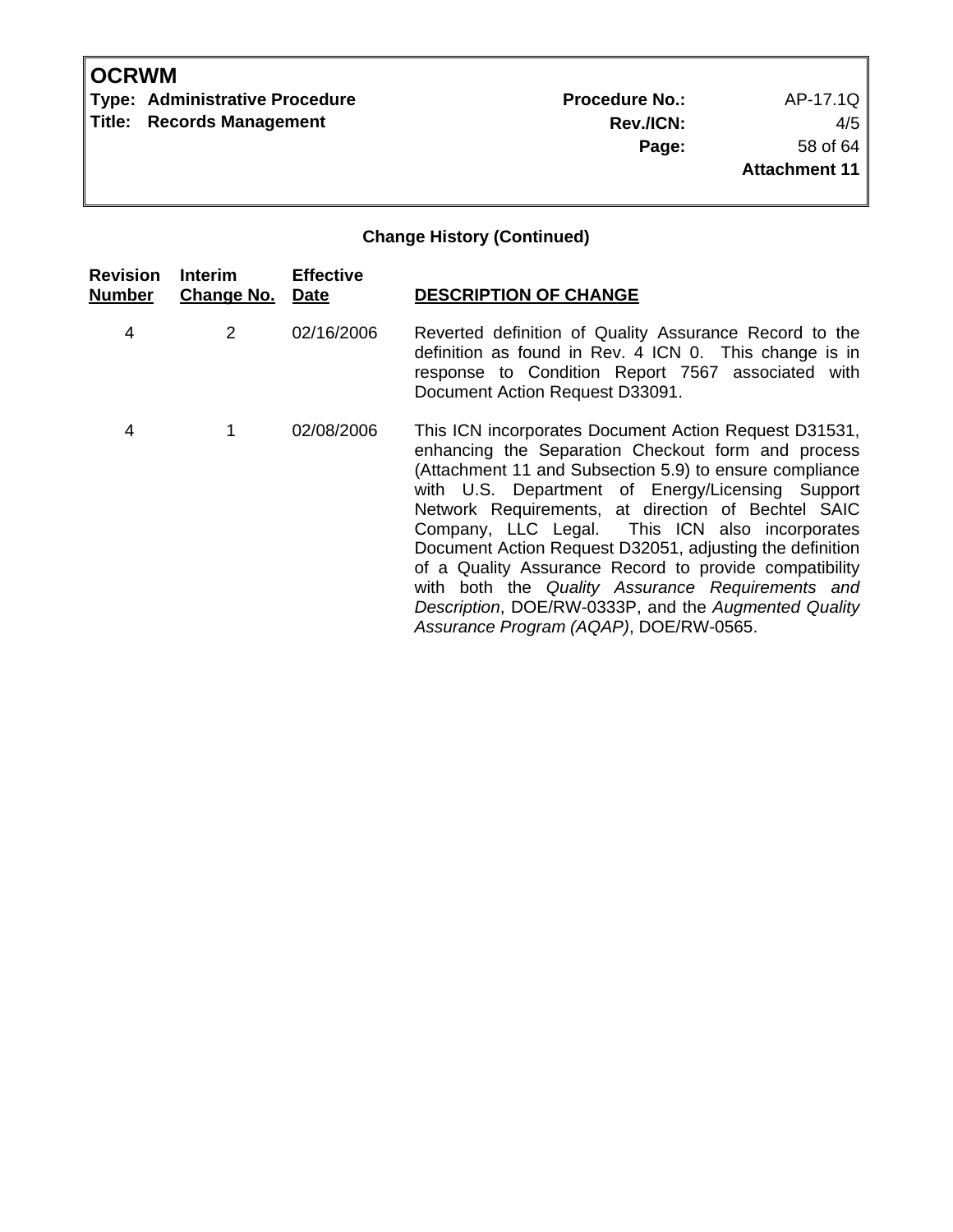**Type: Administrative Procedure No.:** Procedure No.: AP-17.1Q **Title: Records Management** 

**Rev./ICN:** 4/5 **Page:** 59 of 64 **Attachment 11**

| <b>Revision</b> | Interim           | <b>Effective</b> | <b>DESCRIPTION OF CHANGE</b>                                                                                                                                                                                                                                                                                                                                                                                                                                                                                                                                                                                                                                                                                                                                                                                                                                                                                                                                                                                                                                                                                                                                                                                                                                                                                                                                                                                                                                                                                                                                                                                                                                                                                                                                                                                                                                                                                                                                                                                                                                                                                                                   |
|-----------------|-------------------|------------------|------------------------------------------------------------------------------------------------------------------------------------------------------------------------------------------------------------------------------------------------------------------------------------------------------------------------------------------------------------------------------------------------------------------------------------------------------------------------------------------------------------------------------------------------------------------------------------------------------------------------------------------------------------------------------------------------------------------------------------------------------------------------------------------------------------------------------------------------------------------------------------------------------------------------------------------------------------------------------------------------------------------------------------------------------------------------------------------------------------------------------------------------------------------------------------------------------------------------------------------------------------------------------------------------------------------------------------------------------------------------------------------------------------------------------------------------------------------------------------------------------------------------------------------------------------------------------------------------------------------------------------------------------------------------------------------------------------------------------------------------------------------------------------------------------------------------------------------------------------------------------------------------------------------------------------------------------------------------------------------------------------------------------------------------------------------------------------------------------------------------------------------------|
| <b>Number</b>   | <b>Change No.</b> | <b>Date</b>      |                                                                                                                                                                                                                                                                                                                                                                                                                                                                                                                                                                                                                                                                                                                                                                                                                                                                                                                                                                                                                                                                                                                                                                                                                                                                                                                                                                                                                                                                                                                                                                                                                                                                                                                                                                                                                                                                                                                                                                                                                                                                                                                                                |
| 4               | $\mathbf 0$       | 11/23/2005       | Full Revision.<br>Incorporates Document Action Requests<br>D21870 to update Privacy Act definition per Privacy Act<br>Officer; D22610 to clarify that annual evaluation of local<br>records per file plan is an annual review, not an annual<br>inventory; D22852 to remove former option of submission<br>to Records Processing Center via correspondence "cc:<br>(transmittal<br>[Transmittal/Receipt<br>$RPC=X$ "<br>statement<br>Acknowledgement or equivalent] now always needed);<br>D24070 to delete scheduling of file plan development<br>rollout, which has already occurred; D25130 and D25131<br>to add columns for record author and Licensing Support<br>designation to Table of<br>Network<br>Contents<br>and<br>Transmittal/Acknowledgement<br>Forms;<br>D26030<br>(for<br>Condition Report 5357) to alter departing employee<br>practices, adding new form for physical turnover of records<br>by departing individuals; D26510 to specify solicitation and<br>submission of record coordinator designations at the<br>beginning of the fiscal year; D26810 to incorporate into the<br>procedure requirements for Licensing Support Network-<br>relevant records; D27650 to remove requirement for<br>annual records package supplements to be submitted<br>specifically at fiscal year end; D28170 to require approval<br>by Records Management & Document Control Manager or<br>representative before destruction of records; D28490 to<br>correct a technical difficulty with a form; D28531 (for<br>Condition Report 6021) to give Record Problem Report<br>responsibility for determining AP-16.1Q applicability to<br>Quality Assurance Representative instead of Records<br>Management representative; D28532 to allow identification<br>of vital records on Organizational File Plans through use of<br>an asterisk ("*'); D28533 to adjust old, obsolete references<br>to "OCRWM Records Retention Schedule;" D28550 to<br>coordinator<br>designations<br>make<br>record<br>non-quality<br>assurance records. Also satisfied Condition Report 5593<br>by adding<br>new paragraph header 5.2.2, Receiving<br>Records. |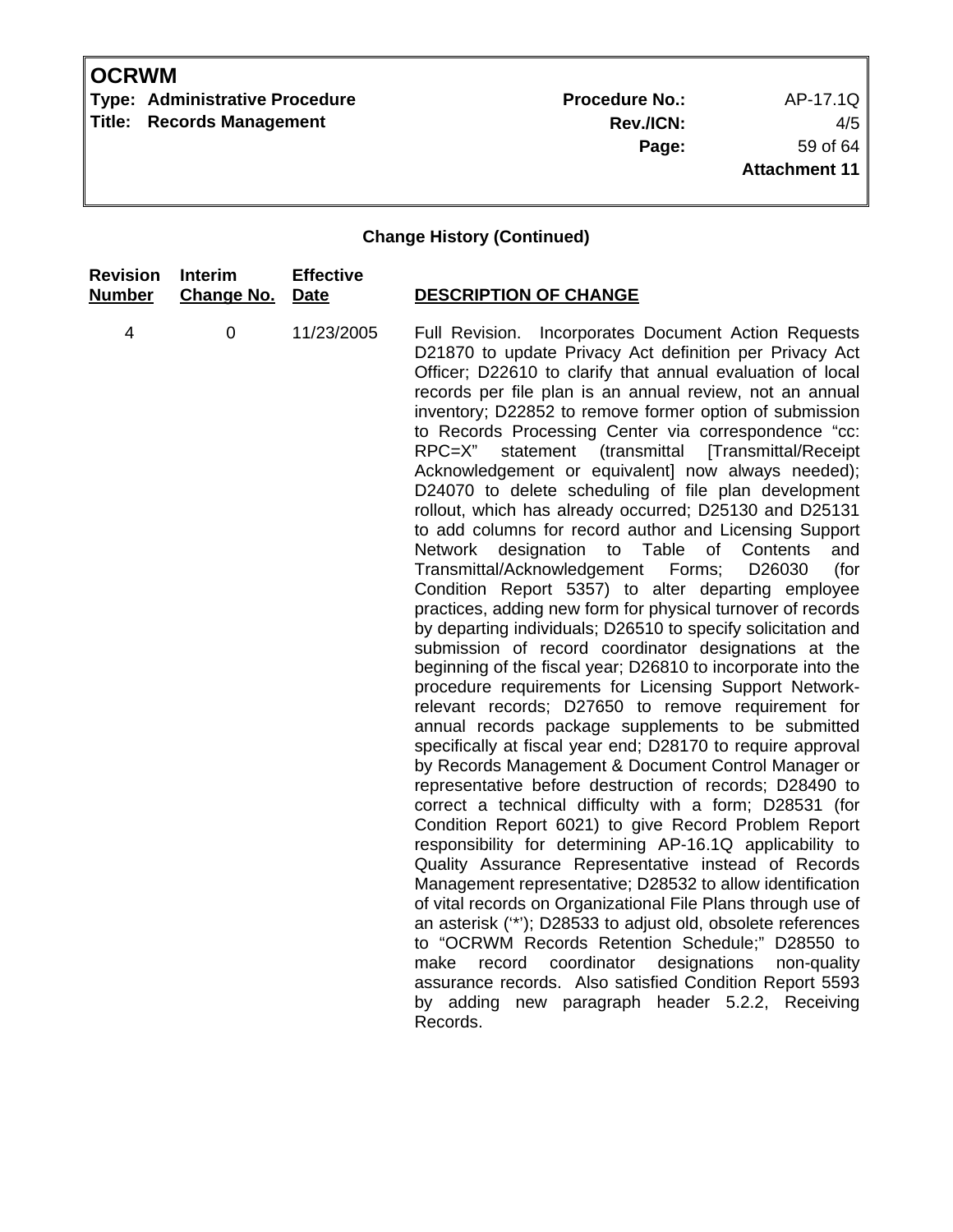**Type: Administrative Procedure No.:** Procedure No.: AP-17.1Q **Title: Records Management** 

**Rev./ICN:** 4/5 **Page:** 60 of 64 **Attachment 11**

| <b>Revision</b> | <b>Interim</b>    | <b>Effective</b> | <b>DESCRIPTION OF CHANGE</b>                                                                                                                                                                                                                                                                                                                                                                                                                                                                                                                                                                                                                                                                                                                                                                                                                                                                                                                                                                                                                                                                                                                                                                                                                                                                                                                                                                                                                                                                                                                                                                                                                                                                                                                                                                                              |
|-----------------|-------------------|------------------|---------------------------------------------------------------------------------------------------------------------------------------------------------------------------------------------------------------------------------------------------------------------------------------------------------------------------------------------------------------------------------------------------------------------------------------------------------------------------------------------------------------------------------------------------------------------------------------------------------------------------------------------------------------------------------------------------------------------------------------------------------------------------------------------------------------------------------------------------------------------------------------------------------------------------------------------------------------------------------------------------------------------------------------------------------------------------------------------------------------------------------------------------------------------------------------------------------------------------------------------------------------------------------------------------------------------------------------------------------------------------------------------------------------------------------------------------------------------------------------------------------------------------------------------------------------------------------------------------------------------------------------------------------------------------------------------------------------------------------------------------------------------------------------------------------------------------|
| <b>Number</b>   | <b>Change No.</b> | <b>Date</b>      |                                                                                                                                                                                                                                                                                                                                                                                                                                                                                                                                                                                                                                                                                                                                                                                                                                                                                                                                                                                                                                                                                                                                                                                                                                                                                                                                                                                                                                                                                                                                                                                                                                                                                                                                                                                                                           |
| 3               | 4                 | 11/23/2004       | This ICN change addresses Condition Report 2790, Action<br>Item CR2790-008, by adding a section to Attachment 1.A.<br><b>CATEGORIES</b><br><b>REQUIRING</b><br><b>RECORD</b><br><b>SPECIAL</b><br>HANDLING, qualifying how to prepare a records submittal<br>if it is an attachment/enclosure to correspondence<br>(Document Action Request D19850). In addition, this ICN<br>qualifies process steps and corrects editorial errors.<br>Request D14931<br>Document Action<br>qualifies<br>that<br>handwritten notes or strikeouts on a document intended as<br>a draft comments do not require a signature or initial and<br>date; Document Action Request D15171 qualifies that the<br>date of a record does not have to be on the first page;<br>Document Action Request D16050 brings the 60-day<br>records submittal requirement into the body of the<br>procedure rather than Attachment 1 only; Document<br>Action Request D17351 qualifies that corrections to a<br>previously processed record must be submitted as a<br>supplement and require a Table of Contents form;<br>Document Action Request D19310 qualifies that Records<br>Coordinator designations be conducted annually on the<br>Fiscal Year; Document Action Request D19490 qualifies<br>the term "Annual and Annually" to allow for calendar year<br>contingencies; Document Action Request D19690 is an<br>editorial correction to paragraph "point-back" references in<br>Paragraphs 5.1.2.2a) and 5.1.2.3; and Document Action<br>Request D19890 clarifies Record Source versus Records<br>Coordinator responsibilities regarding records submittals<br>to the Records Processing Center (definitions 3.17 and<br>Document Action Request D19970 updates<br>$3.19$ ).<br>number from<br>AP-IM-003<br>procedure<br>reference<br>to<br>AP-17.3Q. |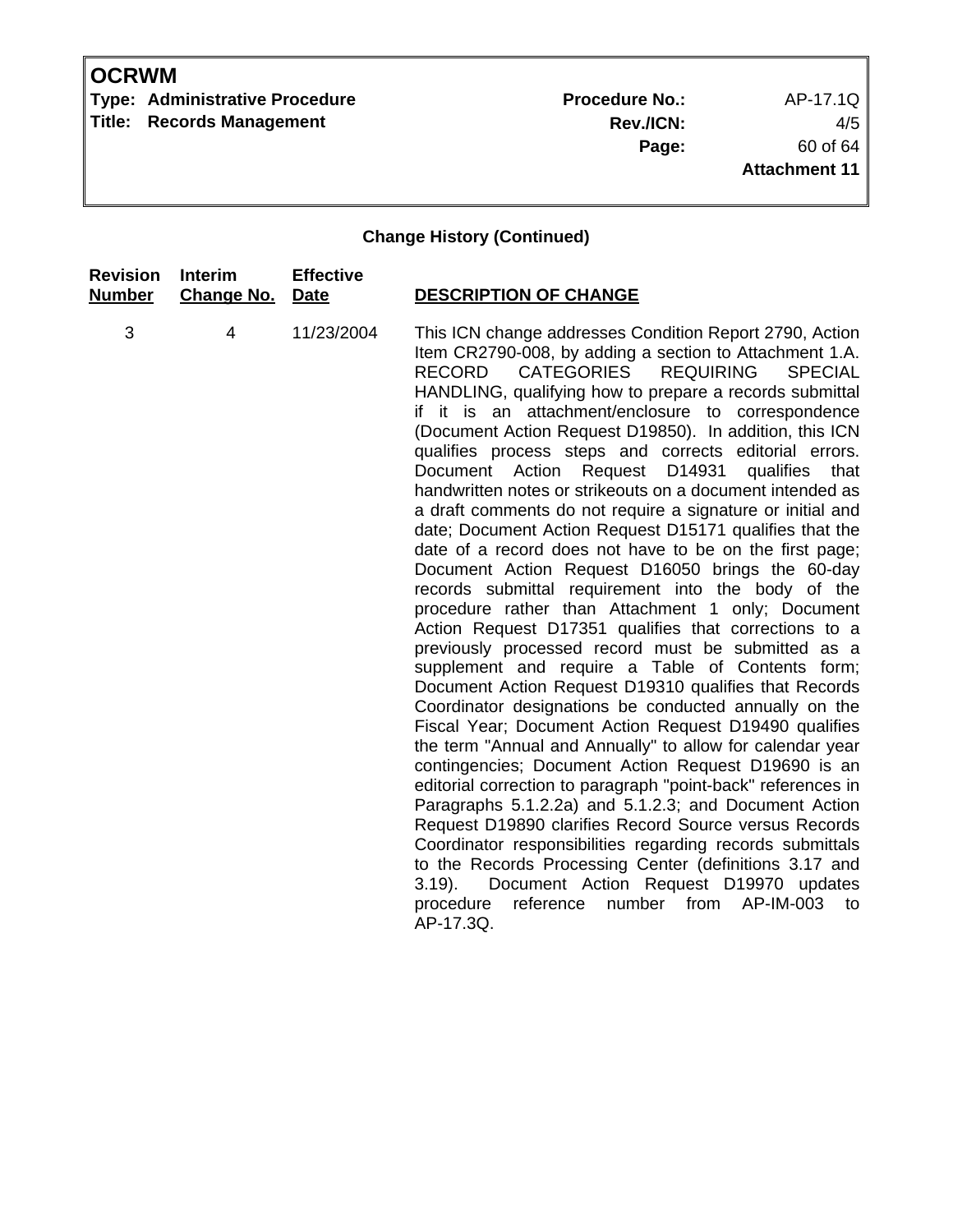**Type: Administrative Procedure No.:** Procedure No.: AP-17.1Q **Title: Records Management** 

**Rev./ICN:** 4/5 **Page:** 61 of 64 **Attachment 11**

| <b>Revision</b><br><b>Number</b> | Interim<br><b>Change No.</b> | <b>Effective</b><br><b>Date</b> | <b>DESCRIPTION OF CHANGE</b>                                                                                                                                                                                                                                                                                                                                                                                                                                                                                                                                                                                                                                                                                        |
|----------------------------------|------------------------------|---------------------------------|---------------------------------------------------------------------------------------------------------------------------------------------------------------------------------------------------------------------------------------------------------------------------------------------------------------------------------------------------------------------------------------------------------------------------------------------------------------------------------------------------------------------------------------------------------------------------------------------------------------------------------------------------------------------------------------------------------------------|
| 3                                | 3                            | 09/16/2004                      | This change addresses issues in Attachment 1.B.2.b) and<br>closes Document Action Requests D14930, D14932, and<br>D16921 by clarifying: (1) submittal of multiple copies of<br>media to the Records Processing Center; (2) submittal of<br>the corresponding file directory listings for electronic<br>media; and (3) identification of the author and/or<br>organization creating the electronic media. In addition,<br>this interim change closes Document Action Request<br>by updating organizational references and<br>D14651<br>by qualifying that designation of Records<br>D13991<br>Coordinators be in writing.                                                                                            |
| 3                                | $\overline{2}$               | 04/07/2004                      | This change corrects the document titles for AP-16.1Q<br>(Document Action Request D12499) and LP-17.1Q<br>(Document Action Request D12980) and changes the<br>reference for AP-SI.1Q to LP-SI.11Q-BSC (Document<br>Action Request D12787). The definition of "software" is<br>added to Section 3.0 (Document Action Request D13600).<br>In addition, editorial and punctuation errors have been<br>corrected.                                                                                                                                                                                                                                                                                                       |
| 3                                | 1                            | 11/20/2003                      | This ICN complies with policy POL-RW-2003-004,<br>Cancellation of the Requirement to Prepare and Maintain<br>Signature and Initial Lists, dated 10/09/2003, by removing<br>the signature and initials list requirements. This is one of<br>several steps in closing BSC(B)-03-D-026.<br>In addition,<br>several minor editorial corrections have been made as well<br>as changes to procedure approval authority. This ICN<br>supersedes AP-32.3, Files Management. Notice is given<br>here that Rev. 3/ICN 0 (09/30/2003) closed DAR D899<br>regarding temporary storage requirements for QA records.<br>DAR D899 was not linked to AP-17.1Q and inadvertently<br>omitted from the Change History of Rev. 3/ICN 0. |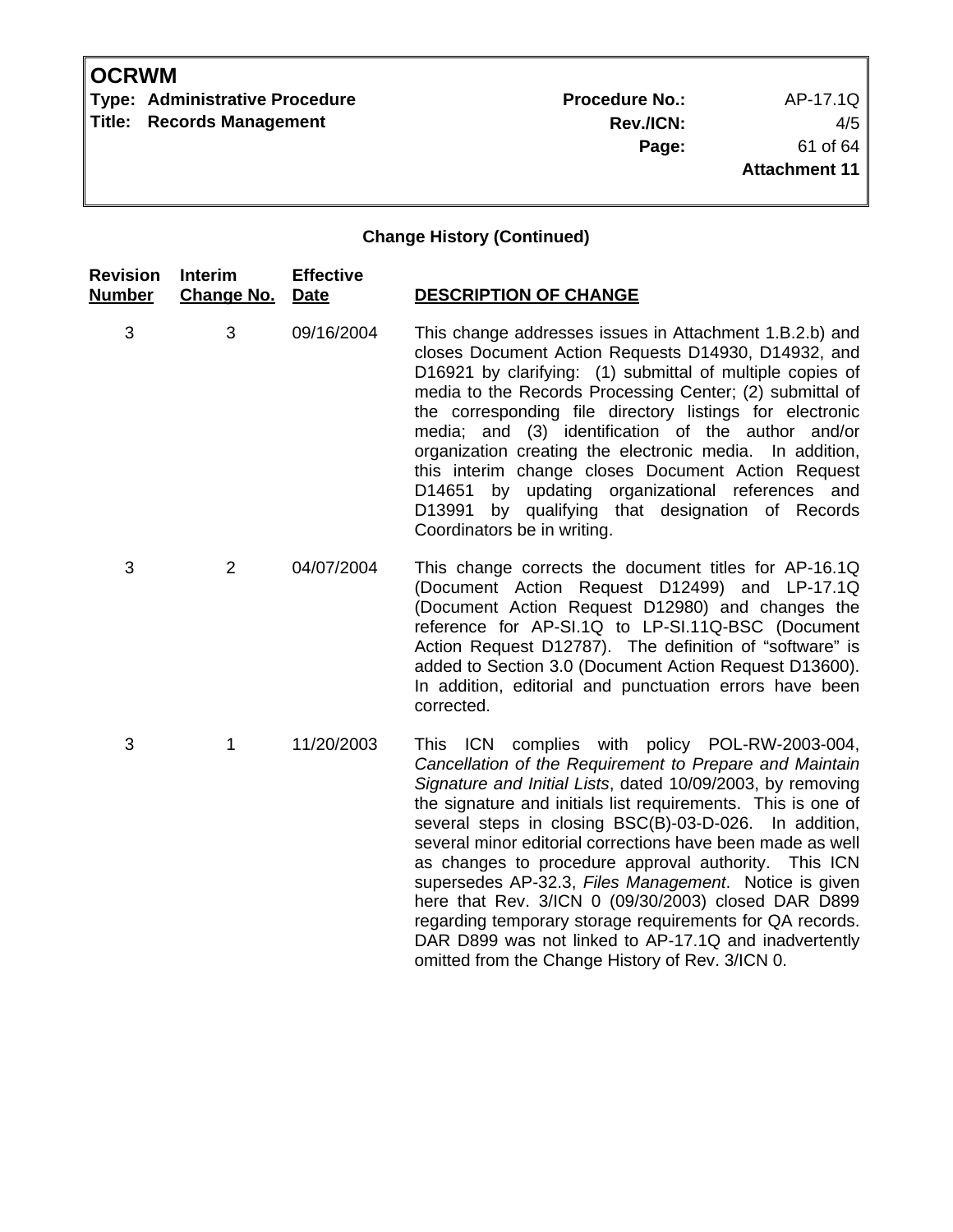**Type: Administrative Procedure No.:** Procedure No.: AP-17.1Q **Title: Records Management** 

**Rev./ICN:** 4/5 **Page:** 62 of 64 **Attachment 11**

| <b>Revision</b><br><b>Number</b> | <b>Interim</b><br><b>Change No.</b> | <b>Effective</b><br><b>Date</b> | <b>DESCRIPTION OF CHANGE</b>                                                                                                                                                                                                                                                                                                                                                                                                                                                                                                                                                                                                                                                                                                                                                                                                                                                           |
|----------------------------------|-------------------------------------|---------------------------------|----------------------------------------------------------------------------------------------------------------------------------------------------------------------------------------------------------------------------------------------------------------------------------------------------------------------------------------------------------------------------------------------------------------------------------------------------------------------------------------------------------------------------------------------------------------------------------------------------------------------------------------------------------------------------------------------------------------------------------------------------------------------------------------------------------------------------------------------------------------------------------------|
| 3                                | $\mathbf 0$                         | 09/30/2003                      | This revision changes the procedure title and implements<br>re-engineered<br>Records<br>Management<br>Program<br>a<br>establishing processes compliant with National Archives<br>Administration<br>and<br>other<br>Records<br>federal<br>and<br>This procedure replaces AP-32.2, File<br>requirements.<br>Management, and AP-32.4, Records Retention and<br>Disposition. In addition, this procedure adds printed name<br>and phone number information on the Transmittal/Receipt<br>Acknowledgement form (Form A171-2) and adds the<br>acronym TRA to Form A171-2. This revision includes<br>compliance with the Integrated Safety Management<br>Assurance<br>Program,<br>DOE/RW-0333P,<br>Quality<br>Addendum 1, regarding non-quality assurance Integrated<br>Safety Management records. This revision also addresses<br>issues necessary for the closure of Deficiency Report 141. |
| $\overline{2}$                   | 5                                   | 06/02/2003                      | ICN to correct Attachment 2, Records Package Table of<br>Page (Form A171-4),<br>Continuation<br>Contents<br>and<br>Transmittal/Receipt Acknowledgement<br>Attachment 3,<br>(Form A171-2).                                                                                                                                                                                                                                                                                                                                                                                                                                                                                                                                                                                                                                                                                              |
| $\overline{2}$                   | 4                                   | 05/02/2003                      | Condition/Issue<br><b>ICN</b><br><b>Identification</b><br>close<br>to<br>and<br>Reporting/Resolution System item #3367 by qualifying the<br>definition of the Records Processing Center to include all<br>functional locations. In addition, this ICN is one of several<br>actions taken to close Condition/Issue Identification and<br>Reporting/ Resolution System item #3309 regarding<br>Record Sources submitting electronic records to the<br>Records Processing Center containing software.                                                                                                                                                                                                                                                                                                                                                                                     |
| $\overline{2}$                   | 3                                   | 08/09/2002                      | ICN to transfer maintenance and approval responsibility of<br>this Office of Civilian Radioactive Waste Management<br>procedure to Bechtel SAIC Company, LLC.                                                                                                                                                                                                                                                                                                                                                                                                                                                                                                                                                                                                                                                                                                                          |
| $\overline{2}$                   | $\overline{2}$                      | 02/21/2002                      | ICN to incorporate actions from notes into procedure and<br>Actions required by Deficiency<br>remove other notes.<br>Report YMSCO-01-D-064.                                                                                                                                                                                                                                                                                                                                                                                                                                                                                                                                                                                                                                                                                                                                            |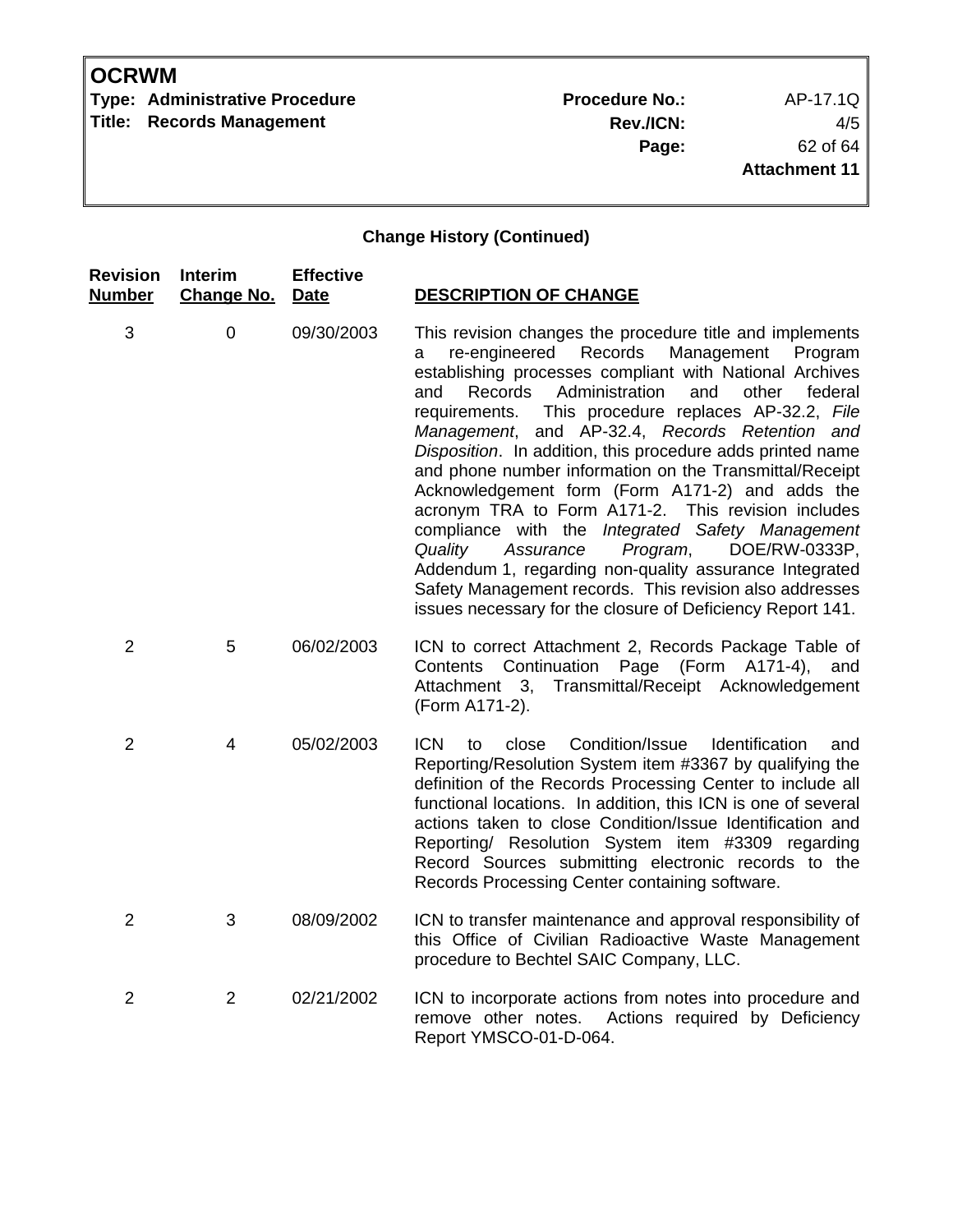**Type: Administrative Procedure No.:** Procedure No.: AP-17.1Q

**Title: Records Management** 

**Rev./ICN:** 4/5 **Page:** 63 of 64 **Attachment 11**

| <b>Revision</b><br><b>Number</b> | Interim<br><b>Change No.</b> | <b>Effective</b><br>Date | <b>DESCRIPTION OF CHANGE</b>                                                                                                                                                                                                                                                                                                                                                                                                                                                                                                                                                                                                                                                                                                   |
|----------------------------------|------------------------------|--------------------------|--------------------------------------------------------------------------------------------------------------------------------------------------------------------------------------------------------------------------------------------------------------------------------------------------------------------------------------------------------------------------------------------------------------------------------------------------------------------------------------------------------------------------------------------------------------------------------------------------------------------------------------------------------------------------------------------------------------------------------|
| $\overline{2}$                   | 1                            | 07/19/2001               | Interim Change Notice to clarify protection of quality<br>assurance records; close Deficiency Report LVMO-01-<br>D-021; and clarify Section 2.0, Applicability.                                                                                                                                                                                                                                                                                                                                                                                                                                                                                                                                                                |
| $\overline{2}$                   | $\mathbf 0$                  | 04/30/2001               | Complete revision to incorporate Document Action<br>Requests 23622, 24022, D421, and D506, and to respond<br>to Deficiency Reports LVMO-01-D-021 and LVMO-01-D-<br>Changes include the requirement for temporary<br>022.<br>storage for completed QA records; reference<br>to<br>AP-SEC-001, Protection, Distribution,<br>and Use<br>of<br>Unclassified<br>Information,<br>Sensitive<br>for<br>sensitive<br>unclassified<br>record<br>requirements;<br>clarification<br>to<br>supplementing records packages; correcting in-process<br>and previously processed records; the addition of a<br>section on reporting record problems; and identify the new<br>Management and Operating Contractor, Bechtel SAIC<br>Company, LLC. |
| 1                                | 3                            | 11/20/2000               | ICN to incorporate the creation and submittal of electronic<br>mail messages (Document Action Request D327) and to<br>delete the instruction for the table of contents and the<br>transmittal forms that the title on the form must match the<br>title on the record.                                                                                                                                                                                                                                                                                                                                                                                                                                                          |
| 1                                | 2                            | 12/17/1999               | ICN to incorporate the requirement that corrections to<br>records be by authorized persons as a result of Deficiency<br>Report LVMO-99-D-065 (Document Action Request<br>23257) and to change the responsibility for approval of this<br>Director, Office<br>of Information<br>procedure to the<br>Management.                                                                                                                                                                                                                                                                                                                                                                                                                 |
| 1                                | 1                            | 09/02/1999               | ICN to incorporate the requirement for completing a<br>Signature and Initials List as a result of Deficiency Report<br>YMSCO-99-D-020 and direction from the Acting Director,<br>Office of Civilian Radioactive Waste Management.                                                                                                                                                                                                                                                                                                                                                                                                                                                                                              |
| 1                                | 0                            | 06/30/1999               | Complete revision to incorporate DARs 2006, 2057, 2058,<br>Additionally, DAR 2327 was incorporated by<br>20554.<br>Revision 0, Interim Change Notice 1.                                                                                                                                                                                                                                                                                                                                                                                                                                                                                                                                                                        |